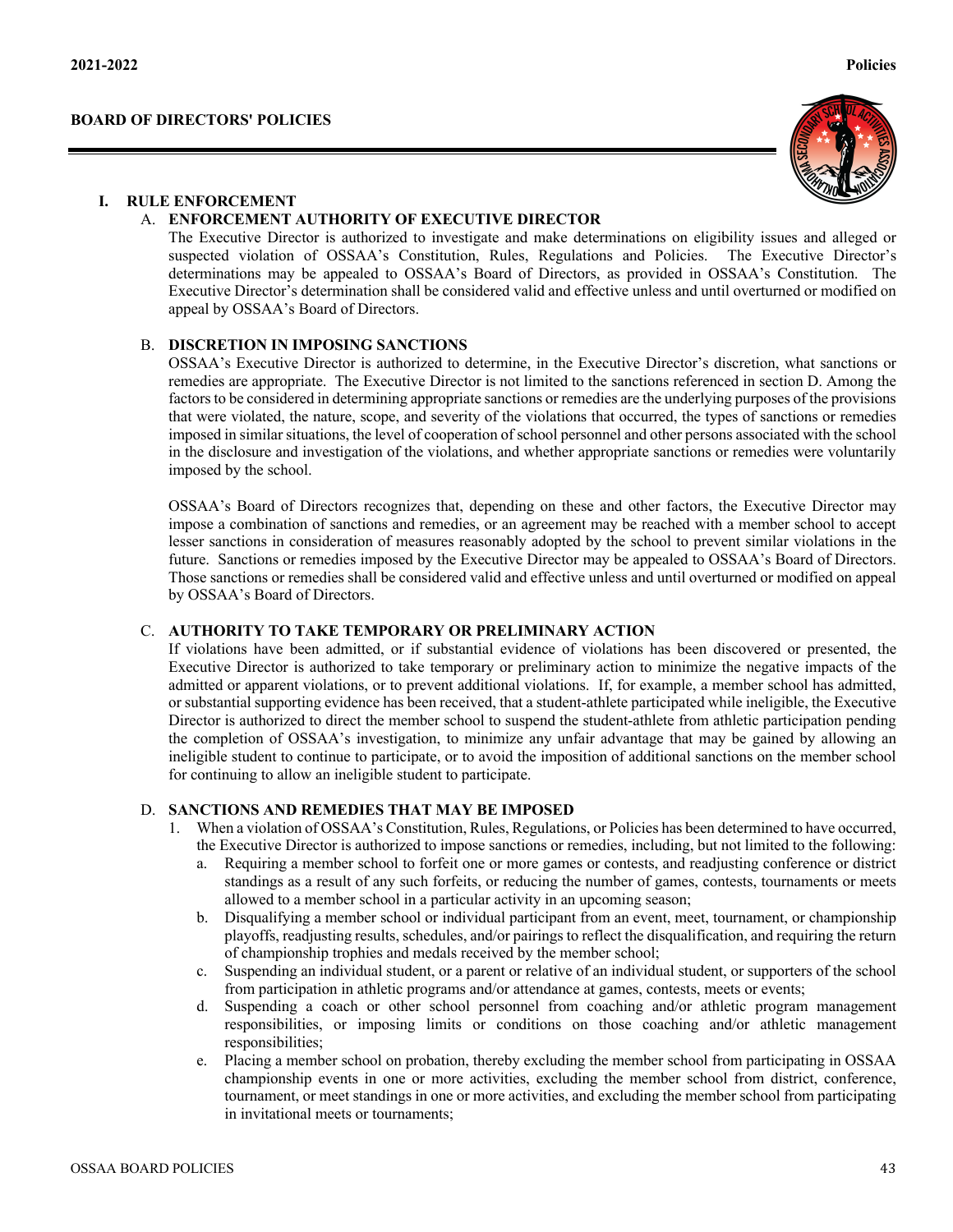- f. Requiring a member school to reimburse OSSAA for all or a portion of OSSAA's costs associated with the investigation and determination of alleged violations of OSSAA's Constitution, Rules, Regulations and Policies;
- g. Suspending a school from membership, and prohibiting the school from competing with other OSSAA member schools;
- h. Declaring a student ineligible, and placing conditions on reinstating the eligibility of a student, such as returning awards or benefits improperly received;
- i. Placing a school on warning, meaning that any further violations of OSSAA's Constitution, Rules, Regulations and Policies could result in imposition of other or more severe sanctions or remedies.
- 2. Violation of contest limits (teams and/or individuals)

Generally, if the contest, meet, or tournament limits for a particular activity have been exceeded, by either a school team or by individual participants from a school, the following sanctions will be applied:

- a. The contest(s) that exceed the limits must be forfeited.
- b. The head coach in that activity shall be suspended from coaching in any regular season contests, at the same level, in the same activity, for the remainder of the current regular season and any championship play-off events for that school year.
- c. The head coach in that activity may also be suspended from coaching any regular season contests, at the same level, in the same activity, in the subsequent season for that activity.
- d. The school will not be allowed to host any play-off contests in that activity during the school year in which the violation occurred.
- e. The program will be placed on warning for a period of one year.

# **II. DIVERSITY, EQUITY AND INCLUSION (DEI)**

Promoting education and the understanding of groups that have social and cultural differences is an integral part of education-based activities. Every student participating in activities at an OSSAA member school is entitled to participate in a safe school environment that is free from bias. Any form of bias (including demeaning comments, racial, ethnic, or homophobic slurs) based on social or cultural differences will not be tolerated in education-based activities.

# A. **EDUCATIONAL OPPORTUNITIES**

All OSSAA member schools, shall provide opportunities for educating and promoting the understanding of social and cultural differences on an annual basis. Opportunities can include intentional dialogue between groups and/or individuals, group and/or individual on-line courses, speakers and conferences.

The OSSAA Staff and Board of Directors will make resources available to member schools for the purpose of promoting diversity, equity and inclusion education.

- 1. The OSSAA Staff and Board of Directors will participate in diversity, equity and inclusion training annually.
- 2. Each school year, each activity is required to engage the respective participants in diversity, equity and inclusion training.

# B. **OSSAA BOARD SUB-COMMITTEE**

A sub-committee (DEI Committee) of the Board of Directors, will engage annually with school administration, students and coaches/directors for the purpose of reviewing the DEI Policy and to explore educational opportunities available to create a better understanding of social and cultural differences.

# C. **OFFICIALS**

All contest officials shall be required to view the *Implicit Bias* course annually. The course is available at NFHSLearn.com. Other educational resources will also be made available including intentional dialogue, speakers, workshops and conferences.

# D. **PUBLIC ADDRESS ANNOUNCERS AND BROADCAST CREWS**

Any person or persons making public address announcements at a regular season or post season contest; and any person associated in any manner with a broadcast crew, including but not limited to regular season or post season contests being streamed, televised or broadcast over the radio must provide in writing they have completed an educational opportunity in the form of on-line classes, speaker led workshops or conferences prior to being a part of any OSSAA activity.

# **III. PROCEDURES FOR CLASSIFICATION OF MEMBER SCHOOLS**

Member schools generally are placed in a classification for co-curricular activities according to ADM for grades 9 through 12 as reported on the Annual Statistical Report from the State Department of Education, or from agency certifying ADM numbers from non-public schools.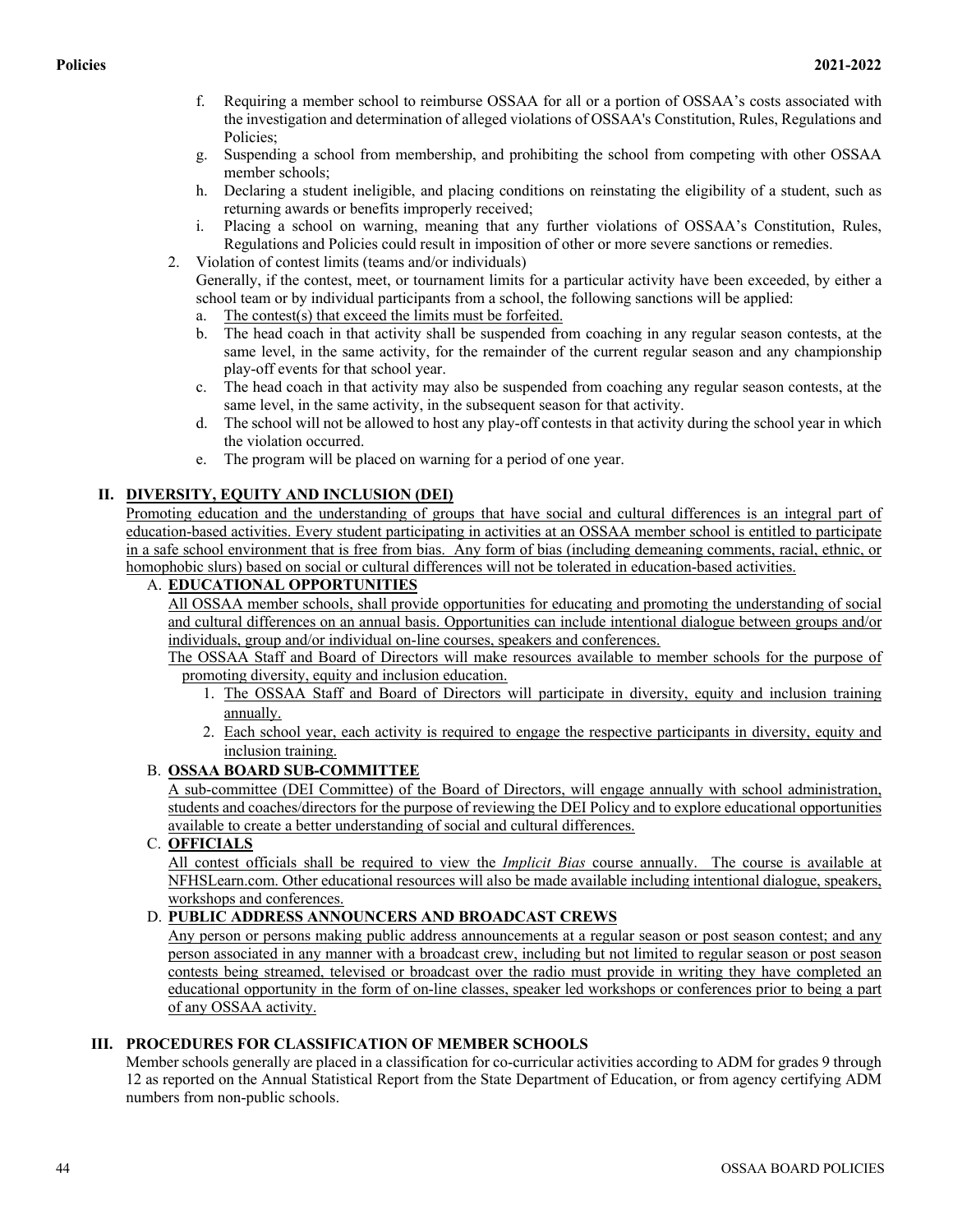Schools receiving state aid on alternative students must count these students for OSSAA classification purposes. Correctional or Out-of-Home-Placement students who are listed separately on the SDE Audit Report will not be counted for classification purposes. Adjustment requests for OHP or correctional student's membership records may be submitted in writing to the OSSAA office no later than two weeks after the completion of the RAO's final audit.

A member school must report any discrepancies in ADM as posted to the OSSAA website, www.ossaa.com, no less than 72 hours prior to the August OSSAA Board of Directors meeting.

For classification purposes in all activities, the ADM for any non-co-ed school shall be doubled. Average Daily Membership adjustments shall be made for reclassification purposes when a receiving school increases by as many as ten students due to any of the following:

- A. Annexations, consolidations, and disbandments.
- B. Students completing the last grade offered in schools with more than eight grades, but less than twelve grades.
- C. Schools within a multi-school district that change their school district boundaries.
- D. Both the receiving and sending schools approving blanket transfers when a program is deleted.
- E. Schools having the same average daily membership (ADM) as reported by the State Department of Education to determine classification of schools for athletic competition.
	- When tied:
	- 1. ADM will be figured using grades 9, 10 and 11 (dropping the senior class).
	- 2. ADM will be figured using grades 10, 11 and 12 (dropping the  $9<sup>th</sup>$  grade class).
	- 3. If still tied, the classification of schools will be determined by lot.

Note: The order in which they are listed will take preference. Ex. (a) takes preference over (b); (b) will have preference over (c).

The OSSAA Board of Directors shall have the authority to make other ADM adjustments if any other unusual circumstance occurs.

# **IV. COACHES**

A. **STATE RULES MEETING REQUIREMENTS FOR COACHES** - Each head coach of all varsity teams shall attend an OSSAA state rules meeting for that sport for the current school year. If the head coach does not attend a meeting, an on-line rules meeting is available at www.ossaa.com. Written verification of the on-line rules meeting must be submitted to the OSSAA. All head coaches of fall activities must complete their state rules meeting by September  $1<sup>st</sup>$ , all head coaches of winter activities must complete their state rules meeting by December  $1<sup>st</sup>$ , and all head coaches of spring activities must complete their state rules meeting by March 1<sup>st</sup>. The penalty for failure to attend a state rules meeting or to complete an on-line rules meeting and proper documentation submitted to the OSSAA office by the prescribed deadlines, will result in the school suspending the head coach for all interscholastic competition until the coach is in compliance and proper documentation has been submitted and verified by the OSSAA.

# **REQUIRED COURSE WORK FOR ALL COACHES OF ATHLETIC ACTIVITIES**

On an annual basis, all athletic coaches are required to view *A Guide to Heat Acclimatization and Heat Illness Prevention, Concussion in Sports, and Sudden Cardiac Arrest,* at www.NFHSLearn.com. A certificate of completion shall be kept on file for each coach at the member school. Schools are responsible for implementing a system to make sure their coaches are in compliance with the regulation. All coaches must be in compliance with State Statute.

# **ADDITIONAL REQUIRED COURSE WORK FOR FIRST YEAR AND VOLUNTEER COACHES**

The OSSAA Board of Directors authorized the implementation of a Coaches Education Program. All first year athletic coaches and any adjunct/volunteer athletic personnel will be required to complete the NFHS *Fundamentals of Coaching* course prior to their participation as a coach in any OSSAA regular season contest. The course is available online at www.NFHSLearn.com.

#### **REQUIRED COURSE WORK FOR CHEER COACHES**

All cheer coaches will be required to complete the AACCA safety course. The Spirit Safety Certification, formerly AACCA course) must be completed before allowing cheer squads to participate in any activity where stunting is involved. The Spirit Safety certification is good for a period of four years.The course is available online at www.NFHSLearn.com.

On an annual basis, all cheer coaches are also required to view *A Guide to Heat Acclimatization and Heat Illness Prevention, Concussion in Sports, and Sudden Cardiac Arrest,* at www.NFHSLearn.com. A certificate of completion shall be kept on file for each coach at the member school. Schools are responsible for implementing a system to make sure their coaches are in compliance with the regulation. All coaches must be in compliance with State Statute.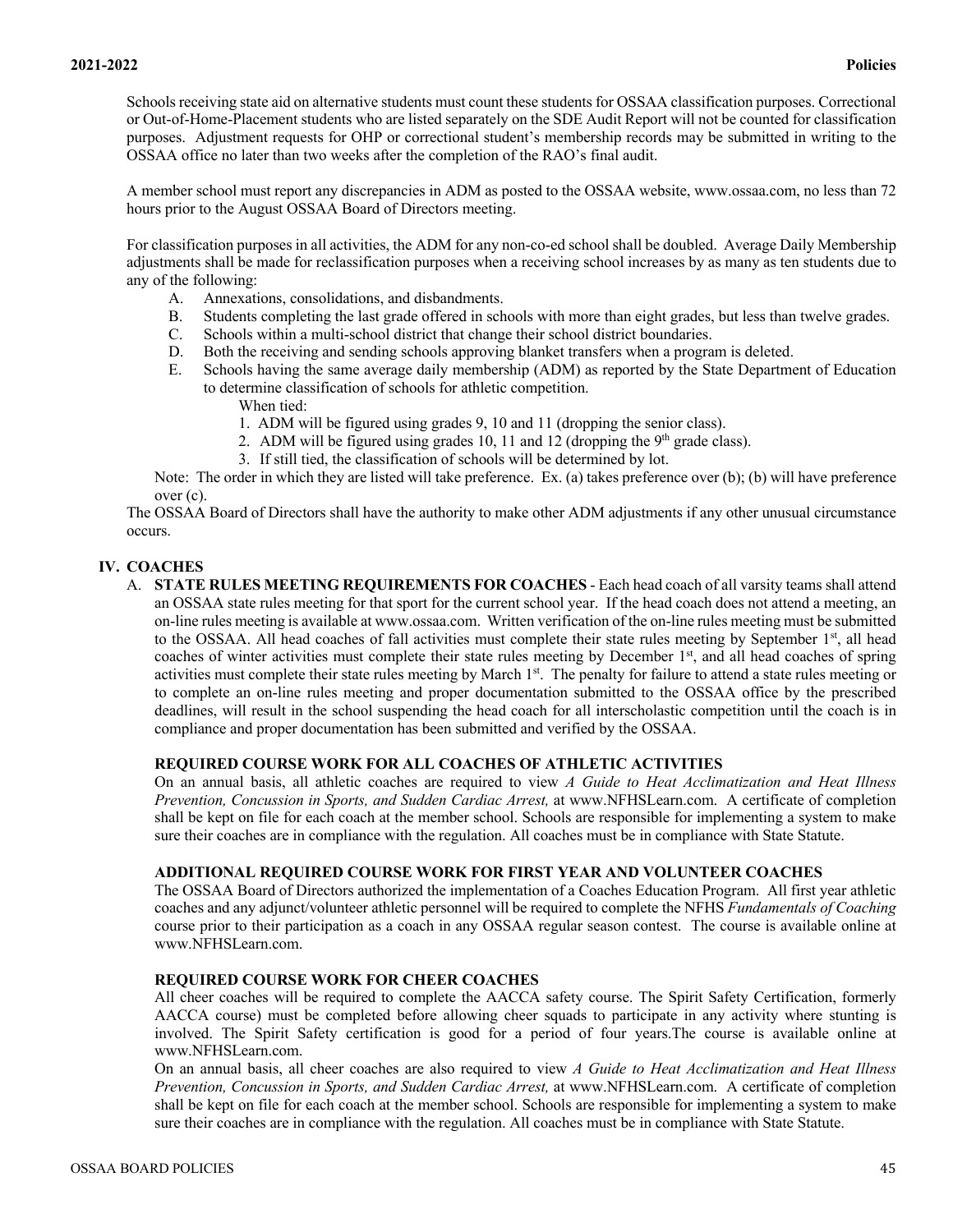# **REQUIRED FOR ALL ATHLETIC COACHES: CARE AND PREVENTION OF ATHLETIC INJURIES**

*OAC 210:35-9-44; OAC 210:35-5-45; OAC 210: 35-7-44*

As required by Oklahoma State Department of Education rules, this course is required for all coaches in the care and prevention of athletic injuries.

# **COURSE AVAILABILITY**

The course is currently available through some Universities, a Certified Athletic Trainer licensed by the Oklahoma State board of Medical Examiners, through an online course at NFHSLearn.com.

The approved course is not intended to satisfy the annual requirement for athletic coaches to undergo concussion training provided by the CDC, the NFHS or a comparable program or resource, as required by 70 O.S. § 24-155. Further, the course described herein is not intended to satisfy the annual requirements of the Chase Morris Sudden Cardiac Arrest Prevention Act, at 70 O.S. § 24-156.

EMT training / certification will not suffice for meeting this requirement. Medical Doctoral Degree / Licensure will suffice for meeting this requirement.

If taken at a University or from a Certified Athletic Trainer licensed in the State of Oklahoma, participants will complete twenty-five (25) hours (or semester course equivalent) of course instruction. A unit-based instructional approach shall be utilized. If taken online at NFHSLearn.com, the course must be completed and a score of 80% or greater achieved on the certification exam. Should less than 80% be achieved, the coach will be directed to a results page for continued review. Certification will not be granted until a score 80% or better is attained.

Separate taping and wrapping instruction will be done through an online video, and a written exam will administered at the end of the instructional video. Each participant must demonstrate competency through practical lab or the online examination based on standard practices within the athletic training profession in injury assessment, taping, and wrapping skills.

# **REQUIRED COURSE WORK FOR ALL MARCHING BAND INSTRUCTORS**

On an annual basis, all marching band instructors are required to view *The Band Safety Course* at www.NFHSLearn.com. A certificate of completion shall be kept on file for each band instructor at the member school. Schools are responsible for implementing a system to make sure their band directors are in compliance with the regulation.

# B. **COACHES' ETHICS AND PROFESSIONAL STANDARDS**

- 1. Exemplify the highest moral character, behavior and leadership.
- 2. Respect the integrity and personality of the individual athlete.
- 3. Abide by the rules of the game in spirit, regardless of the consequences.
- 4. Respect the integrity and judgment of sports officials, never baiting or taunting officials in any way, or seeking out an official during half time or at the conclusion of a contest.
- 5. Demonstrate a mastery of and continuing interest in, coaching principles and techniques through professional improvement.
- 6. Encourage and respect all athletes and their values.
- 7. Display modesty in victory and graciousness in defeat.
- 8. Promote ethical relations among coaches.
- 9. Fulfill responsibilities to provide emergency health procedures and ensure an environment free of obvious safety hazards.
- 10. Encourage the highest standards of conduct and scholastic achievement among all athletes.
- 11. Seek to instill good health habits, including the establishment of sound training rules.
- 12. Strive to develop in each athlete the qualities of leadership, initiative and good judgment.
- 13. Achieve a thorough understanding and acceptance of the rules of the game and the standards of eligibility.

# **COACHES EJECTIONS**

Any coach who has been ejected from and OSSAA contest will be required to complete the NFHS Teaching and Modeling Behavior course. This course must be completed within seven (7) days after being ejected. If verification of the completed course is not received by the OSSAA within the seven (7) day period, the coach shall be suspended until in compliance. The course is available online at www.NFHSLearn.com. School Administrators may verify the completion of these courses at www.NFHSLearn.com, using the search tool. Any coach who is ejected from a contest a second time during the same school year for the same or related activity shall be suspended from coaching until reinstated by the OSSAA Board of Directors.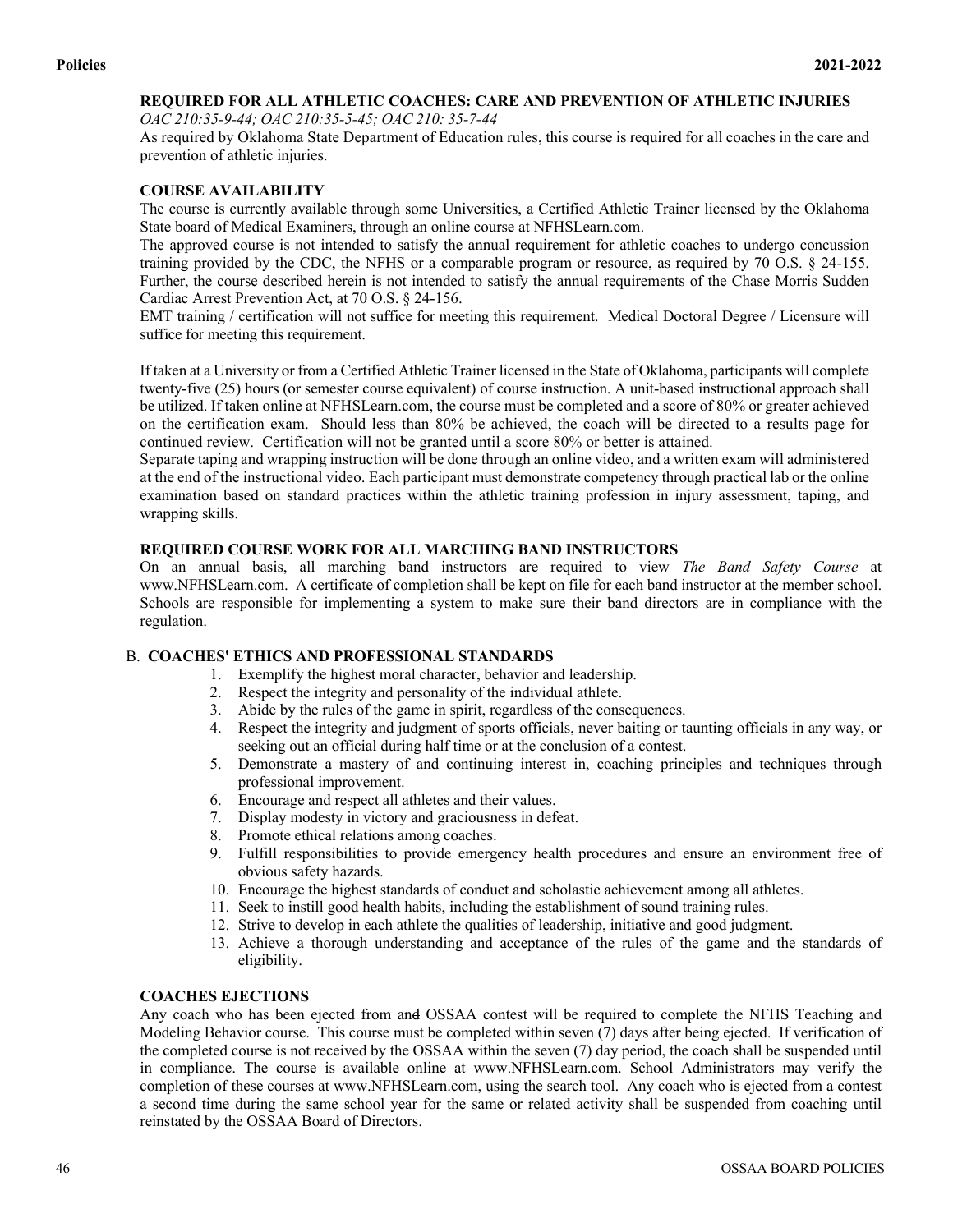C. The OSSAA has an on-line ranking program for use by school administrators, coaches, and the general public. The program is accessible at the OSSAA website, (www.ossaa.com).

For the sports of Football, Fall Baseball, Spring Baseball, Basketball, Fast-Pitch Softball, Slow-Pitch Softball, Volleyball, Soccer, Wrestling (all match scores and team results of invitational tournaments) and Golf (team score), it is mandatory that results from each regular season contest be entered into the ranking program within 24 hours of the conclusion of the contest throughout the season. Once any athletic activity, with the exception of Cross County, Swimming, Track and Field, Tennis, Wrestling and Golf, enters the play-off series for that activity, those results must also be entered within 24 hours of the conclusion of the play-off contest.

Any coach failing to report the score within 24 hours of the conclusion of a contest will initially be notified in writing of his or her failure to comply by OSSAA Staff. A copy of that correspondence will be sent to the coach's school administrator as well. A second incident of failure to report will result in the coach being placed on warning for a period of one year. A third and each subsequent failure to report will result in the suspension of the coach for the next contest.

D. Any time a coach who does not hold a valid Oklahoma teaching certificate (lay or volunteer coach) is ejected from a contest for unsportsmanlike conduct, including but not limited to arguing a call, language or gestures directed toward a game official, he or she will be required to complete the NFHS Teaching and Modeling Behavior course within seven (7) days of the ejection, the course can be found at NFHSLearn.com. Additionally, personnel not holding a valid Oklahoma teaching certificate must meet with a representative of the OSSAA prior to being reinstated to coach the school team. A school administrator will also be required to attend the meeting.

## **V. PUBLIC CRITICISM FROM SCHOOL REPRESENTATIVES**

Any school representative who publicly criticizes a contest official, or members of the OSSAA Staff or Board of Directors and any contest official who publicly criticizes a school representative, or members of the OSSAA Staff or Board of Directors in connection with a contest, meet, or tournament is subject to sanctions. The member school represented by an individual who publicly criticizes a contest official may also be subject to sanctions if the school fails to take appropriate action in response to the school representative's public criticism of the contest official. The sanctions could include warning or suspension.

Public criticism includes, but is not limited to, comments made to the media or during a broadcasted event, and comments made in a public forum.

#### **VI. DISQUALIFICATION REPORTS FROM OFFICIALS AND NOT HONORING A PROTEST**

Whenever a game or contest official has ejected or disqualified a contestant from an athletic contest, the official must submit a written report to the Associations's office within twenty-four hours after the end of the contest. The written report must state the reason for the ejection or disqualification.

OSSAA will not consider requests to overturn the determinations of game/contest officials in interpreting or enforcing rules at games or contests. In agreeing to participate in a game or contest, a member school, and the individual participants and the coaches or sponsors representing that member school, accept the risk that game/contest officials may make errors in interpreting or enforcing rules at games or contests. Any errors by game/contest officials should be raised with those officials, in a respectful manner, and in accordance with the rules established for that particular activity. The decisions of the game/contest officials are accepted as final.

An exception to this Policy is allowed when, in the case of an ejection of a participant from a contest, the game/contest official misidentifies the individual who should have been ejected. The request to review the misidentified player must be submitted to the OSSAA in writing.

# **VII. CO-ED PARTICIPATION**

If a school maintains separate teams in comparable sports for girls and boys, girls may not participate on boys' teams and boys may not participate on girls' teams. If a school does not sponsor separate teams in comparable sports then boys and girls may participate on the same team but must participate in the boys division.

Co-ed teams shall be defined as any team having one or more members of the opposite gender and all co-ed teams must participate in the boys' games, tournaments, meets etc. (Note: This policy permits girls to participate on the boys' baseball and football teams. Boys are not permitted to participate on girls' teams unless a co-ed division is sponsored by the OSSAA.)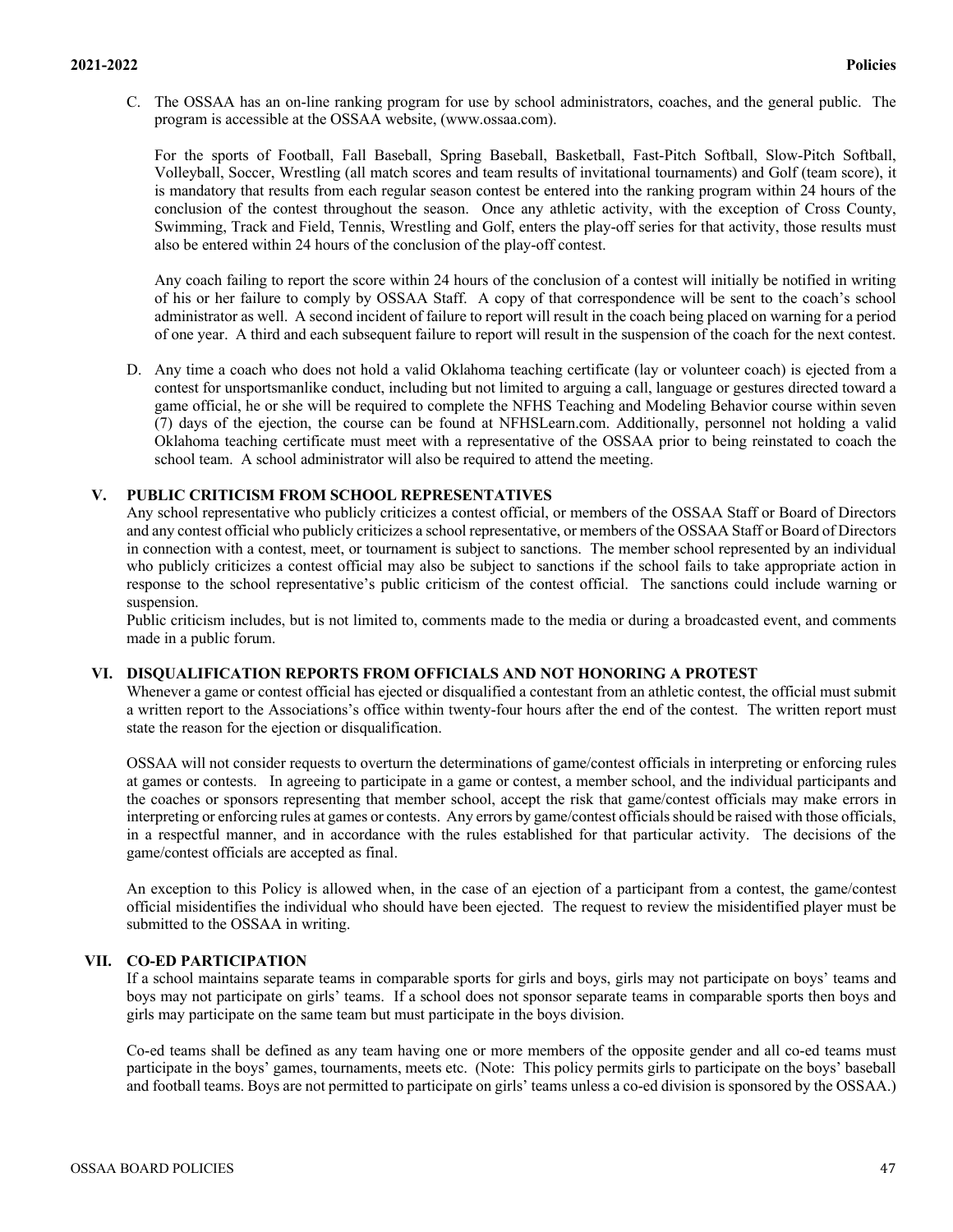# **VIII. PLAY-OFF PASSES**

## **MEMBER SCHOOL PASSES**

Each member school will be issued a predetermined number of play-off passes as determined by the OSSAA Board of Directors. The member school will designate the high school principal to submit the names for each pass using the online pass program found on the secure side of OSSAA.com. No additional passes beyond the predetermined number for a school will be issued.

# **RETIRED ADMIN, RETIRED AND/OR HALL OF FAME COACHES, RETIRED OFFICIALS PASSES**

Retired member school administrators, retired coaches who coached twenty years or more, OCA Hall of Fame Coaches, OGBCA Hall of Fame Coaches, OOA Hall of Fame members, retired athletic directors in grades 7-12, active college coaches, and retired game officials (20 or more years) may purchase a pass for \$20. They may also purchase a pass for a spouse for \$20. Documentation of retirement or employment must accompany the payment check and the name of spouse must be submitted with the check.

# **MEDIA PASSES**

- 1. The online application (found on the Media tab of OSSAA.com) must be completed.
- 2. A valid email address must be used, and you are required to upload a headshot.
- 3. Dot com media may purchase passes for \$50 per pass.

Verified press pass applications will be processed within 7 working days. Incomplete information submitted will delay processing. Only original passes will be accepted at play-off events.

### **APPROVED RECRUITING SERVICES PASSES**

Approved recruiting services upon registering with the OSSAA may purchase no more than two passes per service for \$50.00 per pass.

# **UNIFORMED POLICE OFFICERS**

All law enforcement officers in uniform shall be admitted free to any OSSAA contest.

A driver's license must be shown with all passes for admission. The passes will not be valid to anyone except the cardholder as they are not transferable. Gatekeepers should quickly check the name on the pass against the name and picture on the driver's license. Anyone who tries to gain admittance on another cardholders' pass or anyone whose name is not typewritten or written in ink should not be admitted. Passes are not valid for students in grades K - 12.

**Note:** Replacement passes may be requested if the original request is on record in the online pass program, A \$10 replacement fee will be charged to replace lost passes. All requests for replacement passes must be submitted in writing and mailed to the OSSAA with the fee.

# **IX. MARKING ATHLETIC FIELDS**

It is the responsibility of the host school to meet all NFHS Rule specifications for marking athletic fields. Caustic materials of any kind may not be used.

# **X. ELIGIBILITY IN MULTI-HIGH SCHOOL DISTRICTS**

The Board of Directors has determined that all attendance areas in school districts with multiple high schools should be treated as separate districts for eligibility purposes and Rule 13 Section 5 should apply when the residence and migration of a student is made from one attendance area to another within the same independent school district.

# **XI. JUNIOR HIGH/MIDDLE SCHOOL**

OSSAA does not conduct, endorse or approve district, regional, area, or statewide junior high grade level championships in athletics. Any awards given in an approved tournament or meet for school teams comprised of students at the seventh, eighth, and/or ninth grade levels shall not indicate that they are district, regional, area, or state championship awards. Organizers or sponsors of approved tournaments or meets may not publicize such events as district, regional, area, or state championships for junior highs or junior high grade levels, and shall invite school teams and not individuals from school teams.

Regardless of how a public school district has divided secondary school grade levels among different school sites, the school or schools with the most senior grades are deemed to be the voting member or members of the Association. Separate junior high or middle school sites that include the seventh, eighth, and/or ninth grades are not recognized as having separate or additional votes as member schools, but all interschool competition of teams from these grades are under the regulations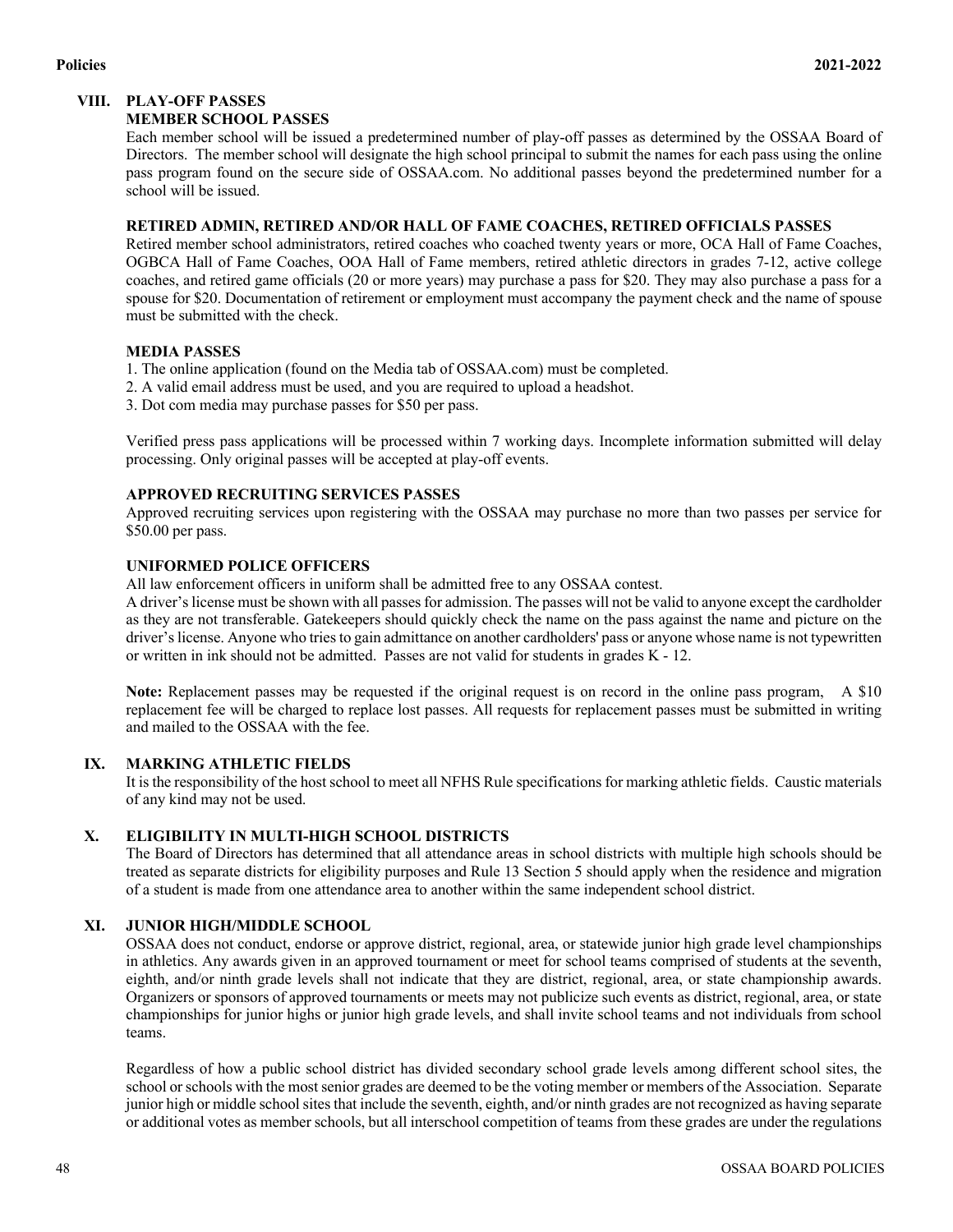of the Association. All separate attendance areas for junior high or middle school sites should be treated as separate districts for Rule 8 residence eligibility purposes.

Teams composed of students below the ninth grade may use students of any grade below the seventh grade, without such students being charged with a season of participation. Any such student must be eligible under OSSAA rules. The use of Association officials in matched or tournament games for such teams will be optional according to agreement of competing schools.

Schools that do not have a full four-year high school and have as much as the ninth grade are eligible for membership in the Association. Such schools are to be members of the Association to be eligible to compete with other member schools, at the appropriate levels in view of the grades offered by such schools.

In the absence of specific rules and policies applicable to competition at the seventh, eighth and ninth grade levels OSSAA's general rules and policies will apply.

## **XII. PARTICIPATION IN CAMPS AND SUMMER PRACTICES, LEAGUES AND TOURNAMENTS**  A. **DEFINITIONS UNDER THIS POLICY**

- 1. **Summertime—**Summertime begins after the conclusion of the spring semester and continues through the first full week in August with the exception of football and basketball which must conclude by July 15. (See XII-B-3)
- 2. **School team—**A school team is defined as a team using school equipment, school uniforms and/or school transportation.
- 3. **Individual camp**—An individual camp is an instructional event for a particular activity, at which instruction is focused on individual skills and techniques rather than organized team play.
- 4. **Team camp**—A team camp is an instructional event for a particular sport involving team members from at least three schools participating as a team during instruction, scrimmages, and/or games. All school team members must be enrolled at the school for which they participate during the team camp. No session of any summertime training camp will be approved for more than two consecutive weeks.
- 5. **League**—A league consists of three or more teams playing games against one another and maintaining standings according to wins and losses, and played over the course of a minimum of three consecutive weeks.
- 6. **Tournament—**A tournament is an event involving six or more participating teams, competing for no more than three consecutive days.
- 7. **Combine—**A combine is an assessment of certain sport specific conditioning drills to determine speed, strength and skill level. No instruction may be given.

# B. **SCHOOL PERSONNEL AND SCHOOL TEAMS**

- School personnel who are serving or are designated to serve as coaches or assistant coaches:
- 1. May not conduct practice for a school team, in a direct or indirect manner, during the summertime period.
- 2. May coach a team that includes individuals that are members of a school team during the summertime period, in a camp, summer league, or summer tournament.
- 3. May coach a non-school team in basketball that includes no more than two students who participate or are expected to participate on the same school team.
- 4. In football and basketball school personnel who are serving or are designated to serve as coaches or assistant coaches may not coach a school team in a league or tournament before the conclusion of the school year or after July 15.
- 5. In all other OSSAA athletic activities school personnel who are serving or are designated to serve as coaches or assistant coaches may not coach a school team in a league or tournament before the conclusion of the school year.

An exception to the above limitations may be granted by the OSSAA, but approval for such an exception must be requested and granted in writing, in advance.

# C. **SCHOOL PERSONNEL AND CAMPS**

School personnel who are serving or are designated to serve as coaches or assistant coaches are permitted to conduct or provide instruction at individual camps in a particular sport, including camps in which members of the school team in that sport are participating, provided that:

- 1. No session of the camp is held before the school year has concluded or after the first week in August (except in Football, any camp using OSSAA member school facilities must be concluded by July 15).
- 2. In Cross Country, Fall Baseball, Fast-Pitch Softball and Volleyball, no session of team camp may be held after the beginning of the season. (July 15)

# D. **INDIVIDUAL STUDENTS**

An individual student who is attending or who is enrolled and planning to attend a member school in grades 7-12: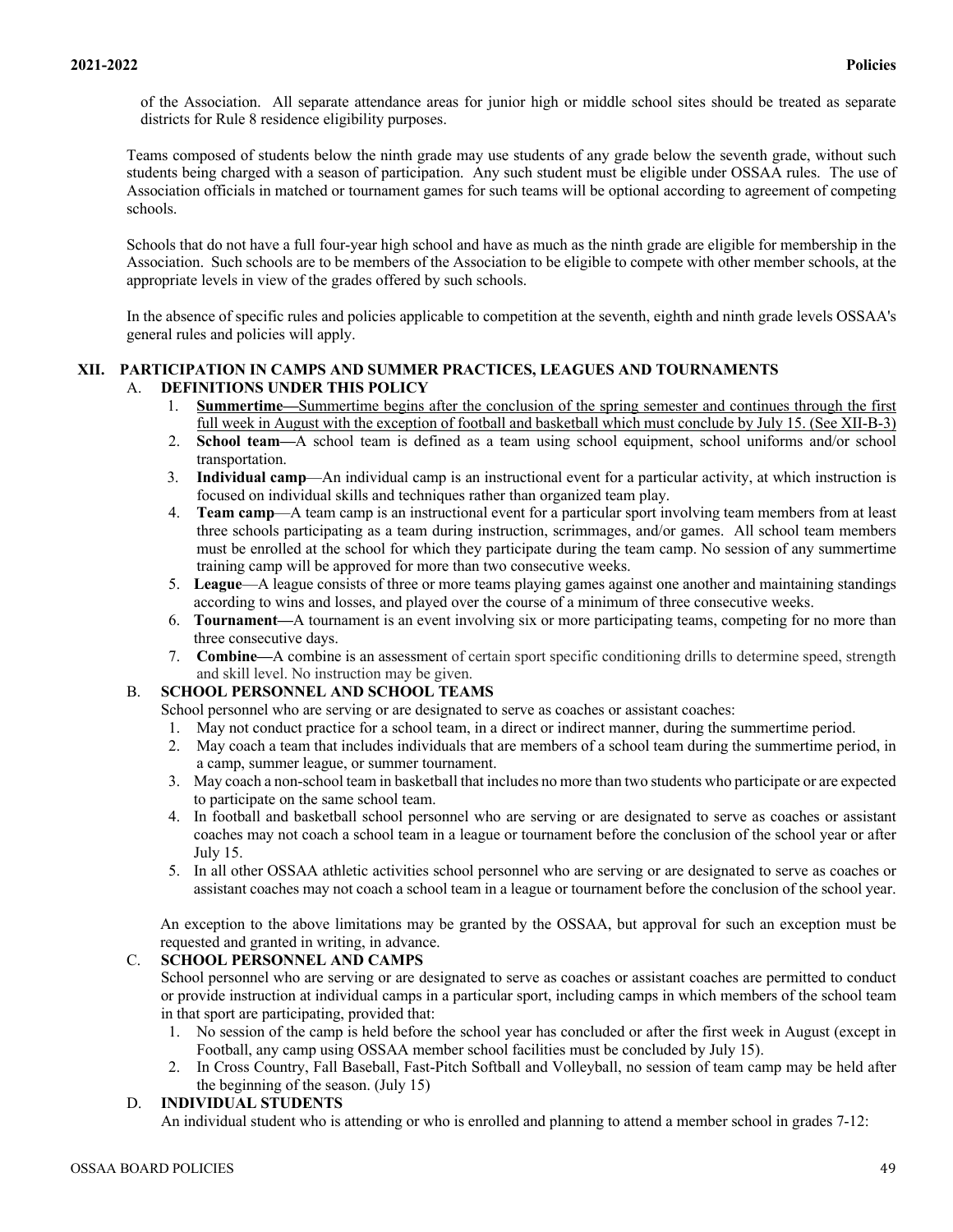- 1. May participate on a non-school team in a league or tournament, including during this summertime period as defined above, (such as in AAU competition).
	- 2. May participate in individual camps in a particular activity, however:
		- (a) after the school year has been completed, a student may only participate through the first week in August (except in Football, any camp using OSSAA member school facilities must be concluded by July 15);
		- (b) during the school year, a student may only participate if approved or permitted by the school, and the camp is not held at an OSSAA member school.
		- (c) no fees or expenses for the camp may be paid by the school, or by school personnel, or by any booster club or organization associated with the school, or by any non-family member; any discount or waiver of fees or expenses must be based on financial need, and must be available to all participants based on the same standards;
	- 3. May participate in spring football and no more than one team camp, or 2 team camps and no spring football. Team camps must be completed by July 15.
	- 4. May participate in any combination of four basketball team camps or summer tournaments.
	- 5. A student may not accept any award other than a trophy, plaque, or medal, etc., for participation or achievement on a non-school team or in any type of camp. A student may accept items commemorating participation in a league, tournament, camp which are given to all participants, such as a T-shirt or a certificate, provided that the costs of such items are included in the fees and expenses charged for those events.
	- 6. A student who participates in a camp in violation of any of these policies shall be ineligible unless and until reinstated by the Board of Directors. A coach who violates any of these policies shall not be permitted to engage in any coaching unless and until reinstated by the Board of Directors.

# E. **RESTRICTIONS ON SCHOOLS AND BOOSTERS ORGANIZATIONS**

- 1. A member school may conduct a camp for a particular activity, or permit a camp to be conducted on school property and/or in school facilities, after the end of the school year, provided that:
	- (a) the camp is open to students from all member schools in the grade level or grade levels designated for that camp;
	- (b) the camp is concluded prior to the end of the first week in August (except in Football, any camp using OSSAA member school facilities must be concluded prior to July 15).
- 2. Fees for camps conducted by the school or allowed to take place on school property and/or in school facilities may be discounted for children of school employees, provided that the same discounts are available to children of all school employees on an equal basis. In addition, a volume discount may be given, based on the number of children from the same household seeking to attend, provided that the volume discount is available for all families on the same basis.

Fees also may be discounted for students who are financially unable to pay the fees and expenses of the camp. The student must be able to demonstrate by objective means that financial assistance is needed, and all students must be evaluated for and granted assistance based on the same standards.

Johnson-O'Malley funds available to the school may be used to pay or offset expenses associated with camps conducted on school property and/or in school facilities.

- 3. A member school is not required to obtain OSSAA approval in advance to hold a camp or to allow others to conduct a camp, on school grounds and/or in school facilities. If, however, approval is not given in advance, then the event is not sanctioned by OSSAA, and participants in the camp will not be covered by any catastrophic injury insurance obtained by OSSAA.
- 4. A member school may not conduct a camp, or allow a camp to be conducted on school property and/or in school facilities, which is limited, or which provides preferential treatment to, certain student-athletes or to students frm certain schools, or which restricts participation on an "invitation-only" basis.
- 5. The school, or a booster club or organization associated with the school, may pay fees and expenses of the school team to attend a team camp, provided that all members of the school team have been invited to attend, and fees and expenses are paid for team members on an equal basis. Any monies coming from a booster club or organization for this purpose must be contributed to the school, and distributed from a school account to pay these fees and expenses.

Neither the school, nor any booster club or organization associated with the school, may pay fees and/or expenses for students to attend an individual camp. The school may allow school-owned vehicles to be used to transport students enrolled at the school to an individual camp located in Oklahoma or a bordering state, and pay the cost of fuel for those vehicles, but the school otherwise may not pay for transportation expenses for students to attend an individual camp.

6. A member school conducting a camp, or allowing a camp to be conducted on school property and/or in school facilities, must provide OSSAA, upon request, a list identifying students and personnel participating in the camp.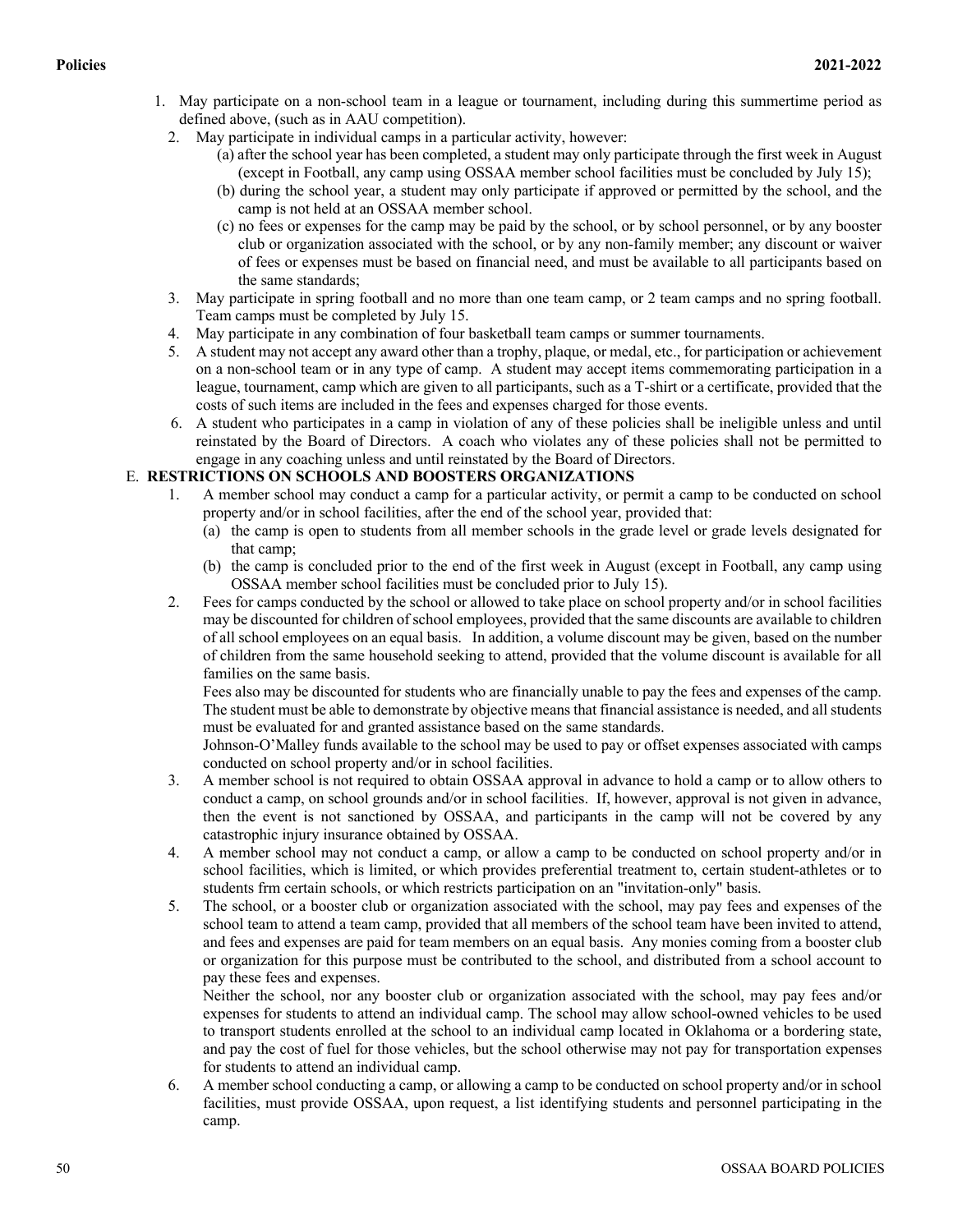7. The school and/or school personnel may be penalized for any violations of these policies. If a booster club or organization associated with a school violates any of these policies, then the school may be required to end or restrict the involvement of that club or organization in school activities.

# **CAMP QUESTIONS AND ANSWERS**

- 1. Can a Booster Club pay for the school's team to attend a team camp? *Answer*: Yes, but any monies from a Booster Club must be contributed to and distributed from a school account, and all members of the school team must be provided the opportunity to attend the camp.
- 2. Can a booster club pay for students to attend individual camp? *Answer*: No.
- 3. Can a school fund-raiser be held to pay for players to attend an individual camp? *Answer*: No
- 4. Can the school provide transportation for a student(s) to attend individual camp? *Answer*: Yes, the school may allow school-owned vehicles to be used to transport students enrolled at the school to an individual camp located in Oklahoma or a bordering state, and pay the cost of fuel for those vehicles.
- 5. Can discounts be given to school employees, including coaches, for their children to attend individual or team camps? *Answer*: Yes, as long as the discount is available to all school employees.
- 6. Can a member school that is sponsoring or providing facilities for an individual or team camp allow fees to be discounted for students who are financially unable to afford the fees? *Answer*: Any such discount must be based on an objective measure of financial means applied equally for all participants. For example, a discount could be offered to all children who demonstrate they qualify for free or reduced lunches where they regularly attend school.
- 7. Can a member school sponsoring or providing facilities for an individual or team camp allow an additional discount to a family with multiple children participating in the camp? *Answer*: Yes, as long as the discount is equally available to all families.
- 8. Does a member school sponsoring or providing facilities for an individual or team camp have to obtain OSSAA's sanction for the camp?

*Answer*: No. Regardless of whether a camp is sanctioned by OSSAA or not, all member schools and their students in grades 7-12 participating in the camp must still comply with OSSAA rules and policies concerning such camps. In addition, students in grades 7-12 attending a camp sanctioned by OSSAA receive insurance coverage through OSSAA for catastrophic injury while participating at the camp. This coverage does not apply if the camp is not sanctioned by OSSAA.

- 9. If a member school is allowing its facilities to be used by others who have no connection or affiliation with the school, does the camp still have to comply with all OSSAA rules and policies concerning camps? *Answer*: Yes, if a camp is being conducted at your school's facilities, entirely or in part, then the school is responsible for making sure that the camp is conducted in compliance with OSSAA rules and policies concerning camps.
- 10. Can a student attend an individual camp during the school year? *Answer:* Yes, with permission from their respective school, a student may attend an individual camp during the school year as long as the camp is not being conducted at an OSSAA member school.
- 11. Can a student who has not yet enrolled at our school attend a team camp with our school team? *Answer*: No. A student must have at least pre-enrolled to attend your school in the next semester before that student is permitted to attend a team camp with your school's team.
- 12. Can a non-family member pay for or help pay a student's fees for an individual or team camp? *Answer*: No.
- 13. Can a family member outside a student's immediate family (*i.e.*, a grandparent or aunt) pay or help pay a student's fees for an individual or team camp? *Answer*: Yes.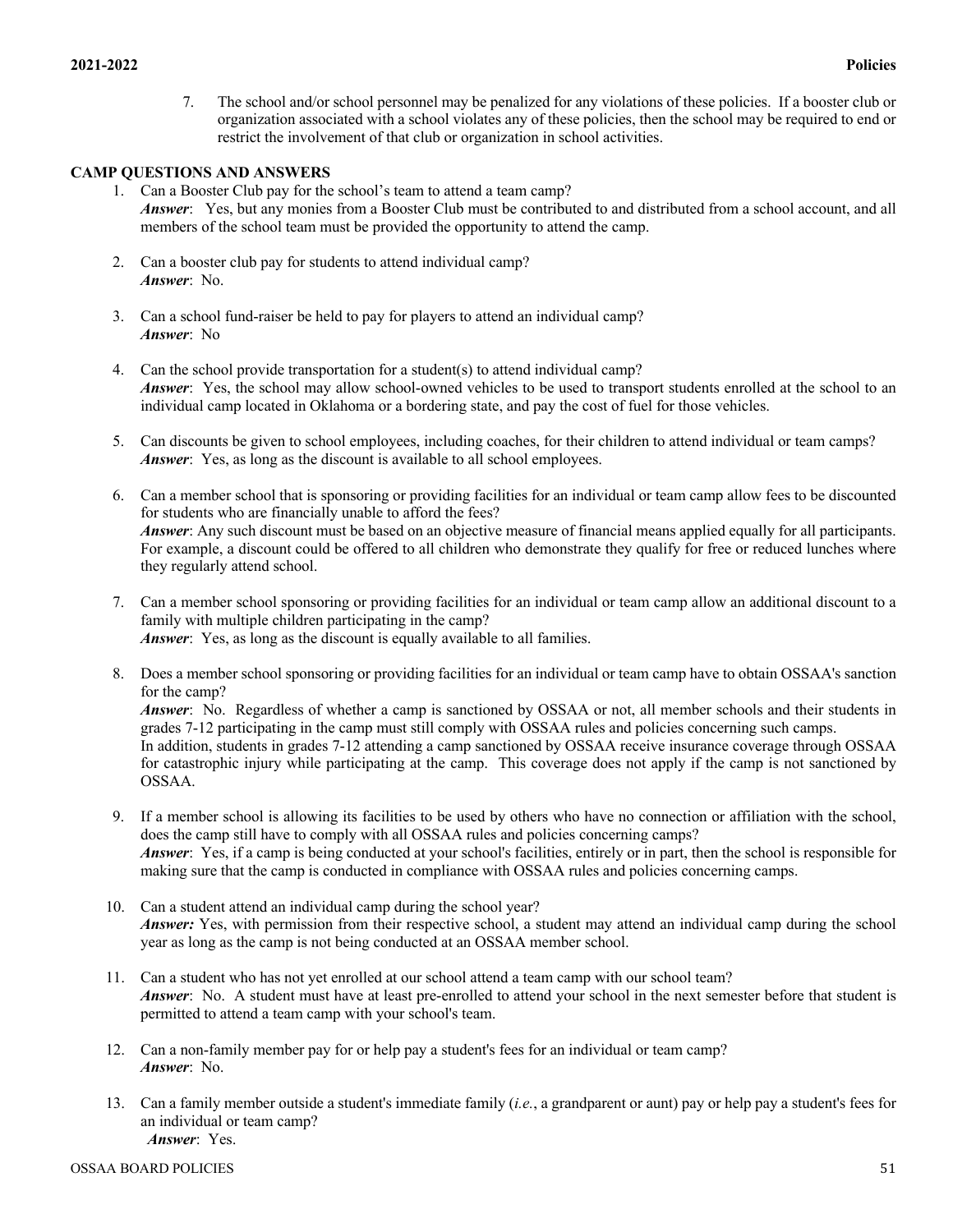- 14. Can a coach provide services at a camp in exchange for a waiver on fees for the coach's children to participate in the camp? *Answe*r: No.
- 15. If a member school does not offer team athletics at the 7th grade level, do  $7<sup>th</sup>$  graders from that school still need to comply with OSSAA rules and policies concerning camps? *Answer*: Yes. For example, a 7<sup>th</sup> grade student from that school would not be permitted to participate in a summer football camp after July 15.

# **XIII. SUMMERTIME DEAD PERIOD**

The dead period will occur during the week in July that includes the 4th of July each year. The dead period will be nine (9) days in length and begin the weekend preceding the 4th of July and end the weekend following or including the 4th of July.

Secondary-level students enrolled or pre-enrolled at a member school may not use any member school's athletic facilities during the dead period in connection with any athletic activity governed by the OSSAA. Member school coaches, assistant coaches and sponsors may not have any contact with secondary-level enrolled or pre-enrolled students in that member school in any athletic activity governed by the OSSAA for the purpose of coaching, training, or instructing.

Summertime policies, including beginning and end of season restrictions, can be found in OSSAA Board Policy XI in the Administrator's Handbook.

Violations of the summertime dead period policy will result in the coach or sponsor being suspended from the first half of the regular season in that athletic activity. School personnel not designated as a coach or sponsor in violation of the summertime dead period policy will result in the head coach being suspended from the first half of the regular season in that activity.

# **SUMMERTIME DEAD PERIOD QUESTIONS AND ANSWERS**

- 1. How do I know when the dead period begins and ends each year? *Answer:* The dead period will be nine (9) days in length and begin the weekend preceding the 4th of July and the weekend following or including the 4th of July.
- 2. Does the Summertime Dead Period Policy cover non-athletic activities? *Answer:* No, the Summertime Dead Period Policy only applies to athletic activities that are governed by the OSSAA.
- 3. Can a coach and a player have any contact for instruction purposes during the Summertime Dead Period? *Answer:* No, contact between coaches, assistant coaches and sponsors with enrolled or pre-enrolled students for the purpose of coaching, teaching, training, or instructing is prohibited.
- 4. Can a student participate without the member school coach at member school facilities in an athletic activity during the Summertime Dead Period ? *Answer*: No, school athletic facilities may not be used by enrolled or pre-enrolled students during the dead period in connection with any athletic activity governed by the OSSAA.
- 5. Can a member school coach use member school facilities to train, coach or instruct secondary-level students during the Dead Period? *Answer :* No, the policy prohibits the use of member school facilities during the Dead Period for the purpose of coaching, teaching, training, or instructing. Facility maintenance is not prohibited by the policy.
- 6. Does the Summertime Dead Period Policy prohibit participation in a National level tournament during the dead period? *Answer:* No, the coach and any enrolled or pre-enrolled students who have qualified earlier in the summer for a national level tournament may participate in that tournament.

# **XIV. OFF SEASON TRY-OUTS**

Only students in grades 8-11 attending school in the district for which the try-out is held may be permitted to participate in a try-out. Try-outs should only be conducted for the purpose of the selection of a school team and may not be used for practice time. Each day of the try-out may be up to 2 hours in length. No off-season try-out will be allowed for more than three days, and all sessions of the try-out must conclude by 9 p.m. A record of all try-outs should be kept on file at the member school detailing the dates, times and grade level of all participants in the tryout. The OSSAA reserves the right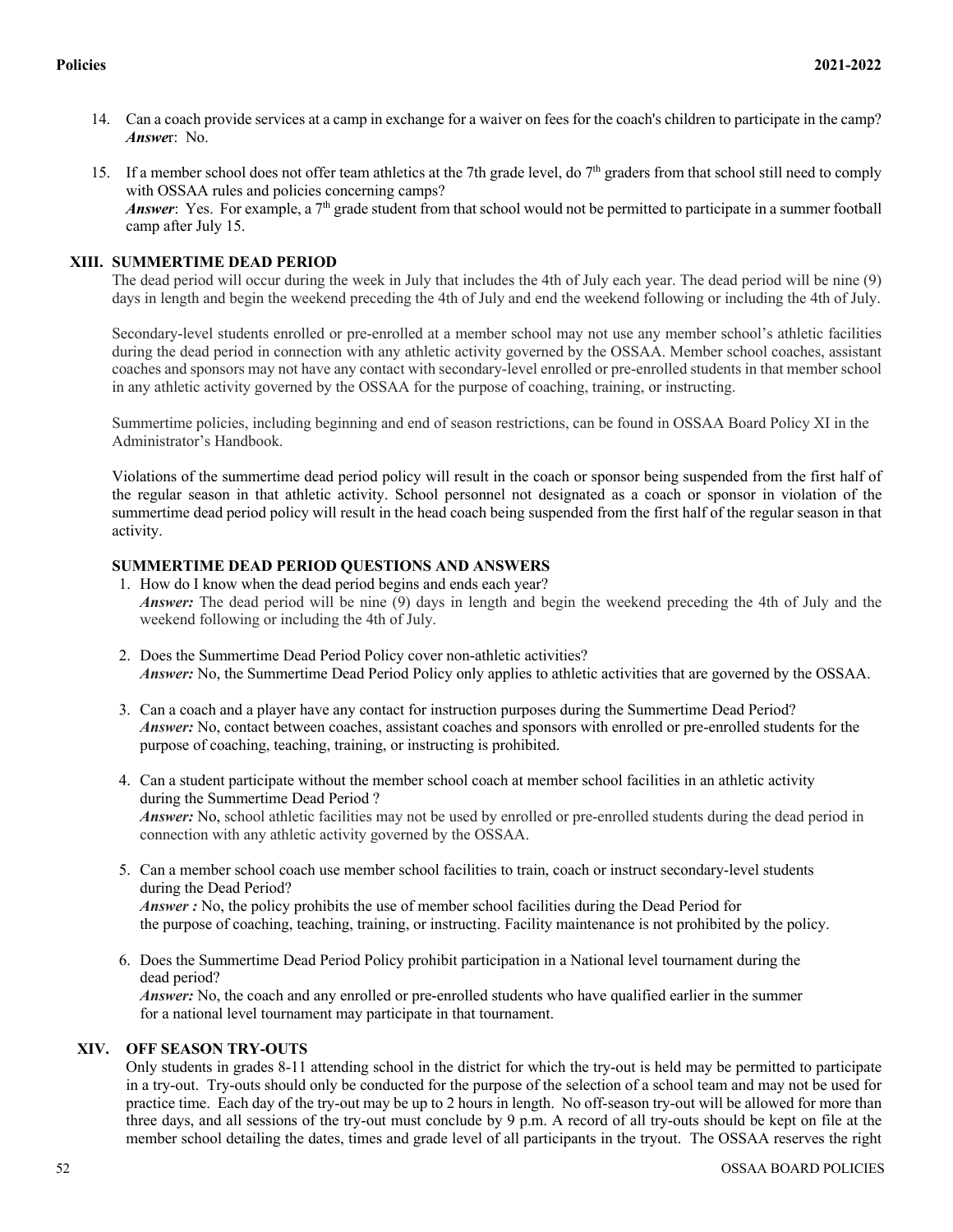to request these records from a member school. Exception: Cheerleading may conduct a clinic of no more than 4 days, each day of the try-out clinic may be up to two hours in length. All students participating in the tryout must be attending school in the district for which the try-out is being held.

# **XV. USE OF FIREARMS**

No firearms or explosive type devices of any nature may be used in connection with any OSSAA activity. Local game administration shall assume the responsibility for compliance.

## **XVI. MAKE-UP PLAYOFF GAMES ON SUNDAY**

The Board of Directors approved a policy that allows the OSSAA staff to grant permission to use Sunday for playoff contests postponed by inclement weather or unusual circumstances. Approved Sunday games should not begin before 2:00 p.m. This policy would be enacted only under emergency conditions when further delays in playoff games could interrupt the next round of playoff games, when loss of school time could be avoided, and/or when cost of travel could be minimized.

#### **XVII. ADMINISTRATOR'S ROLE WITH CONTEST OFFICIALS AND SUPERVISION OF CONTESTS** A. **GUIDELINES FOR GAME OFFICIALS**

Administrators or his or her designee of all athletic contests shall meet the game officials prior to the contest advising them of the game time, dressing facilities, pre-game and half time activities, etc. The game administrator should also record officials' I.D. numbers. After the officials enter the field or court, the administrator in charge shall advise the head official as to the location where the game manager will be during the contest(s) should a problem arise.

# B. **GAME ADMINISTRATION OR THE ADMINISTRATION'S DESIGNEE SHOULD BE DESIGNATED TO MEET THE OFFICIALS TO ASSURE THEIR SAFE RETURN TO THE DRESSING GUIDELINES AND POLICIES FOR SUPERVISION OF CONTESTS**

### 1. BEFORE THE CONTEST

- a) Make sure that all facilities are appropriately prepared for the contest.
- b) Post the Emergency Action Plan for the facility in a prominent place.
- c) The administrators of both schools are responsible for the general organization, management, and supervision of student bodies and crowds before, during and following each event, with the home school assuming the major role.
- d) Communicate prior to date of contest concerning visitors' parking area entrance and exit locations for fans, seating sections, etc.
- e) Provide adequate supervision prior to and during each contest, to continue until at least one-half hour after the game or until all groups have dispersed.
- f) It is recommended the people representing the participating schools for the purpose of game administration and/or supervision (principals, superintendents, etc.) meet prior to the contest. They should introduce themselves to the officials and the tournament manager prior to the contest and let them know where they will be located during the game. The manager and officials should know whom to contact, should a problem arise.
- g) Both schools must approve the officials for each regular-season contest prior to the completion of the officials' contracts.
- h) Staff adequate concession stands; if necessary, provide one for home and one for visitors.
- i) Provide ticket booths with admission prices plainly posted.
- j) Make available to visiting schools necessary game information: including directions for game parking, location of ticket booths, seating arrangement chart, ticket prices, game time, directions for reaching the site.
- k) Designate specific seating areas for students, bands, and spectators
- l) Discuss with the student body the need for showing good sportsmanship to visitors.
- 2. DURING THE CONTEST
	- a) Provide adequate security.
	- b) Announce the location of rest rooms, concession stands.
	- c) Alcohol, tobacco, smokeless tobacco and vaping are not permitted.
- 3. AFTER THE CONTEST Provide for a safe departure for participants, coaches and spectators.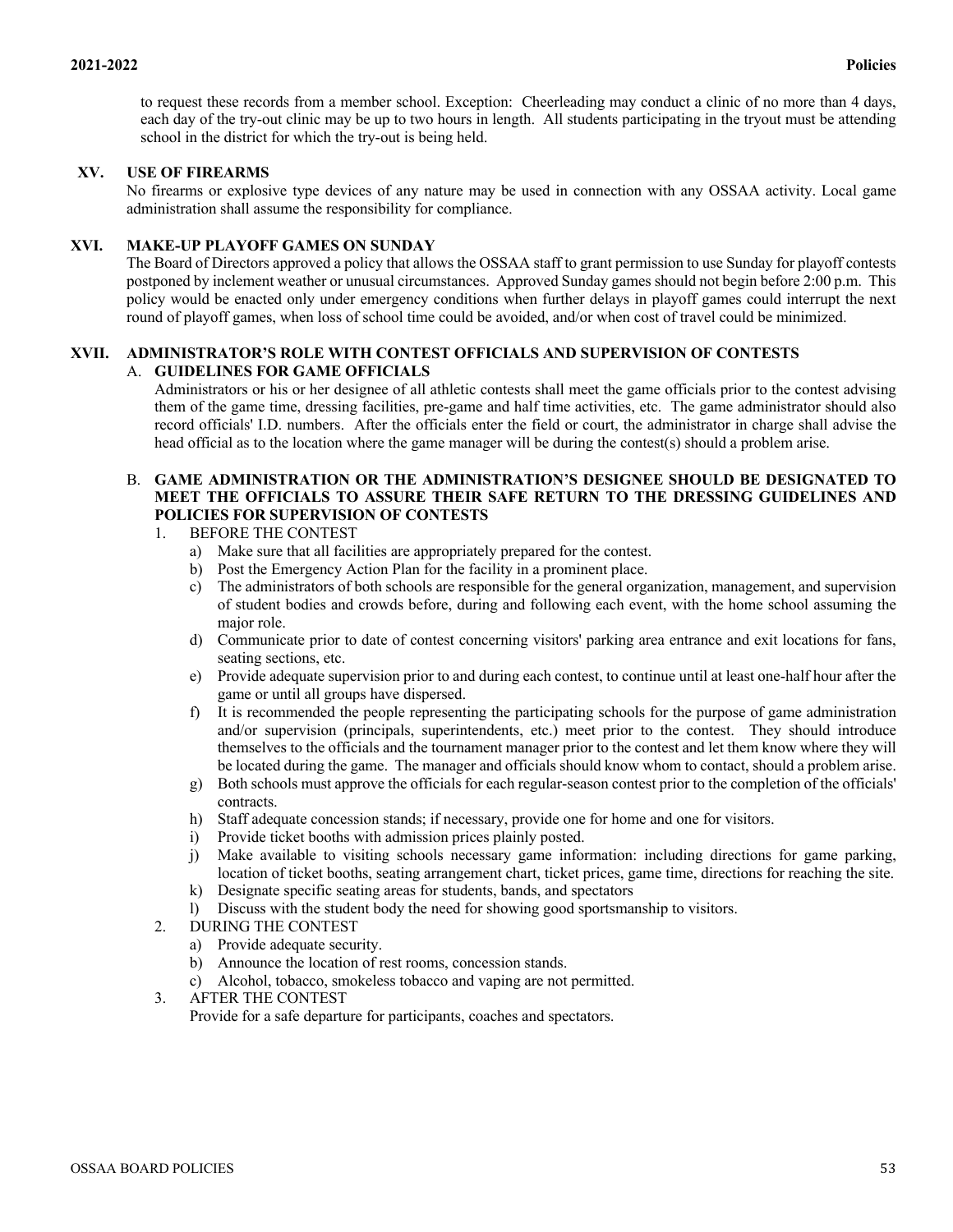# C. **GUIDELINES FOR PUBLIC ADDRESS ANNOUNCER**

- 1. Be impartial.
- 2. Read sportsmanship PSA's frequently.
- 3. Only those in charge of the event should be permitted to use the microphone. The announcer is responsible for anything said over the PA.
- 4. Do not criticize officials' decisions, directly or indirectly.
- 5. Announce convenient routes for leaving the facility.

### **XVIII. FORMAL ANSWERS TO SCHOOL**

Staff members should inform parents when appropriate in telephone conversations that formal answers will only be given to the school.

# **XIX. RESERVE FUND AND OUTSIDE AUDITS**

### A. **Reserve Fund**

A sufficient amount of surplus should be maintained to provide cash flow for periods of operation throughout each year where no significant receipts are received. Additionally, a sufficient amount of surplus should be maintained to prevent a disruption in the Association's services in the event that a significant funding source was lost or a significant unexpected expenditure was incurred. The established goal for the reserve balance is calculated as the equivalent of one year's annual expenditures.

### B. **Annual Financial and Compliance Audits**

Consistent with Article IV, section 6(e) of OSSAA's Constitution, OSSAA shall retain an independent audit firm to conduct an annual financial audit. An annual financial audit and compliance audit of all funds of the Association must be conducted in accordance with the auditing standards set forth in the Oklahoma Public School Audit Law. Upon completion the audit report shall be presented to the Association membership in an annual publication.

### C. **Performance Audit**

OSSAA shall have a performance audit conducted of the operations of the Association every five (5) years.

# **XX. REIMBURSEMENT POLICY**

- A. Basketball and football will follow the written reimbursement formula as approved by the Board of Directors.
- B. All other reimbursements will be determined by the Board of Directors at the June Board Meeting.
- C. The established formulas may be adjusted by the Board of Directors based on the total income of the OSSAA activities and the income of the individual sport.
- D. Reimbursement will not be paid to schools who file an inaccurate claim.

# **XXI. MUSIC AT ATHLETIC EVENTS POLICY**

# A. **GENERAL GUIDELINES**

- 1. The home school management should notify the game official of halftime, pre-game and post-game activities before the game is started.
- 2. National anthem and school alma maters: Each school should place emphasis on showing respect for the national anthem and school songs. Each school should stress that students remain absolutely quiet and still while these numbers are being presented.
- 3. Arriving and leaving the place of the game. The home team must furnish adequate protection for the visiting band while in the stands as well as when arriving and leaving the place of the game.
- B. **FOOTBALL** School bands or musical groups. According to National Federation Rule, a standard halftime length will be 20 minutes. By mutual consent of the 2 teams, the halftime may be shortened to as little as 10 minutes, but no less. It is the responsibility of the host school to contact the principal or band director of the visiting school no later than Monday the week of the game to see if the visiting school is bringing its band and if the band plans to march at half time, pre-game or post-game. NOTE: It is common courtesy for the visiting director to contact the host school's director, if the visiting school is bringing their band, and the visiting school's director has not been contacted by the host school's director. Equal time must be allowed for both bands to perform. Both bands must be allowed the opportunity to march at half time if they can perform and clear the field in twenty (20) minutes. The only exception is if the half time is being used for homecoming activities; or both bands cannot perform and clear the field in twenty (20) minutes. In this case, the visiting band must then be given the opportunity to perform at pre game or post game. The host school will need to find out the size of the visiting band and the length of the show if the band plans to march at half time, pre-game or postgame. The school band, large or small, should show respect for players on the field. The band members should also respect the performances of the other band.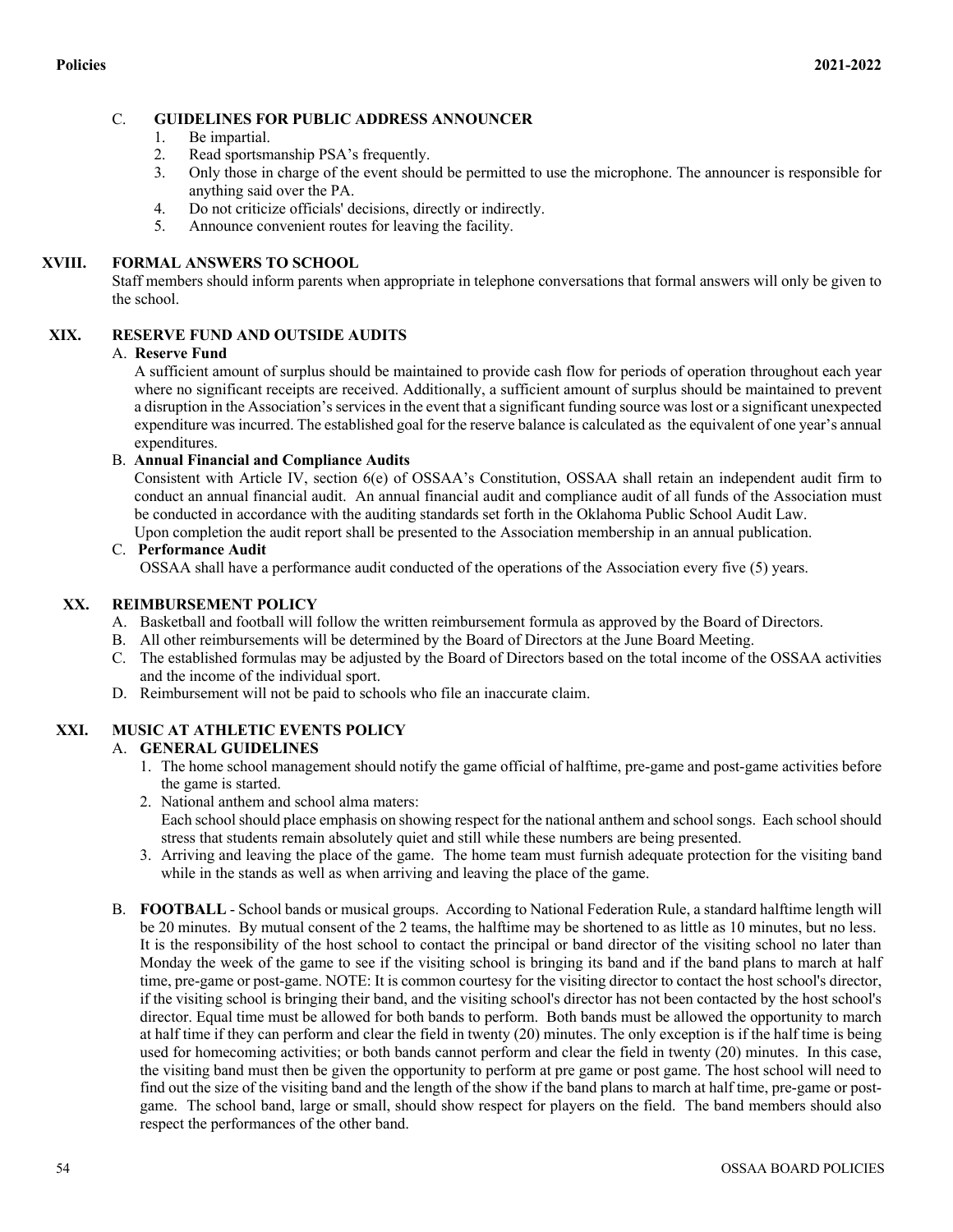**PENALTY:** Bands failing to follow time limits will be reported to the OSSAA and the OSSAA will notify the principal that their band might not be allowed to perform at halftime, pre-game, or post-game at the next game. The band will not be allowed to perform at half time, pre-game, or post game of the first game of the next football season if the violation occurs when there is not another game during the current season. Game officials can call a "Delay of Game" penalty against the band if guidelines are not followed.

## 1.**Football playoffs**

Both bands will be allowed to perform at halftime. Each band will be given equal time.

## 2.**General**

- (a) Security may need to be assigned by the host school to the visiting band and pep group for their protection.
- (b) All uniformed student groups (bands, drill teams and cheerleaders) shall be admitted free whether or not they perform on the field.
- (c) Pre-game and post-game band performances are permissible. Teams shall have three (3) minutes to reassemble before the start of the second half.
- (d) Injured Player: Bands are not to play when there is an injured player on the field and time has been called.
- (e) Playing when the Time Clock is Running: Drums should not play all through the game but only with cheerleader yells and kick-offs. The bands may play when the clock is running but the playing must not interfere with the team being able to call plays in the huddle or the team being able to hear the quarterback at the line of scrimmage. The referee will determine if the band is interfering with the playing of the game.
- C. **BASKETBALL**  School bands or musical groups
	- 1. Bands are instructed to play only before the game, half time, between games, time outs and quarters. Bands are not to play when the time clock is on or when there is an injured player on the court and time has been called. Exception: The band may accompany the cheerleaders with yells. Drums should not play all through the game but only with cheerleader yells.
	- 2. Noisemakers are prohibited at OSSAA athletic events held in field houses and/or gymnasiums.
	- 3. Bands are not permitted during basketball play-off contests.

# **XXII. MUSIC AND SPEECH PENALTIES**

A. **PENALTIES:** Penalties are defined as follows:

Depending on the severity of the violation of rules or regulations either mandatory or prohibitory, the school and/or its representative (Music: band/orchestra/stage band/choruses/ all solo/ensembles/ honor groups/ etc./Speech: speech/debate/one-act plays/ etc. shall be subjective to one of the following penalties. NOTE: The board reserves the right to add to or take away from any of the following penalties.

1. WARNING…Private or Public Reprimand: A private reprimand may be oral or in writing. **Penalty(ies)**

**Rating Contest:** (I, II, III, IV, V) the rating earned by its band, orchestra, stage band, choruses, all solo/ensembles, speech, debate, one-act play, etc.) will be lowered one division. Any further violation during the warning period shall subject the school, or individual, to a more severe penalty. The school or individual may compete for a rating or award during this period.

**Ranking Contest:** A school or individual shall forfeit all rankings (band, orchestra, jazz band, Choruses, all solo/ensembles, honor groups, speech, debate, one-act play, etc.). The school or individual may compete for a ranking or award during this period.

2. PROBATION: Public reprimand: A public reprimand shall be in writing.

# **Penalty(ies)**

A school or individual shall forfeit all ratings, rankings or awards received during the period of violation. The school or individual may not compete for ratings, ranking and awards during the PROBATION period until the school has taken action to show the OSSAA correction measures have been taken. Any further violation during the probation period shall subject the school or individual to a more severe penalty.

3. SUSPENSION: A school or individual shall forfeit all ratings, rankings, and awards during the period of violation. The school may not participate in OSSAA sponsored activities such as qualifying district, regional or state and/or invitational festivals and contests during the suspension period, not to exceed one year.

# B. **REPORTING VIOLATIONS**

- 1. Any authorized representative of a member school may file a complaint against any school for violation of the rules and regulations of the Association. Such complaint shall be filed with the OSSAA officer responsible for non-athletics/or Executive Director of the OSSAA.
- 2. Upon receipt of a complaint, the OSSAA shall make an investigation of the charges contained in the complaint within a reasonable time. The penalty will be less severe if a school reports itself and/or the violation is found to be unintentional in nature. A more severe penalty will be issued if the violation was intentional.
- C. **POLICY ON NON-PAYMENT OF SPEECH AND MUSIC ENTRY FEE** Non-payment of Speech and Music Entry Fee. Schools that have not cleared their financial obligations (Entry Fee/Drop Fees) by April 15th will be placed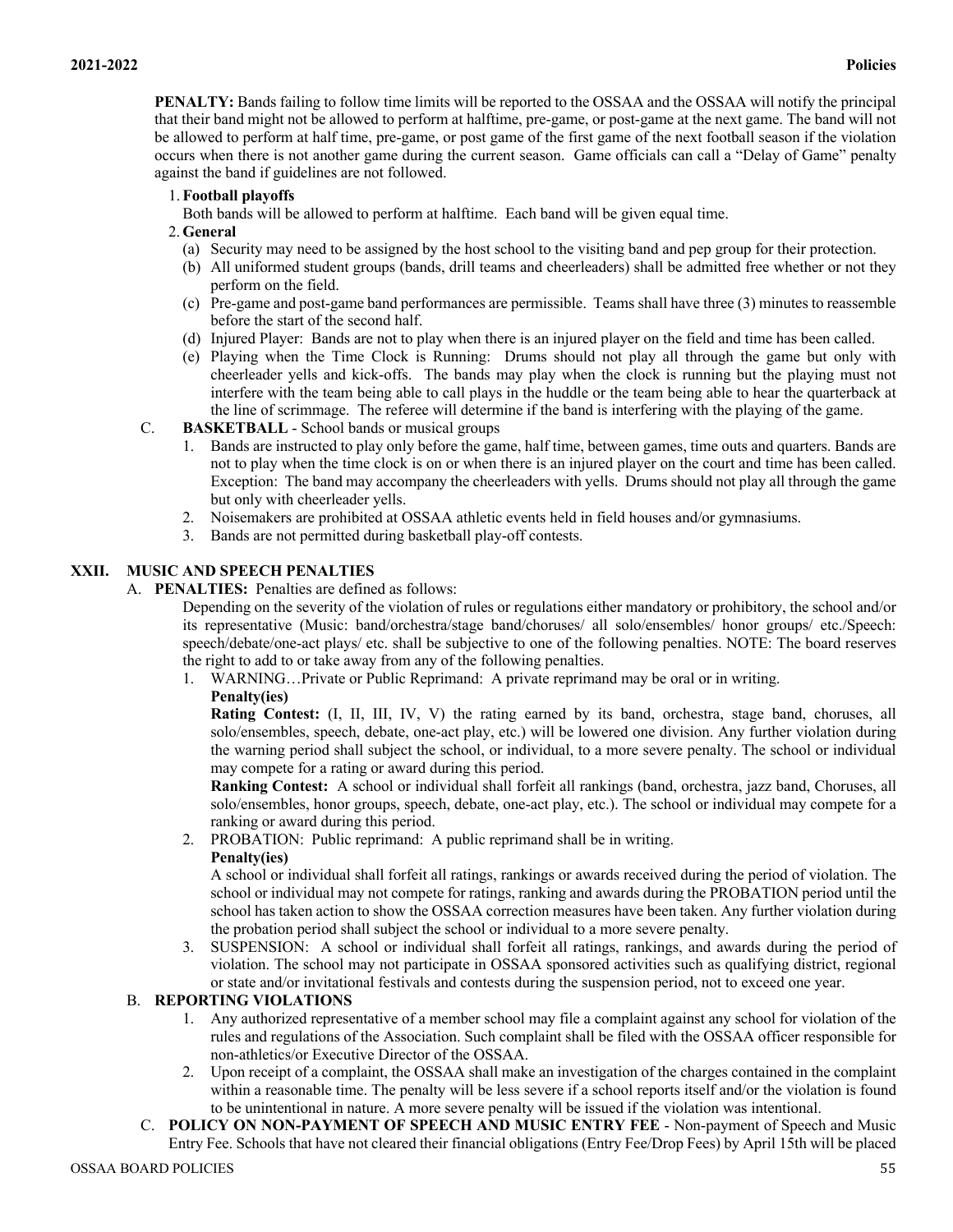on WARNING, if not cleared by May 15th will be placed on PROBATION, if not cleared by June 15th will be placed on SUSPENSION and will be ineligible for participation in OSSAA Speech and Music Events the following year until bills are cleared.

# **XXIII. USE OF PUBLIC ADDRESS SYSTEMS AT OSSAA EVENTS**

The public address system at an OSSAA event site is not to be used an an open public forum for the expression of views by individuals or organizations concerning political, philosophical, religious, or other matters unrelated to the conduct of the event, or the management and safe use of the event site.

The school or other organization providing the facility for an OSSAA playoff or championship event may permit a moment of silence prior to the start of all activities, to permit persons at the event to refelct, meditate, pray or engage in any other silent activity that does not interfere with, distract, or impede other persons at the event in the exercise of their individual choices during this moment of silence.

If the school or other organization providing the facility chooses to permit a moment of silence, the following announcement shall be given: "We will now recognize a moment of silence so that you may, if you choose, reflect, meditate, pray, or engage in other silent activity. Please be respectful of others during this moment of silence."

### **XXIV. FUNDRAISING EVENTS**

Fundraising events or contests during the OSSAA championship play-off series are not allowed.

### **XXV. REVIEW AND APPROVAL OF CONTRACTS WITH THE ASSOCIATION**

#### A. **GAME OR EVENT TELECASTS**

The Executive Director is authorized to identify and solicit proposals from organizations interested in broadcasting playoff games, contests, and tournaments leading to an OSSAA state championship in the activities supervised by the Association. Any contract concerning rights to broadcase such playoff games, contests, and tournaments must be reviewed and approved by OSSAA's Board of Directors before such a contract is valid and effective, except as stated below.

If a request is made to broadcase any individual games, contests, or tournaments that is not covered by any existing contract, and the event is scheduled to take place, prior to the next scheduled meeting of OSSAA's Board of Directors, the Executive Director is authorized to negotiate and execute a contract to televise individual game, contest, or tournament. The Executive Director shall provide a copy of the contract to the Board of Directors at or prior to the next scheduled meeting, and shall report to the Board at that meeting on any revenues received or to be received on that contract.

#### B. **RADIO BROADCASTS**

The Executive Director is authorized to negotiate annually a contract with the Oklahoma Association of Broadcasters ("OAB"), which provides for local radio stations to broadcast OSSAA member school athletic events via radio in exchange for OAB producing and distributing recorded announcements promoting the OSSAA's purposes and objectives for use by OAB-member radio stations. The contract with OAB shall not affect any contracts that individual OSSAA member schools may have with local radio stations for broadcasting games, contests, or tournaments involving that member school. This contract shall not be valid and effective unless and until approved by OSSAA's Board of Directors.

### C. **SPONSORSHIPS OR ENDORSEMENTS**

The Executive Director shall identify and make recommendations to OSSAA's Board of Directors on organizations interested in sponsoring OSSAA activities. Any contracts by which the Association is: (1) allowing a commercial advertiser to represent itself as an official sponsor of the OSSAA or any OSSAA activities; (2) committing its member schools to use certain branded products during playoff games, contests, and tournaments leading to a state championship; (3) providing any advertising space on OSSAA's website, or in programs distributed at playoff games, contests, and tournaments leading to a state championship, or in other print publications of OSSAA; or (4) agreeing to place advertising banners, make public address announcements, or otherwise make space available to commercial advertisers at the sites of playoff games, contests, and tournaments leading to a state championship, must be reviewed and approved by OSSAA's Board of Directors before such a contract is valid and effective.

Any contracts by which an agent or broker is paid compensation for identifying, developing, and maintaining relationships with commercial sponsors for any OSSAA activities also must be reviewed and approved by OSSAA's Board of Directors before such a contract is valid and effective.

The Executive Director shall provide a summary report annually to OSSAA's Board of Directors concerning all such sponsorship contracts and contracts with agents or brokers, including information as to monies received or expended in connection with these relationships.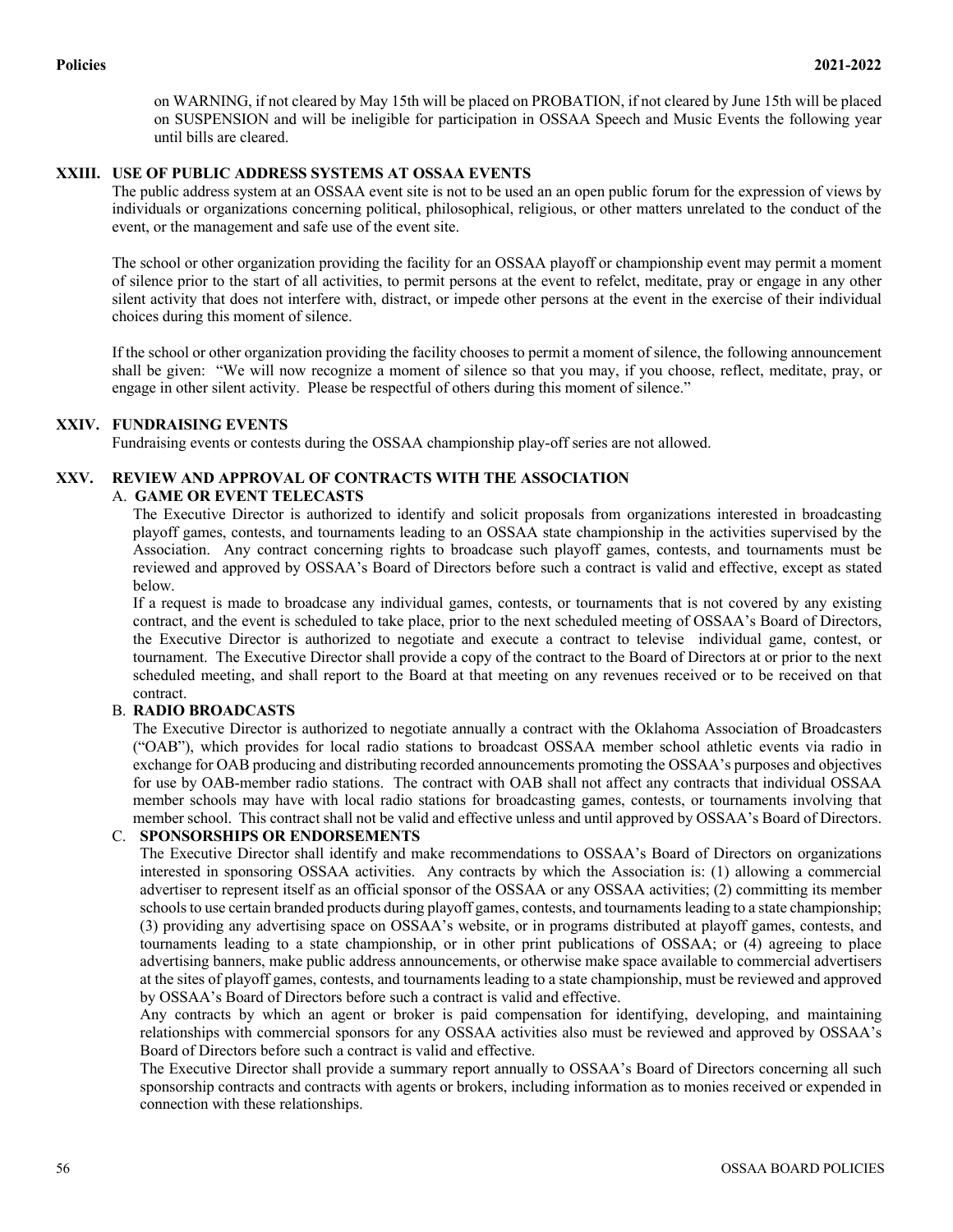# D. **OSSAA OFFICE BUILDING AND REAL PROPERTY**

In addition to complying with Article IV, section 6(f) of OSSAA's Constitution when applicable, any contract by which OSSAA is acquiring, expanding, renovating, or permanently repairing any office space, or acquiring or transferring any rights to any real property, must be reviewed and approved by OSSAA's Board of Directors before such a contract is valid and effective.

In the event of an emergency or urgent situation requiring temporary repairs or work necessary to protect and maintain any office space or real property interests of OSSAA, the Executive Director is authorized to negotiate and execute a contract for the completion of such work. The Executive Director shall report to the Board of Directors at its next scheduled meeting about any such contract and the expenses incurred by the Association pursuant to that contract.

# E. **AUTOMOBILE/OFFICE/ADMINISTRATIVE EXPENSES**

Subject to compliance with Article IV, section 6(f) of OSSAA's Constitution when applicable, the Executive Director is authorized to negotiate contracts on behalf of the Association for automobiles for the use of administrators, and for office equipment, supplies, and services, as needed in the day-to-day business operations of the Association. Such contracts shall not be valid and effective unless and until approved by OSSAA's Board of Directors.

If repairs must be made, or additional or temporary automobiles, or office equipment, supplies, or services, must be obtained on an urgent basis before the next scheduled meeting of OSSAA's Board of Directors, the Executive Director may arrange for such repairs, or for such additional or temporary automobiles, or office equipment, supplies, or services.The Executive Director shall notify the President of the Board or, if the President is not available, the Vice President of the Board, as soon as is possible, and shall report to the Board of Directors about such arrangements, and any expenses incurred as a result, at or prior to the next scheduled Board meeting.

# F. **TOURNAMENT AND EVENT SITES AND SERVICES**

Subject to compliance with Article IV, section 6(f) of OSSAA's Constitution when applicable, the Executive Director is authorized to negotiate contracts on behalf of the Association as necessary to arrange for appropriate sites, supervising officials, and equipment for use at playoff games, contests, and tournaments leading to an OSSAA state championship. Such contracts shall not be valid and effective unless and until approved by OSSAA's Board of Directors.

If an event must be moved or substitute equipment obtained because of an unexpected change in circumstances, the Executive Director is authorized to make alternative arrangements. If such alternative arrangements must be made, the Executive Director shall report to the President of the Board of Directors or, if the President is not available, to the Vice President of the Board of Directors, about those arrangements and any additional costs to the Association as soon as is possible in the circumstances, and shall report to the Board of Directors about those arrangements and any additional costs prior to or at the next scheduled Board meeting.

# G. **EVENT TROPHIES, MEDALS, PROGRAMS, AND MERCHANDISE** (September 2014)

Subject to compliance with Article IV, section 6(f) of OSSAA's Constitution, the Executive Director shall identify and make recommendations as to vendors who are able and willing to supply quality trophies, medals, and other items in recognition of participation, to be distributed at or in connection with playoff games, contests, and tournaments leading to OSSAA state championships. Any contract to provide such items must be reviewed and approved by OSSAA's Board of Directors before such a contract is valid and effective.

In managing playoff and championship athletic and non-athletic events for its member schools, OSSAA also will seek to identify responsible vendors and negotiate contracts with those vendors to produce and sell quality programs, commemorative items and souvenirs for those events. The Executive Director shall identify and make recommendations as to vendors who are able and willing to produce, sell, and distribute quality programs and/or commemorative merchandise, including but not limited to shirts, caps, and other souvenir items, at games, contests, and tournaments leading to OSSAA state championships. Any contract to provide such items at such contests and tournaments must be reviewed and approved by OSSAA's Board of Directors before such a contract is valid and effective.

# **XXVI. ALLOWING MEMBER SCHOOLS TO SELL OR TO CONTRACT FOR SALE OF COMMEMORATIVE ITEMS AND SOUVENIRS AT PLAYOFF AND CHAMPIONSHIP EVENTS**

# A. Member Schools Producing and/or Selling Commemorative Merchandise at Events

If OSSAA has not granted any vendor the right to produce and sell commemorative merchandise for certain playoff games, tournaments, or meets leading up to the state championship, the Executive Director may allow the host school or a participating school, or a volunteer booster organization at the school, to produce and/or sell commemorative merchandise at that event. If permitted to produce and sell commemorative merchandise for any event, the school or volunteer booster organization must comply with the requirements and provisions in subsection D below.

Any school personnel who have questions about whether contracts currently are in place to produce and sell commemorative items and souvenirs at particular events should contact OSSAA's office for confirmation.

B. Member Schools Contracting with Outside Vendors to Produce and/or Sell Commemorative Merchandise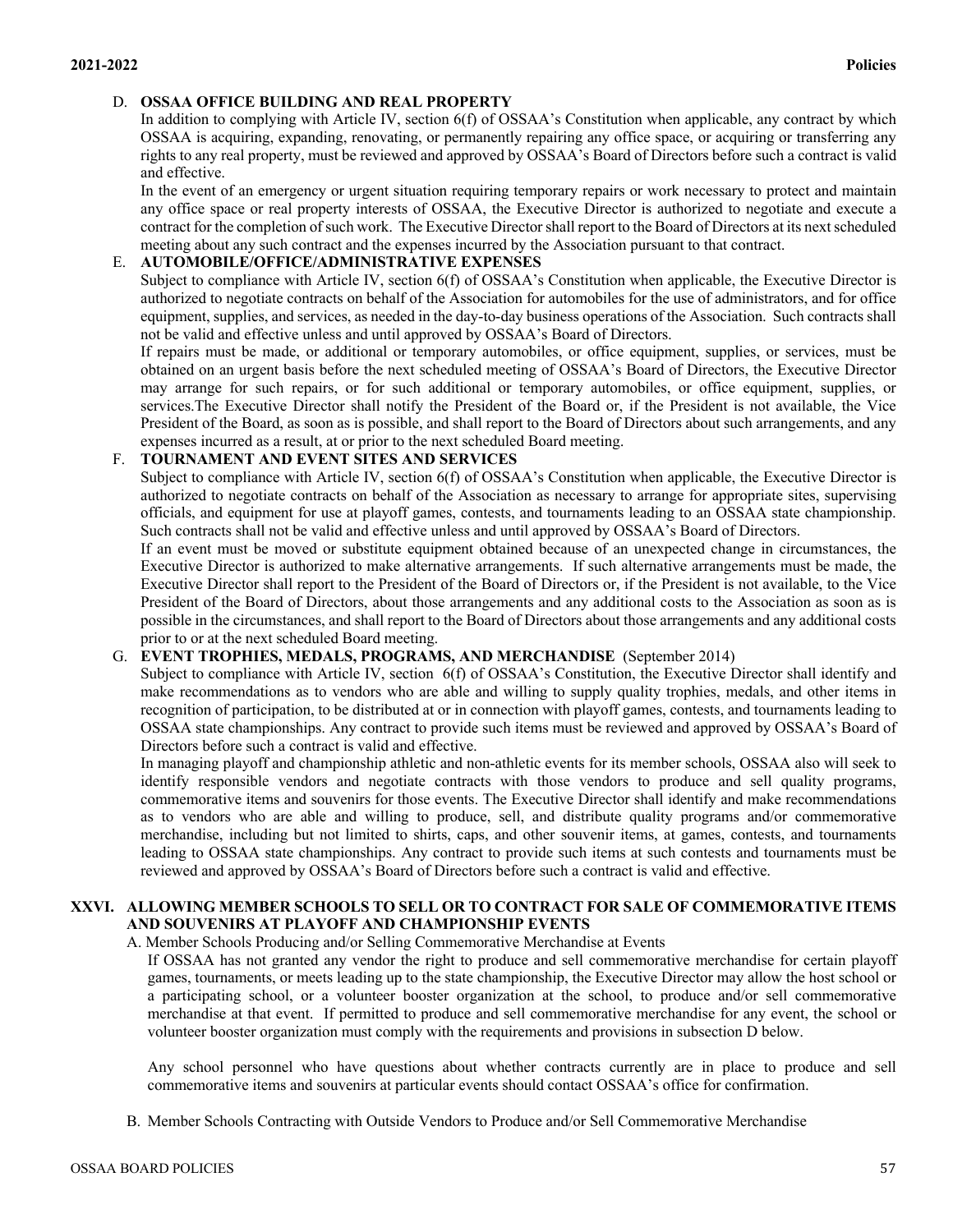If OSSAA has not granted any vendor the right to produce and sell commemorative merchandise for certain playoff games, tournaments, or meets leading up to the state championship, the Executive Director may permit a host school or a participating school, or a volunteer booster organization at the school, to contract with an outside vendor to produce and/or sell commemorative merchandise for that event, subject to the payment of royalty fee of 20% of the retail price charged for such merchandise. The school, or the school's booster organization, may retain one-half of the royalty fees and the other one-half shall be remitted to OSSAA. Any contract with an outside vendor must be in writing and must be approved in advance of the contract as described below. Any outside vendor must also comply with the requirements and provisions in subsection E below.

Any contract between a school or a school's booster organization and an outside vendor to produce and/or sell commemorative merchandise for such an event must be reviewed and approved by OSSAA's Board of Directors before that contract is valid and effective, unless the request has been made, and the subject event is scheduled to take place, in between scheduled Board of Directors' meetings. In that situation, the Executive Director is authorized to approve such an agreement, but the Executive Director shall notify the President of the Board of Directors or, if the President is not available, the Vice President of the Board of Directors, about any such agreement as soon as is possible, and shall report to the Board at its next scheduled meeting about that agreement and any revenue received or to be received by OSSAA as a result of that agreement.

- C. When allowing a school or the school's booster organization to produce and/or sell commemorative merchandise, or to contract with a vendor for this purpose, OSSAA grants a limited license to the school or the school's booster organization, which is transferable to a selected vendor, to use OSSAA's name and logo on such commemorative items or souvenirs for that particular event.
- D. OSSAA's permission for a school or school's booster organization to produce and/or sell commemorative items or souvenirs, or to contract with an outside vendor to produce and/or sell such merchandise, is conditioned on the following additional requirements and provisions:
	- (a) inclusion of any text or graphic depiction on such merchandise which promotes gambling or wagering (not to include the state-governed lottery operated in part for the support of public education), adults-only entertainment, or the use of alcoholic beverages, tobacco, or athletic performance-enhancing supplements is prohibited;
	- (b) because OSSAA has commercial sponsorship agreements with certain organizations, which permit those organizations to distribute free items promoting their products and/or services at the events, the school and any outside vendor cannot bar those sponsor organizations from the event or prevent the distribution of those items;
	- (c) inclusion of any text or graphic depiction on any commemorative or souvenir items which indicates that a particular person or organization is an "official sponsor" of OSSAA or a particular OSSAA event, or which states or implies that a particular person or organization has received any endorsement by or from OSSAA, without first contacting OSSAA and receiving approval from OSSAA, is prohibited;
	- (d) because certain organizations have contracted with OSSAA to sponsor OSSAA championship events, and OSSAA has agreed to permit certain organizations to promote and advertise their products and/or services at these events, the inclusion of any advertising or promotional messages on the commemorative or souvenir items to be sold or distributed at these events without contacting OSSAA in advance and obtaining OSSAA's approval, is prohibited;
	- (e) in advance of any sale, OSSAA must be provided with a photograph or drawing depicting the design of any merchandise to be sold, and such merchandise will not be sold without prior approval from OSSAA;
	- (f) OSSAA shall not be responsible for any costs associated with producing, selling, and distributing the commemorative merchandise, and such costs shall not be subtracted in calculating any royalty amounts due;
	- (g) all persons and independent contractors retained by the school, a school booster organization, or a vendor to assist in the production, sale, and distribution of commemorative items at these events shall not be deemed to be employees or contractors of OSSAA;
	- (h) individual volunteers, employees and independent contractors retained by the school, a school booster organization, or a vendor to sell and distribute commemorative items or souvenirs at any event will comply with any directions from OSSAA or from personnel from the facility hosting the event as to when and where these items may be sold at or during that event, but these volunteers, employees and independent contractors otherwise are not subject to the direction and supervision of OSSAA, and OSSAA is not responsible for their conduct while at these events;
	- (i) a limited, non-transferable license to use OSSAA's name and logo on such merchandise is granted, for the purpose of producing commemorative items for that particular event, but neither the vendor nor the school, nor any school booster organization, shall use OSSAA's name and logo for any other purpose without OSSAA's consent.

If a school or the school's booster organization is contracting with an outside vendor for the production and/or sale of commemorative merchandise for a particular event, then the contract must include the above-referenced requirements and provisions. The school shall provide OSSAA with a copy of the contract with the vendor for review in advance of the event. Within 30 days following the event, the school shall provide OSSAA with a written report showing the amount of sales and royalty fees paid or due to be paid on those sales.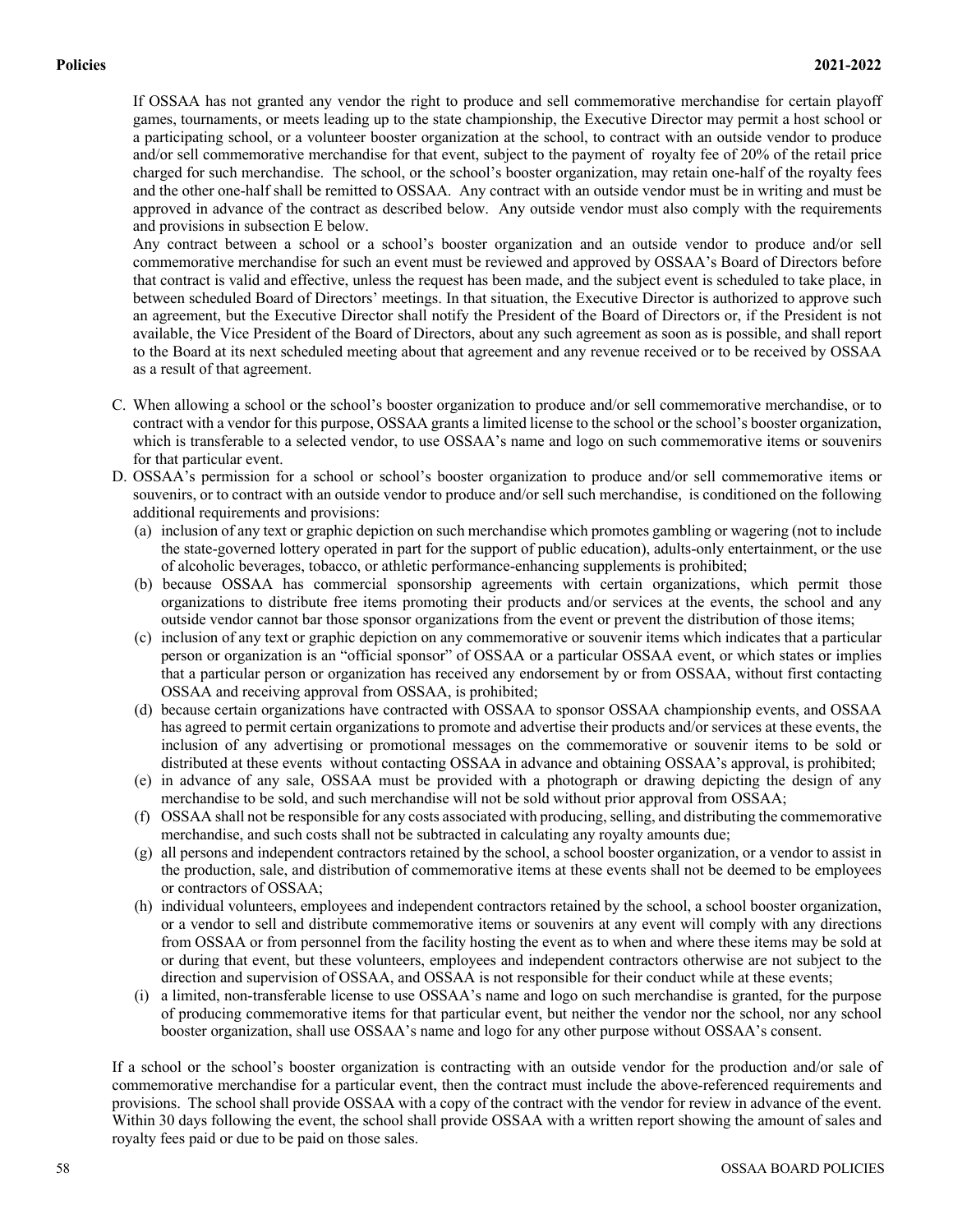# **XXVII. PRACTICE AT PLAY-OFF SITES**

Practice or competition in athletics will not be allowed on a site after the site has been announced in any play-off activity except for a regularly scheduled contest. The host school may practice at the site if that is the team's regular practice site.

### **XXVIII. DISTRIBUTION OF INDIVIDUAL AND TEAM TROPHIES AND AWARDS IN THE EVENT OF A TIE**

In regional and state championship events in certain activities, a team trophy is awarded to the first place and second place teams based on number of cumulative points. In the event two or more teams tie for first place based on cumulative points and no tie-breaking system has been established, each team will be awarded a first-place trophy, and no second-place trophy will be awarded. In the event that two or more teams tie for second place based on cumulative points and no tie-breaking system has been established, each of those teams will be awarded a second-place trophy.

In individual competition in regional and state championship events in certain activities, medals or other awards are given to the top individual finishers. If a tie occurs between two or more individuals and no tie-breaking system has been established, those individuals will each receive the medal or award for that place finish, and medals or awards will not be given for the next highest placement(s). For example, if two individuals tie for a second-place medal, each individual will receive a second place medal, and no third place medal will be awarded. If medals are given for the first six place winners, and three individuals tie for third place, then each individual will receive a third-place medal, and no fourth-place and fifth-place medals will be given.

# **XXIX. EMERGENCY ACTION PLAN**

Any time a member school is hosting a planned activity at a school facility there must be an Emergency Action Plan in place. The plan must be shared with any visiting school. An Emergency Action Plan, or EAP, is a formal written plan, developed by the host site, that identifies potential emergency conditions at the event site and prescribes the procedures to be followed to minimize or prevent serious physical injury, loss of life, and property.

### **XXX. HAZING**

Hazing incidents have no place in the activity programs of our member schools. Each member school should develop procedures to inform their students that this type of behavior is not acceptable and should not be tolerated.

# **XXXI. CROWD ACCOMMODATION AND MAINTAINING GOOD SPORTSMANSHIP**

Prior to the start of the school year, any secondary school providing interscholastic athletic programs, should have a wellplanned crowd control program. Administrators, athletic directors, coaches, sponsors, band directors, security personnel and the game announcer should be included in developing and administering the plan.

# **XXXII. REGULATIONS FOR LOSS OF SCHOOL TIME FOR ACTIVITIES**

**Fall and spring baseball, fast-pitch softball and slow-pitch softball**: no play is permitted on Wednesdays, and no more than 5 instructional days may be missed during the regular season. Exception: In Classes 2A, 3A, 4A, 5A and 6A spring baseball or fast pitch softball when a District contest is rescheduled due to inclement weather the contest may be rescheduled for a Wednesday.

Golf: no more than 2 instructional days per week may be missed, and no more than 7 instructional days may be missed during the regular season.

**Track and field and cross country**: no more than 4 instructional days may be missed during the regular season. **Tennis:** no more than 7 instructional days may be missed during the regular season.

#### *The following regulation is from the State Department of Education Administrators' Handbook:*

The State Board of Education encourages students to be in attendance in their regularly scheduled classes so that maximum learning can occur. Educational programs are built on the foundation of continuity of instruction and participation in the classroom setting. Consistent classroom attendance can assist students toward development of strong work habits, responsibility and self-discipline. Since the educational merit of the co-curricular program is recognized, the goal of the State Board of Education is to facilitate a balanced education for each student. It is with the above goals and philosophy that the State Board of Education establishes the following attendance/activities regulations:

## **210:35-17-2. CO-CURRICULAR AND EXTRACURRICULAR PROGRAMS (SDE**)

A. Co-curricular and extracurricular programs shall provide opportunities for developing leadership ability and stimulate active participation of all students in appropriate school organization and community activities according to their aptitudes and interests.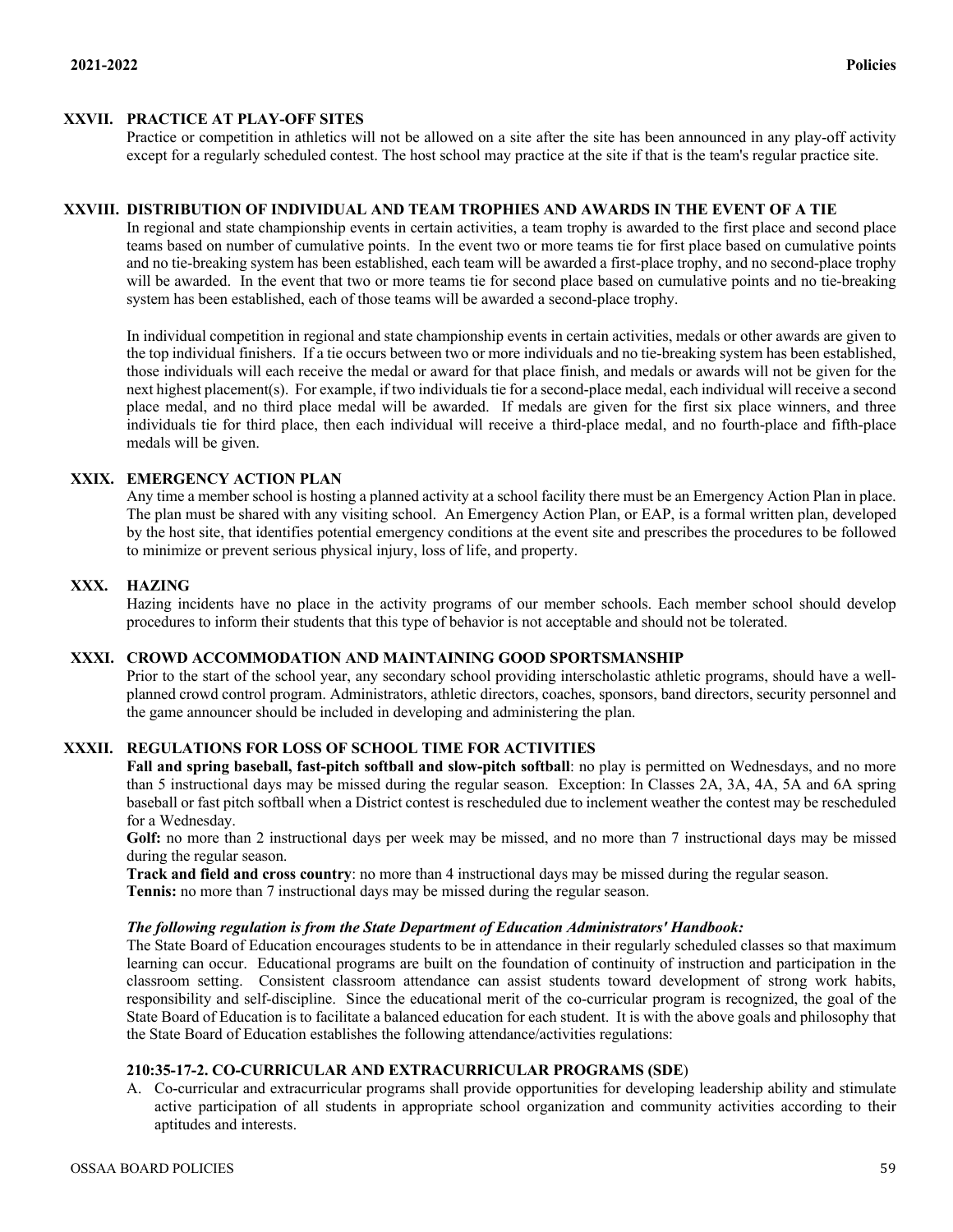- B. Co-curricular and extracurricular programs shall be planned through the cooperative efforts of the teachers and students and shall be organized and administered so as to contribute to the educational objectives of the school.
	- 1. Students shall not participate in a particular activity more than one period during the regular school day.
	- 2. A member of the teaching staff shall be in charge of each activity. The sponsors shall be directly responsible to the principal or some person appointed by the administration to direct the activities of the school.
	- 3. The State Board of Education encourages all elementary, middle, junior high, and secondary students to be in attendance in their regularly scheduled classes so that maximum learning can occur. Educational programs are built on the foundation of continuity of instruction and participation in the classroom setting. Consistent classroom attendance can assist students toward development of strong work habits, responsibility and self-discipline. Since the educational merit of the co-curricular and extracurricular programs is recognized, the goal of the State Board of Education is to facilitate a balanced education for each student. It is with these goals and philosophy that the State Board of Education establishes the following attendance/activities regulations:
		- (a) It is the intent of the State Board of Education that the superintendent or elementary superintendent and local board of education annually review the scheduling of co-curricular and extracurricular activities so that minimal interruptions occur in the instructional program of a student. The Oklahoma Secondary School Activities Association (OSSAA) guidelines related to student eligibility to participate in extra-curricular activities, activity absences, number of games allowed, and length of season shall be applicable to all Oklahoma public schools and students.
		- (b) The maximum number of absences for activities, whether sponsored by the school or outside agency/organization, which removes any student from the classroom shall be ten for any one class period of each school year. Excluded from this number are state and national levels of school-sponsored contests. State and national contests are those for which a student must earn the right to compete. The criteria for earning the right to represent the school in any activity or contest must be submitted in writing by local school sponsors and approved by the local board of education.
		- (c) Each local board of education shall appoint, at the beginning of the school year, an Internal Activities Review Committee. This committee shall be responsible for reviewing and recommending any deviation of the activities policy to the local board of education. Any deviation from the ten days absence rule shall not exceed five days.
		- (d) Each school district shall be responsible for maintaining an addendum to the attendance records to verify the conditions within the school system that apply to regulation (3) (B) of this subsection.
		- (e) Procedures for filing complaints are:
			- (1) A signed written complaint must first be filed with the local board of education. If the complaint is not resolved at the local level then the complaint should be filed with the Accreditation Section of the State Department of Education. Upon receipt of the complaint the Accreditation Section shall appoint a monitoring team to make an on-site visit and file a written report to the State Board of Education and Accreditation Section. This complaint must include a list of the name(s) of the student(s), date(s) and class(es) missed which exceed the regulation in (3) (B) of this subsection.
			- (2) The school district shall provide to the monitoring team during the on-site visit the necessary records to verify or deny the violation as specified in the written complaint.
			- (3) The monitoring team shall submit a written report to the superintendent or elementary superintendent and local board of education within 10 school days of the on-site visit.
		- (f) Upon the recommendation of the monitoring team the superintendent or elementary superintendent may be called to appear before the State Board of Education for determination of the appropriate action to be taken. In cases of flagrant violation state funds may be deducted/withheld from the school district.

# **XXXIII. ACADEMIC ACHIEVEMENT AWARDS (SEE BOARD POLICY XXXVIII FOR SEMESTER DEFINITION)**

- A. Academic Achievement Awards
	- 1. Teams must meet all qualifications required of the respective activity in order to qualify.
	- 2. Entries that are mailed must be postmarked by the entry deadline in order to be considered. Entries that are faxed must be received in the OSSAA office the day following the entry deadline in order to be considered. Incorrect information submitted on the entry form will void the entry. Please report any corrections or changes on your academic application to the OSSAA office. The OSSAA will confirm finalists for the state championship award.
	- 3. The academic GPA will be based on a 4 point system and computed to the nearest one-thousandth percentile: A=4.;  $B=3.000$ ;  $C=2.000$ ;  $D=1.000$ . If you have a weighted grading system it must be converted to a 4 point system in computing the team GPA.
	- 4. All classes that count toward graduation shall be used in determining each individual students GPA.
	- 5. Teams will be eligible to receive one award each year in each activity. The award will be for the highest level of achievement.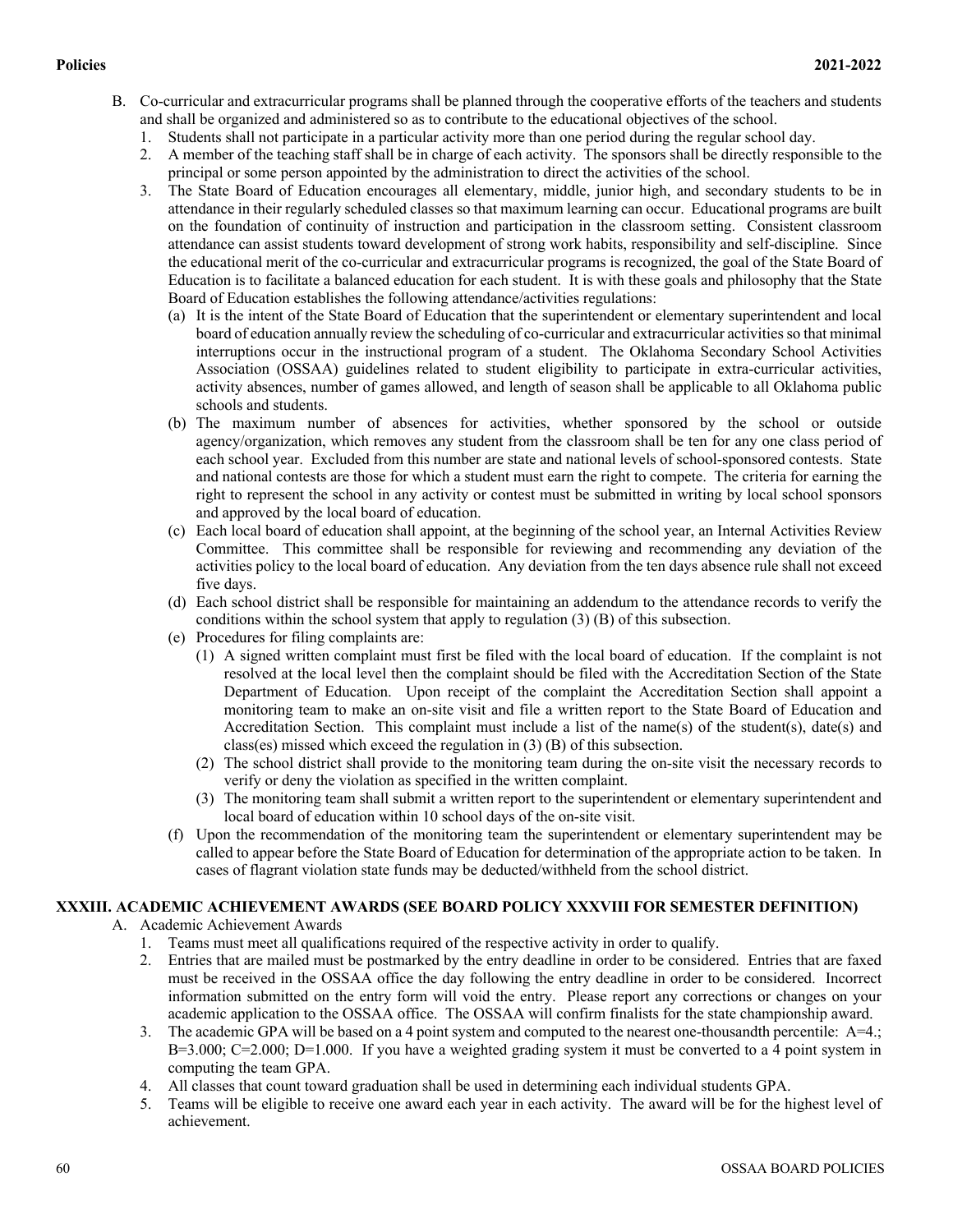- 6. Music and Speech activities will be eligible for academic achievement certificates, and the distinguished academic plaques.
- B. Three levels of competition for academic awards
	- 1. Academic achievement certificate. Teams must have a minimum 3.25 GPA and rank in the upper 1/3 of their classification to qualify.
	- 2. Distinguished academic plaque. Teams must have a minimum 3.50 GPA and rank in the upper 10% of their classification.
	- 3. State Academic Champion: The highest girls team GPA and the highest boys team GPA will be declared the state academic champion for their respective class.
- C. Awards Presentation
	- 1. Certificates and plaques will be mailed to the winning schools following the state championship event.
	- 2. The state championship trophy will be presented to the winning team at the state championship event.
- D. Team Qualifications
	- 1. **Football** The roster of academic achievement participants will consist of all team members who were participating in football at the conclusion of the final regular season game. This will include any team member who did not suit up for the final regular season game, but is participating in football. The GPA shall be based on the grades from the preceding semester. See Football Regulations for application dates.
	- 2. **Basketball** 15 players (include all players if number is less than 15) suiting up for the first play-off game. The GPA shall be based on grades from the preceding semester. See Basketball Regulations for application dates.
	- 3. **Wrestling** 14 wrestlers that wrestle in the regional tournament. If a team enters less than fourteen wrestlers in the regional tournament, they must have a minimum of eleven wrestlers to qualify for an award. The GPA shall be based on the grades from the preceding semester. See Wrestling Regulations for application dates.
	- 4. **Baseball** Spring baseball teams will be eligible for an academic achievement award. The 22 players in classes 6A-5A-4A-3A-2A-A-B (include all players suiting up if the number is less than 22) who suit up for the first district/regional tournament game will be eligible. The GPA shall be based on the preceding semester. See Baseball Regulations for application dates.
	- 5. **Fast-Pitch Softball** The roster of academic achievement participants will consist of the 22 team members or lesser number suited up for classes B-A district tournament play and classes 2A-3A-4A 5A-6A regional tournament play. The GPA shall be based on the grades from the preceding semester. See Fast-Pitch Regulations for application dates.
	- 6. **Slow-Pitch Softball** 22 players or the lesser number suited up for classes A-2A-3A-4A-5A district tournament and class 6A regional tournament. The GPA shall be based on the grades from the preceding semester. See Slow-Pitch Regulations for application dates.
	- 7. **Track** A-2A 10 athletes; 3A-4A 12 athletes; 5A-6A 14 athletes (All participants competing in the regional track meet should be included) based on the grades from the preceding semester. State Champion based on highest team GPA. See Track Regulations for application dates.
	- 8. **Soccer** 22 players or the lesser number suiting up for the last district soccer game. The GPA shall be based on grades from the preceding semester. See Soccer Regulations for application dates.
	- 9. **Golf** A full team of 5 players that compete in the qualifying tournament. The state champion will be determined by the best team GPA. See Golf Regulations for application dates.1
	- 10. **Swimming**  Must have a minimum of 10 participants competing in the Regional Meet excluding managers and trainers. All participants in the regional meet should be listed. The GPA shall be based on grades from the preceding semester. See Swimming & Diving Regulations for application dates.
	- 11. **Tennis** The roster of academic achievement participants will consist of the six team members competing in regional tournament competition. Six participants will be the minimum number in order to enter the academic competition. The GPA shall be based on grades from the preceding semester. See Tennis Regulations for application dates.
	- 12. **Cross Country** A full team of seven participants that compete in the regional meet. The GPA shall be based on grades from the preceding semester. The state champion shall be determined on the best team GPA. See Cross-Country Regulations for application dates.
	- 13. **Volleyball** 15 players or a minimum of nine suiting up for the regional tournament. The GPA shall be based on the grades from the preceding semester. See Volleyball Regulations for application dates.
	- 14. **Competitive Cheerleading** The academic award will be based upon the entire competitive squad up to the maximum of 20. GPA shall be based on grades from the preceding semester. To be eligible for academic awards cheer squads must enter and compete in the OSSAA regional competitive cheerleading competition. See Cheerleading.
	- 15. **Game Day Cheerleading** The academic award will be based upon the entire Game Day squad up to the maximum of 25. GPA shall be based on grades from the preceding semester. To be eligible for academic awards cheer squads must enter and compete in the OSSAA Game Day Cheerleading competition.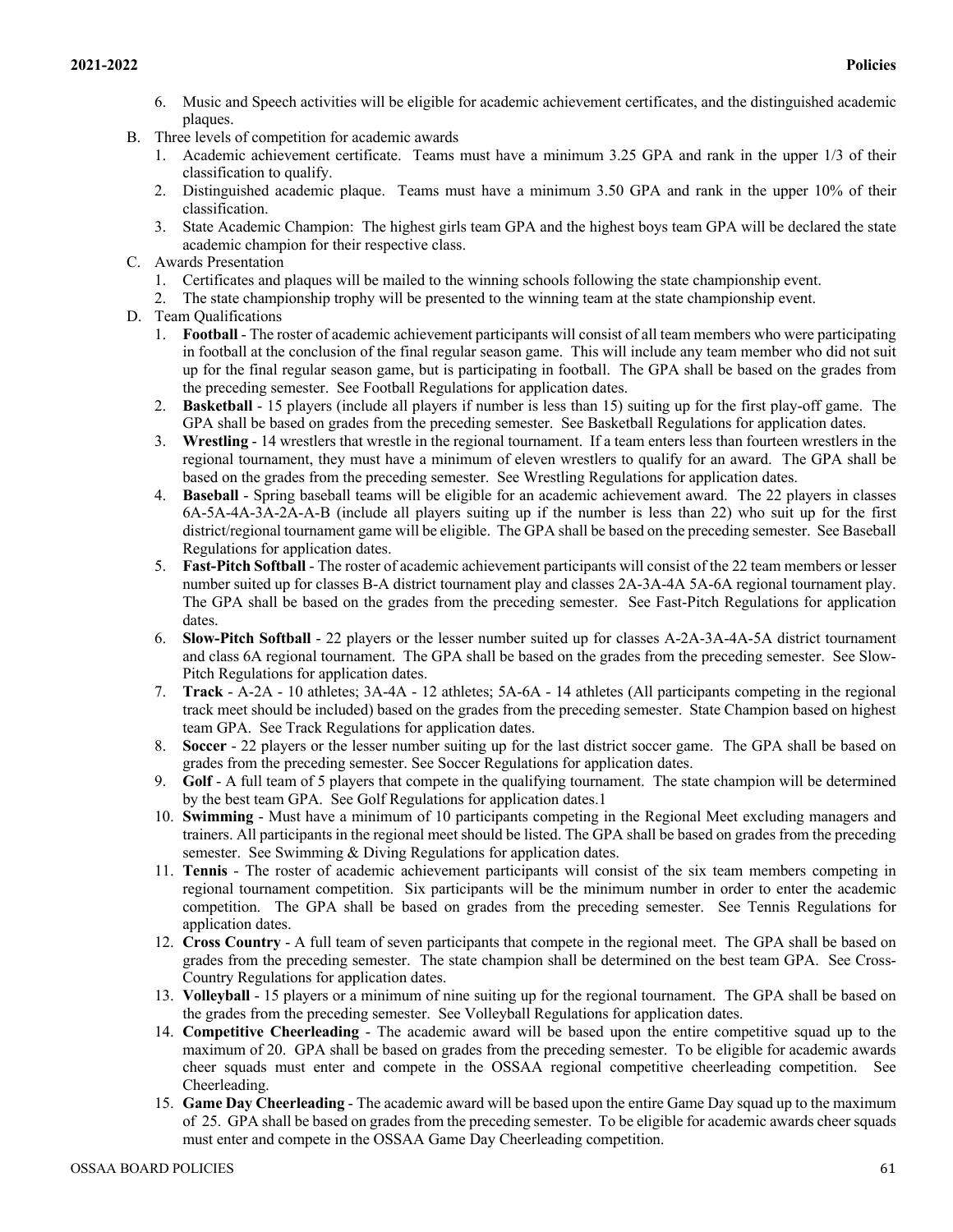- 16. **Music** 85% of all members of High School instrumental, vocal or orchestral music departments entered in High School OSSAA competition. See Music Regulations for application dates.
- 17. **Speech** 85% of the total participants of the speech squad that entered the OSSAA regional tournament must be counted in the GPA. The GPA is based on the grades from the preceding semester and a minimum of (8) eight students in 3A-4A and a minimum of (10) ten students must be counted in 5A-6A. See Speech and Debate Regulations for application dates.

# **XXXIV. TAUNTING**

Any form of taunting is subject to additional penalties imposed by the OSSAA beyond an officials ejection or caution.

# **XXXV. NON-DISCRIMINATION POLICY**

It is the policy of the OSSAA and its member schools not to discriminate in its co-curricular activities. It is also the policy of the Association not to discriminate with any other practices or interactions that are necessary in the daily operation of the organization.

# **XXXVI. NOISE MAKERS**

**For indoor activities:** Boom boxes or any type of devise that plays music, sounds, or voices, and noise makers of any kind such as air horns, cow bells, etc., will not be allowed to function/operate. This will also apply to pre-game/contest and post-game contest activities. This rule applies to both regular and post-season games/contest.

**For outdoor activities:** Noise makers are allowed at outdoor activities unless they interrupt the normal game/contest procedure of announcers, bands, cheer squads, drill teams or any other game/contest related activities. The game officials have the authority to stop the use of any noisemakers or disruptions that interrupt the normal game/contest procedures. This rule applies to both regular and post-season games or contests.

# **XXXVII. EMERGING ACTIVITY**

Activities not currently sanctioned by the Association may be added as sanctioned events when the OSSAA Staff determines that adding an activity would be to the benefit of the membership across all classifications. Prior to adding any activity, the Executive Director or designee will conduct a survey to determine the interest level for an emerging activity from all member schools across all classifications. Additionally, a feasibility study, conducted by OSSAA Staff will be used to determine how the new activity might impact existing activities.

# **XXXVIII. NON-TRADITIONAL SEMESTER DEFINITION**

For OSSAA purposes the following definition will apply for those schools on non-traditional schedules. A semester is an approximate 18-week grading period used to divide the school year in half. (Note: Any question concerning a student's eligibility will be answered according to written OSSAA coverage established for the traditional semester schedule.)

# **XXXIX. ELIGIBILITY IN THE SCHOOL OF SCIENCE AND MATHEMATICS (OSSM)**

Any student currently attending the Oklahoma School of Science and Mathematics (OSSM) may retain his/her eligibility in their home district if the local board of education approves such participation.

# **XL. SCHOLASTIC RULE FOR TRIMESTER SCHEDULES**

### A. **TRIMESTER SCHEDULE**

- 1. A student must have received a passing grade in all but one subject to be counted for graduation that he/she was enrolled in during the last block he/she attended fifteen or more days.
- 2. If a student does not meet the minimum scholastic standard he/she will not be eligible to participate during the first four weeks of the next grading period.
- 3. A student who does not meet the above minimum scholastic standard may regain his/her eligibility by achieving passing grades in all subjects he/she is enrolled in at the end of a four-week period.
- 4. Pupils enrolled for the first time must comply with the same requirements of scholastic eligibility. The passing grades required for the preceding 18-week grading period should be obtained from the records in the school last attended.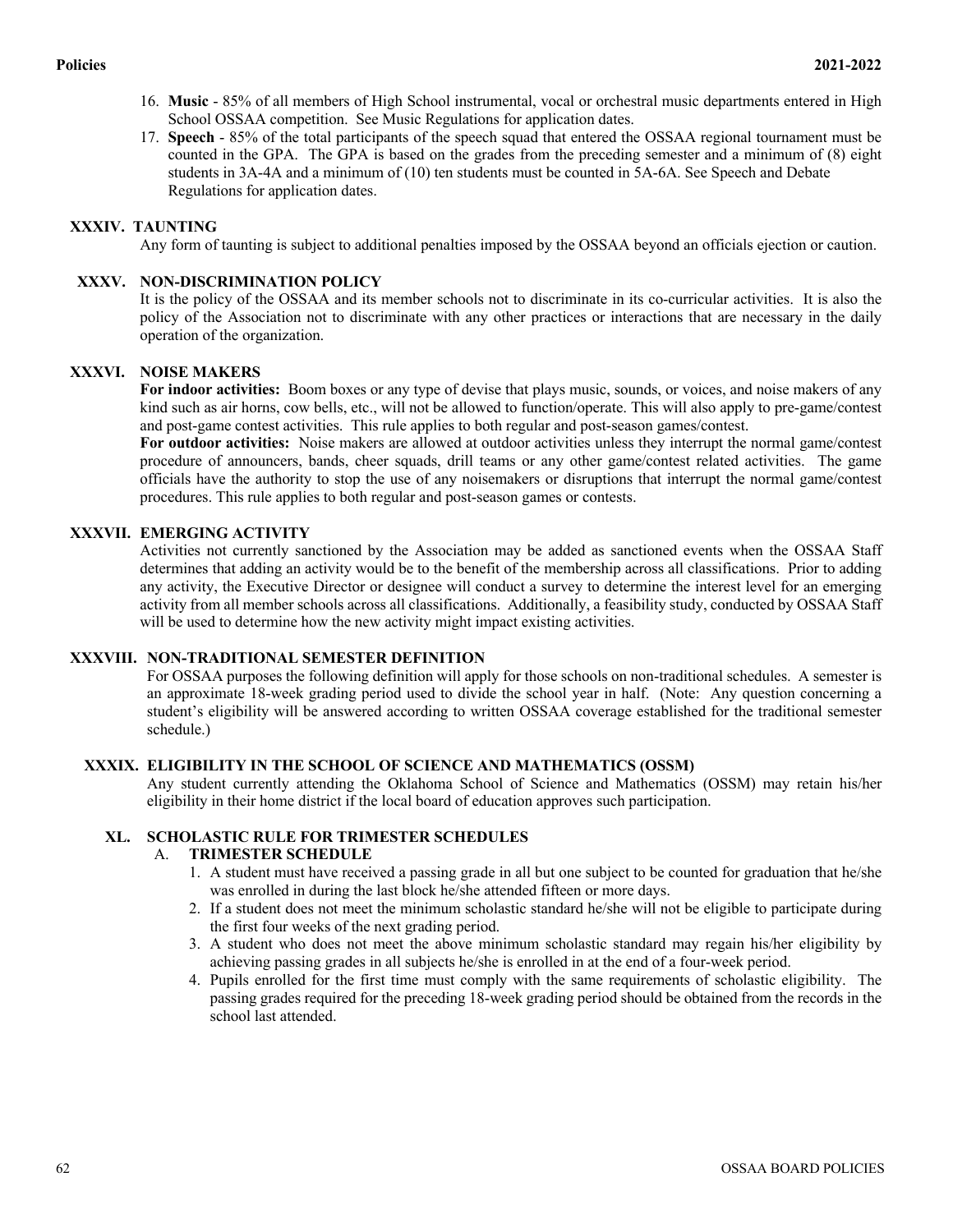# B. **STUDENT ELIGIBILITY DURING A TRIMESTER**

- Scholastic eligibility for a student will be checked after two weeks of a trimester and each succeeding week thereafter. The period of probation and ineligibility will always begin the Monday following the day eligibility is checked. Methods should be devised to check weekly grades of Vo-tech students and all concurrently enrolled students.
- 2. A student must be passing in all subjects he/she is enrolled in during a trimester. If a student is not passing all subjects enrolled in on the day of the grade check, he/she will be placed on probation for the next oneweek period. If a student is still failing one or more classes during the next week on the grade check day, he/she will be ineligible to participate during the next one-week period. The ineligibility periods will begin on Monday and end on Sunday.
- 3. A student who has lost eligibility under this provision must be passing all subjects in order to regain eligibility. A student regains eligibility under Rule 3 with the first class of the new one-week period (Monday through Sunday).
- 4. "Passing grade" means work of such character that credit would be entered on the records were the semester to close at the time.

# **XLI FORFEITURE FOR USE OF AN INELIGIBLE ATHLETE**

# A. **Participation by an ineligible athlete**

Participation in a team sport contest shall result in forfeiture of the contest unless:

- 1. That particular athlete would have been approved on a hardship waiver had the school filed for the hardship at the appropriate time; a retroactive hardship waiver request must be made to establish that a waiver would have been granted.
- 2. The student was ineligible at the time due to a transfer from another school, but the student only participated in sub-varsity contests, and the school from which the student transferred: (a) confirms that the Changing Schools form indicating that the school did not object to sub-varsity participation would have been signed if the school had been asked at the time of transfer; and (b) has now signed and returned that form to OSSAA.
- 3. The school demonstrates that the student only suited up for the contest and did not play, and that the student was permitted to suit up for that contest inadvertently or as the result of a court order temporarily enjoining the enforcement of the eligibility rules of OSSAA and the school as to that student. If the violation is determined to be the result of the athlete, parent, or guardian falsifying records or

information provided to the school, or of relevant information on eligibility being omitted, the athlete is ineligible immediately and will remain ineligible unless and until reinstated by OSSAA's Board of Directors.

# B. **Loss of Contests for Participation While Ineligible**

As provided in Rule 7-6, a student who participated in games or matches in a particular sport while ineligible shall sit out the same number of contests in the same sport during that school year.

For example, if a student is determined to have been ineligible when participating in three football games during the season, and three games are remaining that same school year, then the student must sit out the three remaining games. If an insufficient number of contests in that sport remain, or if the ineligible participation is not discovered until after the season is complete, this sit-out period will extend to contests in the following school year until the student has sat out of the same number of contests. If the student is a senior or does not participate in the same sport in the following season, then that student shall sit out an equivalent percentage of the season in the next sport in which the student would be participating, as provided in Rule 7-6.

# **XLII. ELIGIBILITY OF STUDENTS NOT RESIDING WITH PARENT OR LEGAL GUARDIAN**

A. OSSAA Rule 8 provides that, to be eligible for athletics, a student must be residing with the student's parents, or custodial parent, or court-appointed guardian with legal custody of the student. OSSAA recognizes, however, that due to circumstances beyond their control, some students have been residing for extended periods with adult family members or adult friends of the family who are not a parent or court-appointed guardian, and that, in some instances, the adult family member or adult friend has never been formally appointed as guardian by a court. OSSAA has concluded that an exception allowing athletic eligibility should be recognized in certain circumstances even though the student is not currently residing with a parent or a court-appointed guardian.

When a member school determines that a student wants to participate in interscholastic athletics at the school, and the student is not currently residing with one or both of the student's parents or with a court-appointed guardian with legal custody of the student, but is instead residing with another adult family member or with an adult friend of the family, the school may nevertheless permit the student to participate in athletics at the school if:

(a) the school verifies that the student has been residing with a responsible adult family member or adult friend of the family for one year or more prior to the student's first attendance at the school;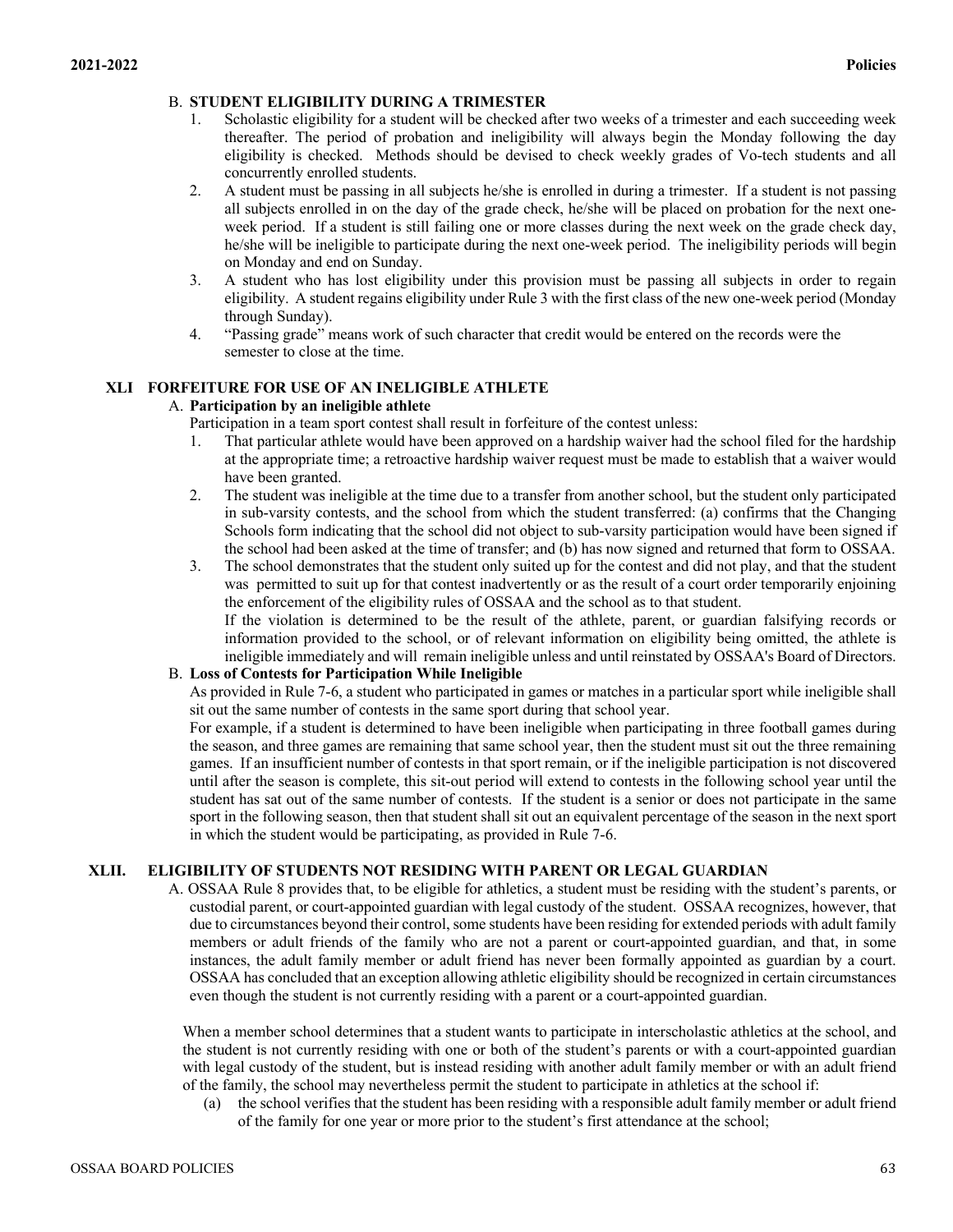- (b) the school has verified that the student has been lawfully enrolled at the school, and the *Eligibility Record Form* for the student has been reviewed and signed by the responsible adult with whom the student has been residing;
- (c) the school has confirmed that the student is not residing with another adult family member or adult friend of the family for the purpose of establishing athletic eligibility away from the student's parents or the student's custodial parent, and
- (d) the student otherwise is eligible under all other applicable OSSAA eligibility rules and policies.

If the student has been residing with the other adult family member or adult friend of the family for less than one year, then a request for exception due to hardship or other qualifying circumstance must be submitted and approved before the student may be allowed to participate in varsity athletics. A complete explanation of why the student is not residing with a parent or court-appointed guardian, with appropriate supporting documentation, must be submitted with the request. A student who has been residing with another adult family member or adult friend of the family for less than one year may be permitted to participate in sub-varsity or junior high athletics as permitted for that student's grade level, if the *Eligibility Record Form*, the *Transfer Athletic Eligibility Form*, and other appropriate documentation has been completed, and the student otherwise is eligible under all other OSSAA rules and policies.

Once athletic eligibility has been established while the student is residing with another adult family member or an adult friend of the family, that responsible adult is treated as the student's parent or court-appointed guardian for OSSAA eligibility purposes. If the student later moves in with one or both of the student's parents, or with a court-appointed guardian, or with a different family member or family friend, and the student transfers or changes schools, then the student is not eligible immediately for varsity athletics, unless the student applies and receives approval for an exception due to hardship or other qualifying circumstance pursuant to OSSAA Rule 8, section 10.

B. OSSAA additionally recognizes that a high school student who has reached the age of eighteen may choose to reside apart from the responsible adult(s) with whom the student previously had been residing when the student's athletic eligibility was established. Generally, a student in that circumstance is still considered to be eligible at the school or within the public school district at which athletic eligibility was established, even if the student chooses to reside in a different public school district or the designated geographic area for a different non-public member school. If the student then moves to a different school, the student would be required to sit out of varsity athletics for one calendar year following the change of schools.

If the student in this circumstance can establish that the change of schools was due to an unavoidable hardship beyond the student's control, then an exception allowing immediate varsity athletic eligibility may be requested, consistent with the procedures and criteria stated in the OSSAA Hardship Waiver Manual. An exception due to hardship will only be permitted if the school can demonstrate that:

- (a) the student is lawfully enrolled at the school, the *Eligibility Record Form* for the student has been reviewed and signed by the student, and the *Transfer Athletic Eligibility Form* and other appropriate documentation has been completed;
- (b) the change of schools was due to an unavoidable hardship beyond the student's control;
- (c) the student has reached the age of eighteen, and is financially independent and residing without any financial assistance from the responsible adults $(s)$  with whom the student previously was residing;
- (d) the student is not residing apart from the responsible adults(s) with whom the student previously was residing for the purpose of establishing athletic eligibility away from the student's previous school;
- (e) the student otherwise is eligible in all other applicable OSSAA eligibility rules and policies.

# **XLIII. CHARTER SCHOOLS**

- A. Charter public secondary schools established within public school districts, including schools created pursuant to the Oklahoma Charter Schools Act, 70 O.S.§ 3-130 *et seq.,* may seek membership in the Association no later than April 1 of the current school year. Membership, if approved, will begin with Fall of the next school year.
	- 1. A Charter public secondary school seeking to join the Association in order to begin participating in a particular activity as a member school, will be asked to complete an application process (application form can be fund at www.ossaa.com). A minimum of the following must be included in the application:
		- a. official school name as listed on the Charter agreement along with all names and titles of school administrators;
		- b. the name of the authorizing agency for the Charter school;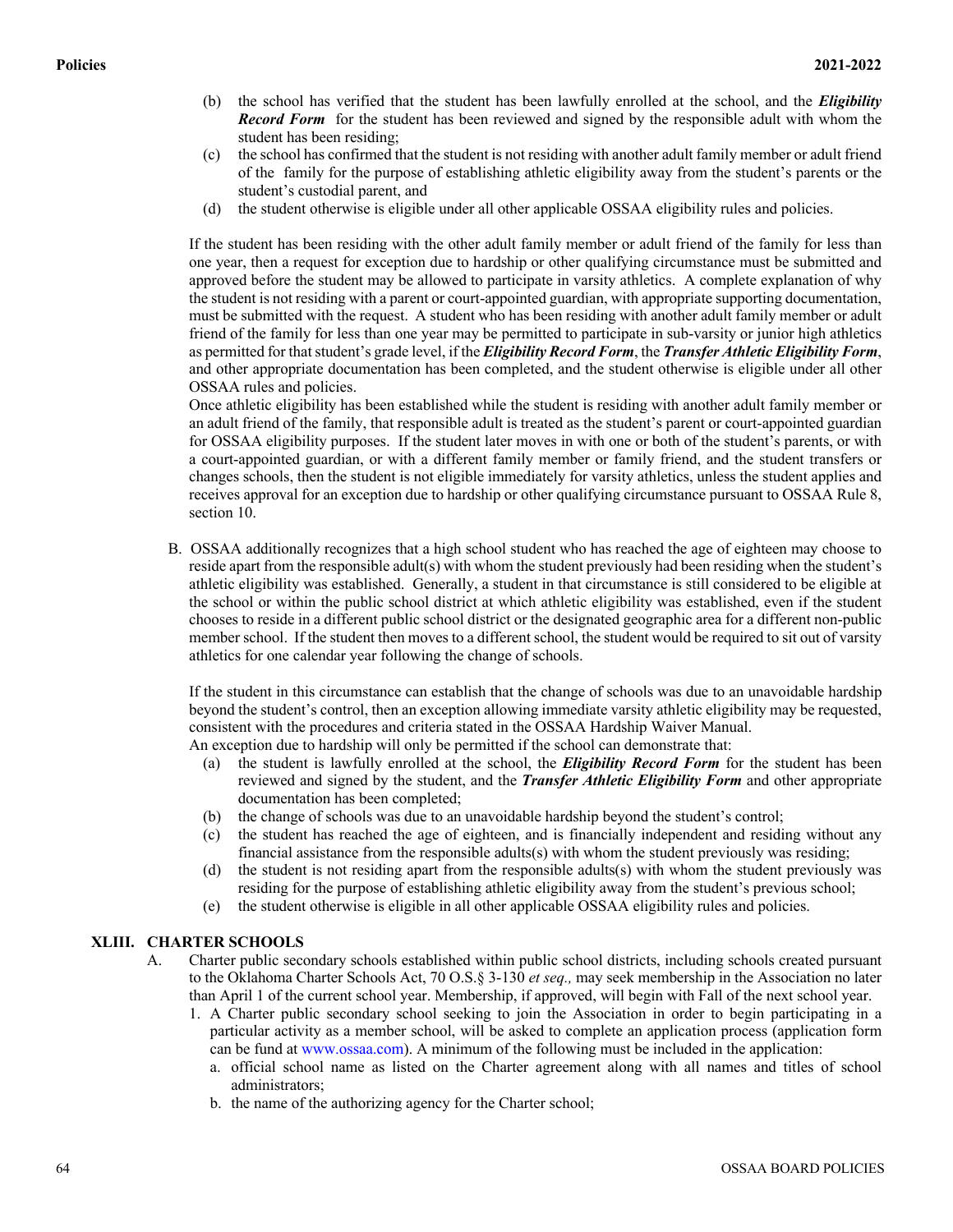- c. the most recently calculated ADM for grades 9 through 12, or for a school that has not yet operated for a minimum of four consecutive years, the actual ADM for any grades 9 and above currently offered and a projected ADM for any grades 9 and above not currently offered;
- d. a list of the activities in which the school will participate;
- e. the number of coach(es) or sponsor(s) for the activities;
- f. the competitive history of school teams and or individuals that have participated in activities
- g. an approximate number of students expected to participate in each activity;
- h. the geographic boundaries, for the Charter school within the school district in which it is located;
- i. whether any students expected to participate have participated previously in that activity for another member school;
- j. any meets, tournaments or contests in which the school will seek to participate;
- k. all policies, standards, criteria, or preferences applied, if any, for enrollment or admission to the school;
- l. any emphasis on particular curricular area, or on programs of instruction unique to the district in which the public charter school is located;
- m. the school's method for handling scholastic eligibility of student-participants;
- n. description of all physical facilities to be used in connection with activities;
- o. an estimate of the funds available to support the activity.

The school will further provide any supplemental information as might be helpful in determining the school's placement in an appropriate classification. A Charter public secondary school which at the time of application does not offer grades 9 through 12 at the high school level shall provide a projected ADM for any high school grades not currently offered and the actual ADM for any high school grades offered at the time of application.

- 2. Upon submission of the application, the OSSAA staff shall evaluate the information provided by the school and submit a report and recommendation for approval or deferment of provisional membership. Written notification will be provided to the applicant's administration.
- 3. In making the membership determination, the OSSAA Staff and Board will strive to ensure that the Charter public secondary school's students will have opportunities for safe and equitable competitive participation, and that the other schools in the classification in which the Charter public secondary school is placed are not substantially disadvantaged by the placement of the Charter public secondary school. Consistent with that purpose, the OSSAA Staff and Board may therefore consider other and additional factors that may impact safe and equitable participation opportunities for a particular Charter public secondary school seeking to participate and for the other schools within any classification under consideration.
- 4. In submitting the Classification Placement Form, the non-traditional school will acknowledge that its placement within a classification for a particular activity will be subject to review and reconsideration annually by the staff and the Board, and that additional or supplementary information may be requested from the school in connection with that review and reconsideration.

#### **XLIV. ADMISSION OF NON-PUBLIC SCHOOLS TO MEMBERSHIP**

A. Pursuant to OSSAA Rule 23, any non-public school offering instruction through grade 12 can be admitted to provisional membership upon a determination that the criteria established by that Rule, and any additional criteria established by the Board of Directors, have been met. This policy sets out the process for a non-public school seeking membership under this Rule and any additional criteria established by the Board of Directors. A non-public school seeking membership should review Rule 23 and this policy to determine if the school can comply with these criteria prior to applying for membership.

A non-public school seeking membership pursuant to Rule 23 must submit an application to the Executive Director, on a form approved by the Board of Directors. (the form can be found on the OSSAA.com website) The following material should be submitted with the completed application form:

- 1. Proof that the school is fully accredited by the State Board of Education, or other accrediting organization recognized by the State Board of Education;
- 2. True and correct copies of the school's current scholastic eligibility requirements for athletic participation, and written admission policies and procedures;
- 3. If tuition and fees are required to be paid, true and correct copies of the school's written payment policies and procedures;
- 4. If financial aid and/or tuition and fee remission are available, true and correct copies of the school's written policies and procedures concerning financial aid and/or tuition and fee remission;
- 5. True and correct copies of the school's written policies and procedures that require coaches and booster organizations at the school to be educated annually about OSSAA Rules on eligibility, and the school's written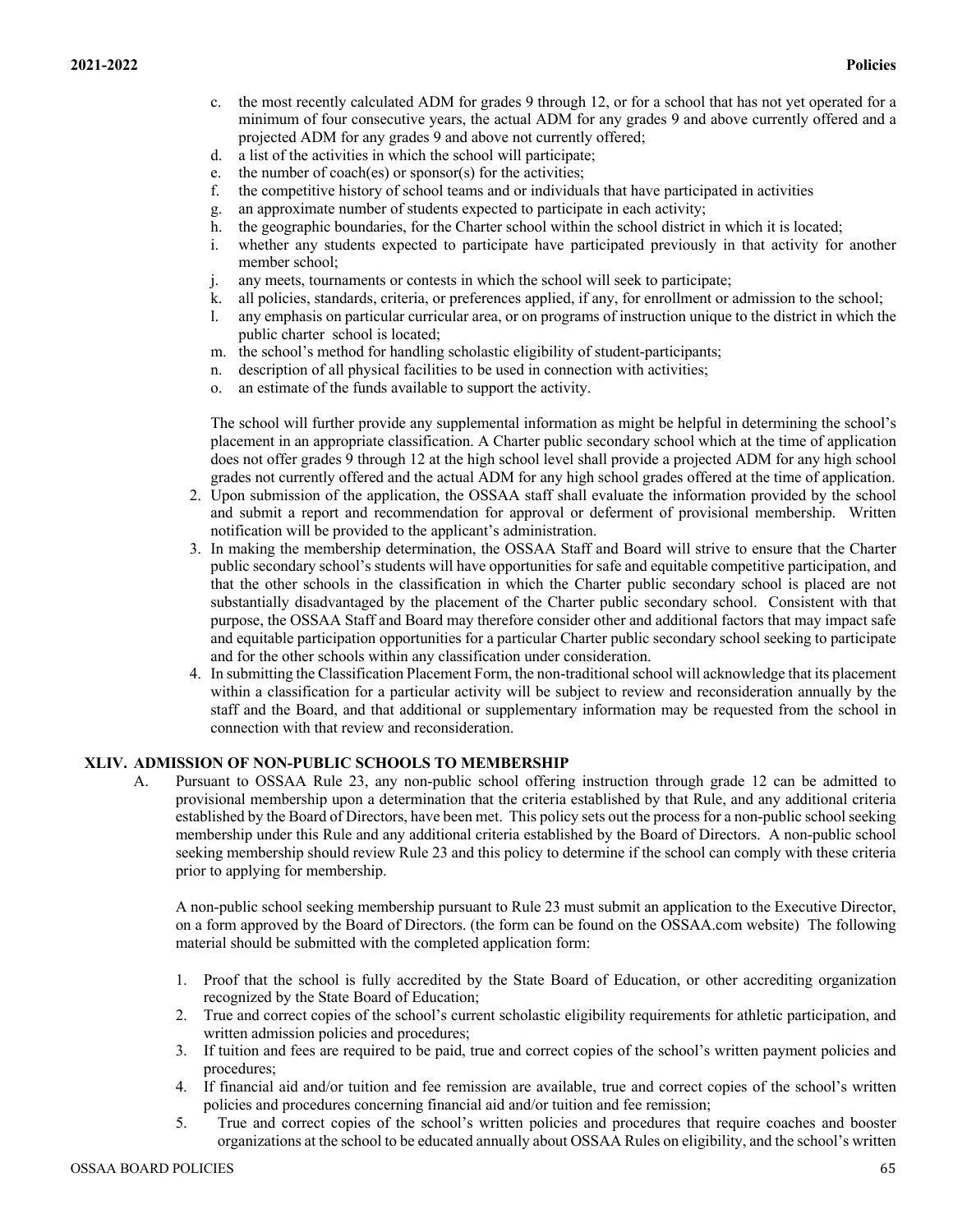policies and procedures intended to insure that students participating in the school's athletic programs have maintained their amateur standing;

- 6. Identification of any other athletic association(s) to which the school belongs or has belonged, and written certification from the association(s) that the school is or was a member in good standing and has not been found to have violated any of the rules and policies of that association;
- 7. Written certification that the school has enforced age and periods of participation rules at least comparable to OSSAA, and that the school has not recruited or influenced students to attend the school for athletic purposes;
- 8. A true and correct copy of the resolution from the school's governing board or authority pledging to abide by the Constitution, Rules, and Policies of OSSAA.
- B. In the application, the school shall state when the school wants to begin participation, the activities in which the school wants to participate, the classification levels that the school believes are appropriate, and the geographic area that the school believes should be designated for residence eligibility purposes pursuant to OSSAA Rule 8. The following information must also be provided with the application to help determine the appropriate classification and designated geographic area for athletic eligibility purposes:
	- 1. The average daily membership (ADM) of the school for grades 9 to 12 for the current or most recent school year and the previous two school years;
	- 2. Total enrollment capacity for the school in all grades in which instruction is offered, and by division within the school, together with any projected enrollment in grades 9 to 12;
	- 3. Identification of the public school districts and/or non-public "feeder" schools from which the school draws its students;
	- 4. Identification of the principal administrators of the school and a description of their prior experience as school administrators;
	- 5. Copies of brochures, other promotional materials, and advertisements used at present and during the previous two years by the school to attract or encourage students to enroll at the school;
	- 6. The amount and percentage of the school's operating budget spent on athletics for the current or most recent school year and the previous two school years;
	- 7. Identification of any booster organizations for school athletic activities, along with the current officers of those organizations, and the amount and nature of any financial support provided by those organizations;
	- 8. The percentage of students in grades 9 to 12 participating in interscholastic athletic activities;
	- 9. For each activity in which the school expects to participate as a member school:
		- a. A description of the physical facilities used and available for use by the school in connection with that activity;
		- b. identification of the coaches, paid and volunteer, and a description of their compensation and prior coaching experience;
		- c. the number of years in which the school has competed in that activity;
		- d. the number of students participating in that activity during the current or most recent school year and the two previous school years;
		- e. event or contest schedules and results, including significant awards and honors given to individual participants from the school, for the current or most recent school year and the two previous school years.
- C. The application and supporting materials must be submitted on or before April 1 if the school wants to begin participation in the following fall school semester. Depending on when the application and supporting materials are submitted, a school intending to participate in football, dual team wrestling, and/or soccer may not be permitted to participate in the championship playoffs or tournament in those activities during the first season following the application, because classifications and re-districting in those sports occurs on a two-year cycle and, in football, game schedules are often set long in advance of the season. Schools intending to participate in these sports should review OSSAA Rule 14 and consult with OSSAA staff about when the school may be able to begin participation in the championship playoffs or tournaments in those sports after membership has been approved.
- D. Upon receiving a completed application and supporting materials, OSSAA staff shall assess whether the school meets the criteria established under Rule 23 and this policy, and evaluate the school's suggested classification level and proposed geographic area for eligibility purposes. OSSAA staff shall visit the school at least once to review records, to interview personnel, to inspect facilities, to assess the accuracy of information and material provided with the application, and to evaluate the appropriate classification and appropriate geographic area for residence eligibility purposes. More than one school visit may be scheduled to complete this assessment and evaluation.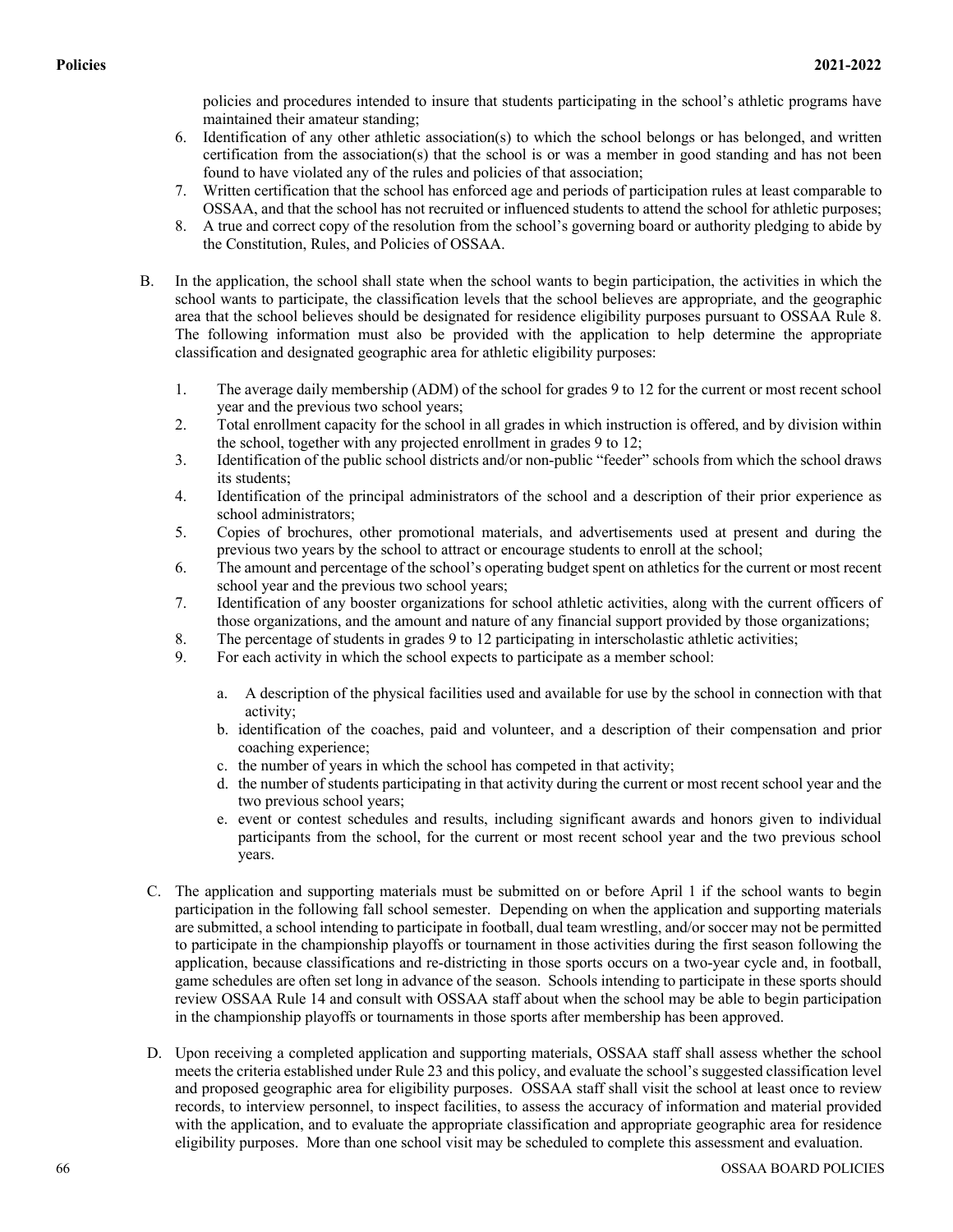- E. Based on this review and evaluation, the Executive Director shall make a report and recommendation to the OSSAA Board of Directors about whether the criteria have been met. If the Executive Director believes the criteria have been met, then written recommendations on the appropriate classification and appropriate geographic area for residence eligibility purposes also must be provided.
- F. The school's application, and the Executive Director's report and recommendations, shall be considered at a scheduled meeting of the OSSAA Board of Directors. The school shall be advised of the report and recommendations, and notice of the meeting at which the application is to be considered shall be provided to the school, at least five business days in advance of the meeting. Representatives of the school shall be provided the opportunity to be heard on the application at the meeting. After hearing on the application, and the Executive Director's report and recommendations, the Board of Directors shall determine, by majority vote, whether the established criteria for provisional membership have been met.
- G. Provisional membership may be denied or withdrawn if it is determined that the school failed to submit any required information, or provided any false or misleading information in connection with its application or subsequent evaluation, or failed to cooperate in any evaluation process by OSSAA staff and designated representatives.
- H. If the Board of Directors has determined the established criteria have been met and provisional membership has been approved, then OSSAA staff shall conduct, prior to the school beginning competition, an orientation program concerning OSSAA Rules and Policies for the coaches, administrators, and officers of any booster organizations of the school. Coaches, administrators and officers of any booster organizations must attend this orientation program for the school to maintain its provisional membership.
- I. Upon approval of provisional membership, the school shall be assigned a mentor school. Administrators and coaching personnel of the mentor school should be available during the period of provisional membership to provide advice and answer questions for the provisional member school on establishing and administering policies and procedures to insure compliance with OSSAA Rules and Policies. The mentor school should not be a school that the provisional member school will or is likely to compete against in athletics, and preferably should be located within 100 miles of the provisional member school in the event that visits to the mentor school would be helpful to representatives of the provisional member school.

During the two-year period following approval of provisional membership, OSSAA staff, and/or its designated representatives, may visit the provisional member school, or request written reports from the provisional member school, to assist in assessing compliance with OSSAA Rules and Policies. Administrators, teachers, staff, coaching personnel, and officers of booster clubs must cooperate with disclose such information if appropriate consent is given, or if legally compelled to do so by a court or OSSAA staff in providing information for these assessments, and OSSAA staff must be provided with reasonable access to school records for review. To the extent that any information provided or reviewed is supposed to be treated as confidential by law, OSSAA staff will maintain such information as confidential, and will only government agency, or if such information otherwise has been released or disclosed.

- J. If during the provisional membership period, the school is determined to have: failed to submit any required information; provided any false or misleading information in connection with its application or any subsequent evaluation; failed to cooperate in any evaluation process by OSSAA staff and designated representatives; or violated any OSSAA Rules or Policies; the school may be subject to penalties as provided in Sections I-C and I-D of these Policies or, for more serious violations, expulsion or denial of continued membership may be considered. Expulsion from provisional membership or denial of continued membership requires a written report and recommendation from the Executive Director, and a majority vote of the Board of Directors, and the school shall be provided notice in advance and an opportunity to be heard before any such vote. Expulsion from provisional membership or denial of membership should be considered only when the school's demonstrated failures and/or violations indicate an inability or unwillingness to comply with OSSAA Rules and Policies, or a pattern of practices inconsistent with the objectives and mission of OSSAA and its member schools.
- K. At the conclusion of the two-year period following approval of provisional membership, the Executive Director will make a report and recommendation to OSSAA's Board of Directors about whether provisional membership should continue, or whether the provisional status should end, or whether membership should be denied. In making this report and recommendation, the Executive Director must evaluate the following:

OSSAA BOARD POLICIES 67 1. The accuracy and validity of information provided or made available to OSSAA in evaluating the school;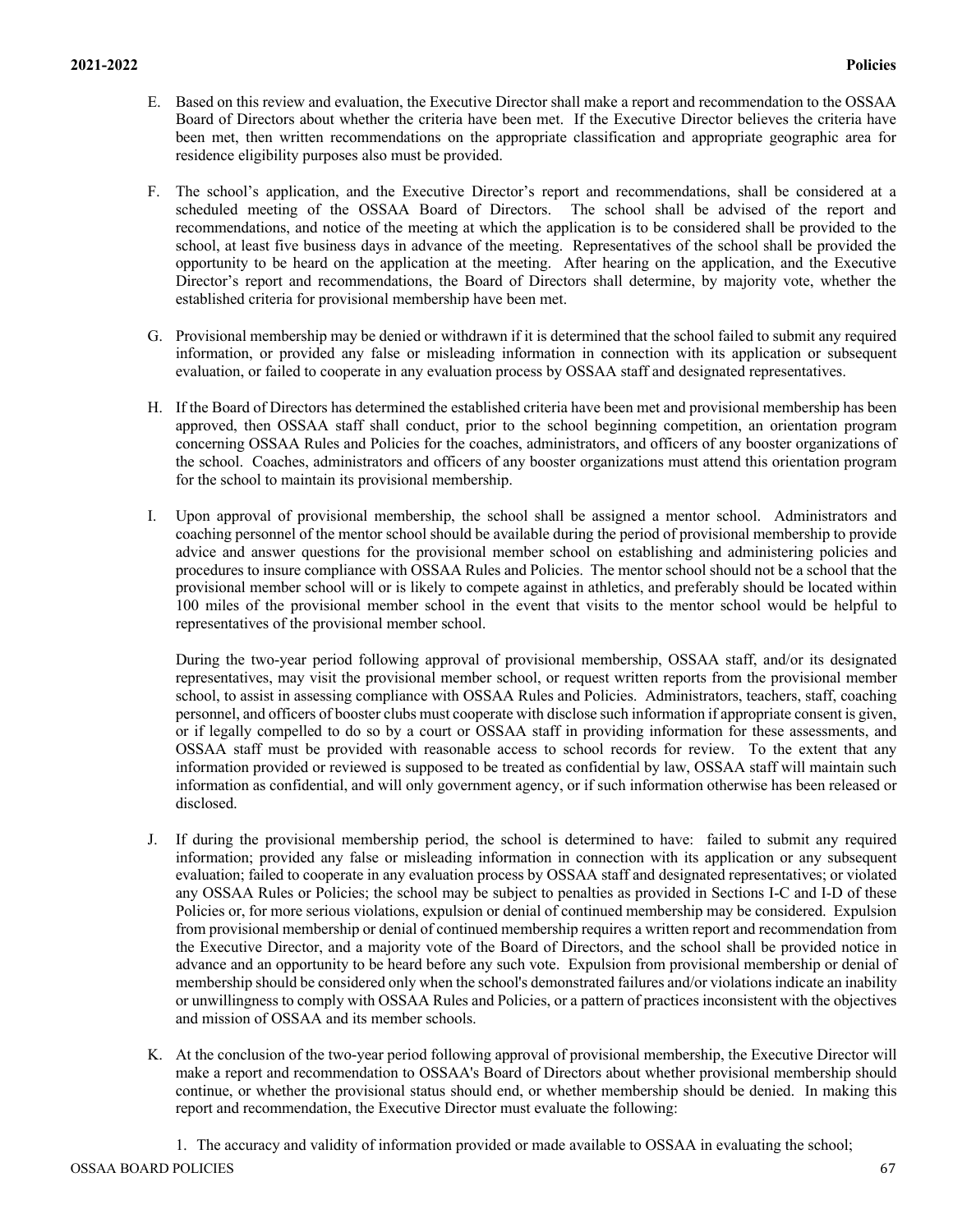- 2. The effectiveness of the school's policies and procedures, and the school's enforcement of those policies and procedures, in insuring compliance with OSSAA Rules and Policies;
- 3. If any violations of OSSAA Rules or Policies were found to have occurred during the period of provisional membership, whether the school responded in a cooperative and constructive manner;
- 4. The continued appropriateness of the classification levels and the assigned geographic area for residence eligibility purposes;
- 5. Whether the school's activities have been managed and conducted in a manner consistent with the objectives and mission of OSSAA;
- 6. The Executive Director's report and recommendation shall be considered at a scheduled meeting of the OSSAA Board of Directors. The school shall be advised of the report and recommendation, and notice of the meeting at which the report and recommendation are to be considered shall be provided to the school, at least five business days in advance of the meeting. Representatives of the school shall be provided the opportunity to be heard on the report and recommendation at the meeting.

After hearing on the Executive Director's report and recommendation, the Board of Directors shall determine, by majority vote, whether the provisional status should end and the school should be deemed a full member in good standing, or whether provisional membership is continued for an additional period, or whether membership should be terminated. The vote of the Board of Directors shall be based on the factors evaluated as outlined above. Membership shall not be denied unless the school, by reason of demonstrated failures and/or violations of OSSAA Rules and Policies, has shown an inability or unwillingness to comply with OSSAA Rules and Policies, or a pattern of practices inconsistent with the objectives and mission of OSSAA and its member schools.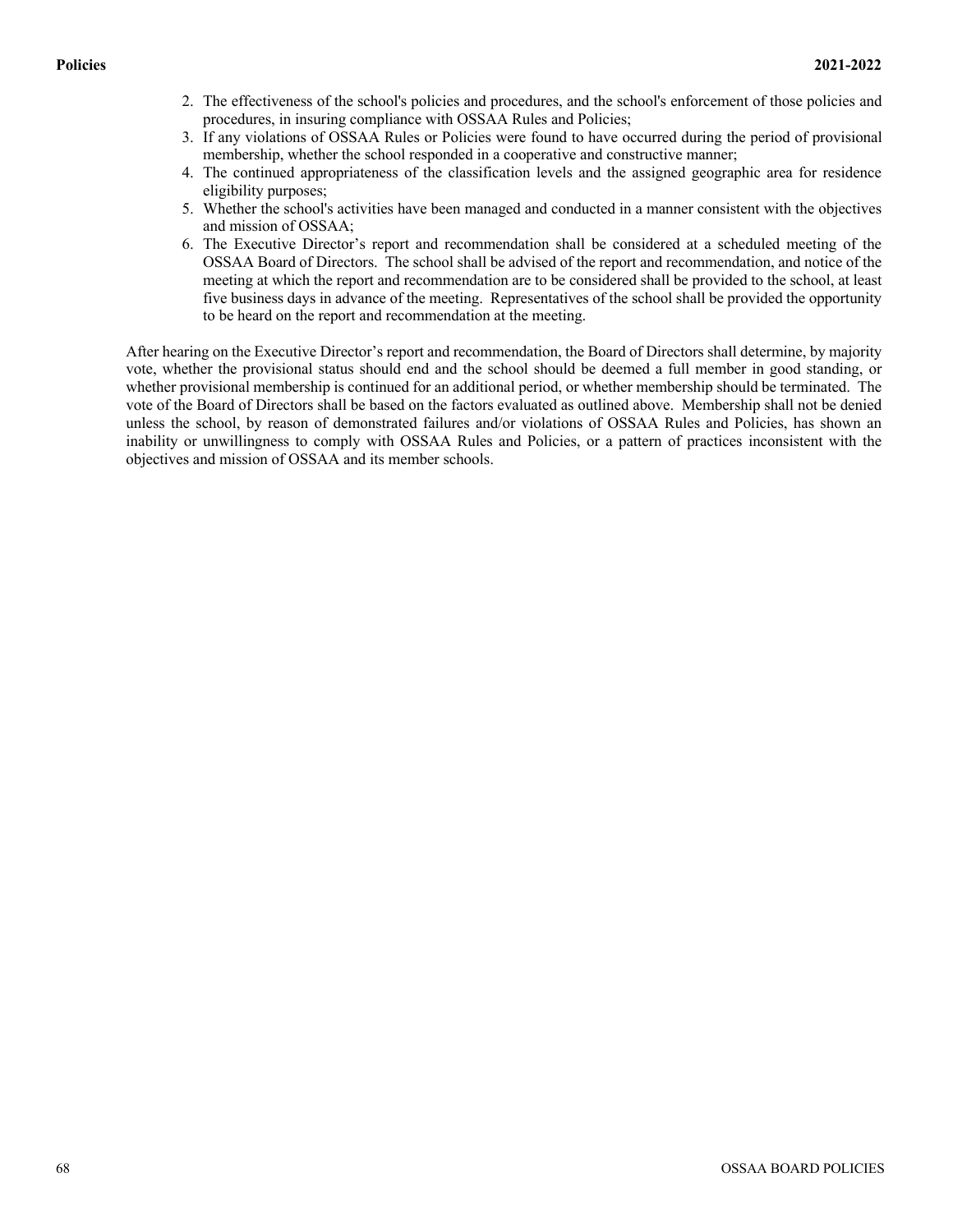## **XLV. NON-PUBLIC SCHOOL BOUNDARIES ESTABLISHED BY RULE 23**

A. **Christian Heritage Academy**—North on Douglas to Reno

West on Reno to Bryant South on Bryant to I-240 West on I-240 to I-44 South on I-44 to SE  $149<sup>th</sup>$  (S 19 in Moore) East on SE 149<sup>th</sup> to Douglas

- B. **Community Christian School**—North to Indian Hills Road West to Pennsylvania Ave. South to Main St. (Norman) East to  $12^{th}$  Ave
- C. **Crossings Christian School—North on MacArthur Blvd. to NW 150<sup>th</sup> Street** East on NW 150<sup>th</sup> Street to N. Santa Fe Avenue South on N. Santa Fe to West Memorial Road West on West Memorial Road to NW MacArthur Blvd

# D. **Holland Hall School**

- $21^{st}$  & Riverside east two and half miles to  $21^{st}$  & Harvard.
- $21^{st}$  & Harvard south five miles to  $71^{st}$  & Harvard.
- $71<sup>st</sup>$  & Harvard east two miles to  $71<sup>st</sup>$  & Sheridan.
- $71<sup>st</sup>$  & Sheridan south one mile to  $81<sup>st</sup>$  & Memorial.
- $81<sup>st</sup>$  & Sheridan east one mile to  $81<sup>st</sup>$  & Memorial.
- $81<sup>st</sup>$  & Memorial south one mile to  $91<sup>st</sup>$  & Memorial.
- $91<sup>st</sup>$  & Memorial west one mile to  $91<sup>st</sup>$  & Sheridan.
- 91<sup>st</sup> & Sheridan south one mile to 101<sup>st</sup> & Sheridan.
- $101<sup>st</sup>$  & Sheridan east one mile to  $101<sup>st</sup>$  & Memorial.
- $101<sup>st</sup>$  & Memorial south two miles to  $121<sup>st</sup>$  & Memorial.
- $121$ <sup>st</sup> & Memorial east two and half miles to  $121$ <sup>st</sup> & Riverside.
- $121^{st}$  & Delaware north four miles to  $81^{st}$  & Delaware.
- 81<sup>st</sup> & Delaware west  $\frac{1}{2}$  mile to 81<sup>st</sup> & Lewis.
- $81<sup>st</sup>$  & Lewis north three miles to  $51<sup>st</sup>$  & Lewis.
- $51<sup>st</sup>$  & Lewis west one mile to  $51<sup>st</sup>$  & Peoria.
- $51<sup>st</sup>$  & Peoria north two miles to  $21<sup>st</sup>$  & Peoria.
- $31<sup>st</sup>$  & Peoria west  $\frac{1}{2}$  mile to  $31<sup>st</sup>$  & Riverside.
- $31<sup>st</sup>$  & Riverside one and half miles to  $21<sup>st</sup>$  & Riverside

# E. **Lawton Academy of Arts and Sciences**

- North to Rogers Lane West to Goodyear Blvd South to Lee Blvd East to 38th Street
- F. **Lincoln Christian School**—Pine Street from 129th E. Avenue one mile to 145th E. Avenue 129<sup>th</sup> E. Avenue 6 miles from Pine Street to  $51<sup>st</sup>$  Street 129th E. Avenue to 193rd E. Avenue Pine Street down 145<sup>th</sup> E. Avenue to 41<sup>st</sup> east to 193<sup>rd</sup> Avenue south to 51<sup>st</sup> Street
- G. **Oklahoma Christian Academy**—East will be Sooner Road, from Waterloo Road to Memorial Road On the north, Waterloo Road between Sooner Road and Pennsylvania Avenue On the west, Pennsylvania Avenue, from Waterloo Road south to Memorial Road The south boundary will be Memorial Road from Pennsylvania Avenue to Kelly Avenue Kelly the line moves south to 122<sup>nd</sup> St. to Coltrane Coltrane the line goes back north to Memorial Road until it reaches Sooner Road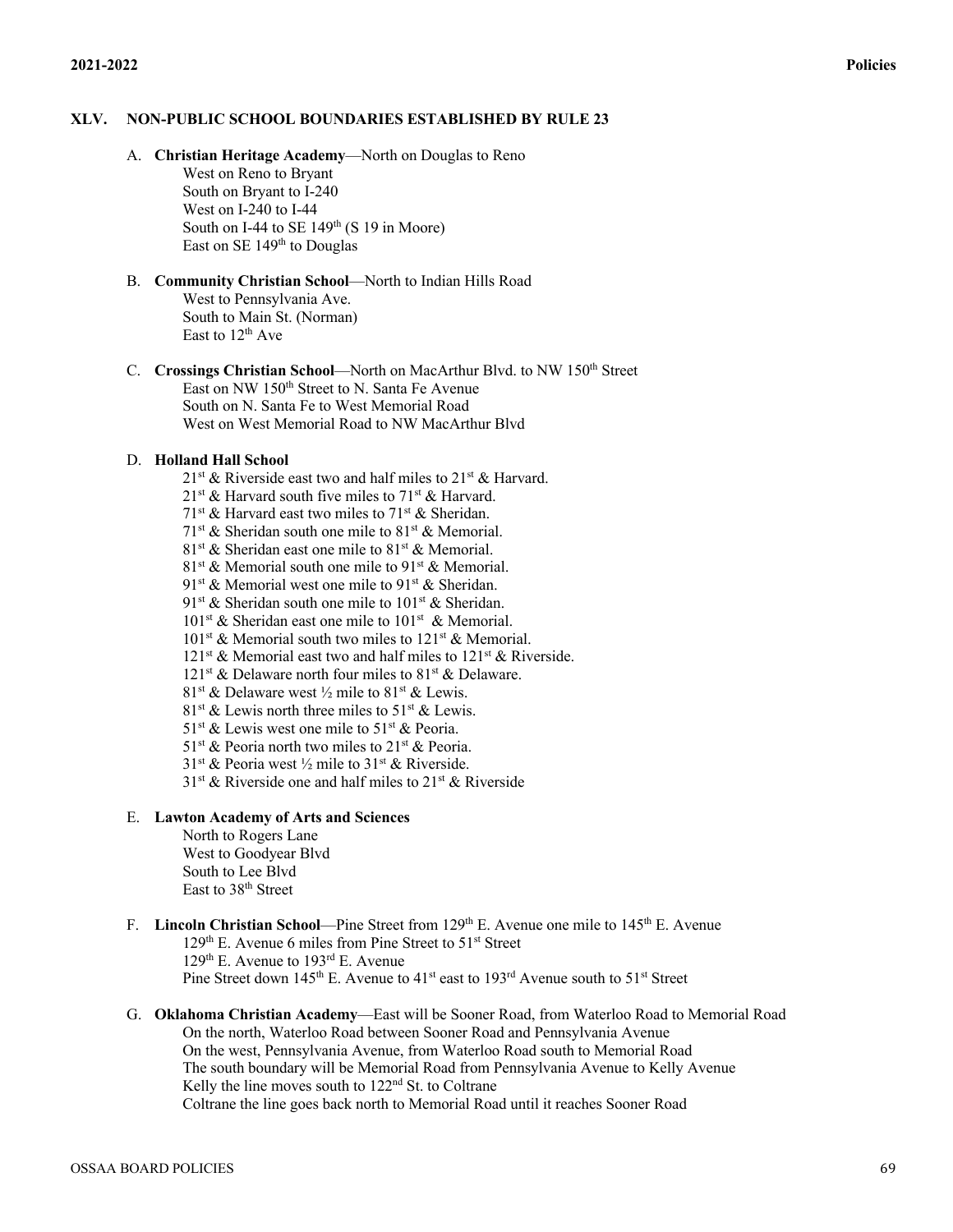# H. **Regent Preparatory School**—

At the corner of 81<sup>st</sup> and Harvard, East 3 miles to Memorial; North 2 miles to 61<sup>st</sup> Street; East 2 miles to Garnett; South 4 miles to 101<sup>st;</sup>; West 3 miles to Sheridan; South 1 mile to 111<sup>th;</sup> West 2 miles to Harvard; North 3 miles to  $81<sup>st</sup>$ .

# I. **Rejoice Christian School**

North boundary 116<sup>th</sup> Street North South boundary 76<sup>th</sup> Street North; East boundary N. 161<sup>st</sup> E. Ave; West boundary N.  $97<sup>th</sup>$  E. Ave.

# J. **Riverfield Country Day School**—All boundaries originate from Riverfield School

 $\frac{1}{2}$  mile west to 33<sup>rd</sup> West Ave.; 2 miles south to 81<sup>st</sup> Street; 1  $\frac{1}{4}$  miles to Highway 75; 3 miles south to 111<sup>th</sup> Street; 5 miles east to Yale Ave.;  $\frac{1}{2}$  miles north to 116<sup>th</sup> Street; 1 mile east to Sheridan; 2  $\frac{1}{2}$  miles north to 91<sup>st</sup> Street; 1mile west to Yale; 2 miles north to 71<sup>st</sup> St; 3 miles west to Riverside Drive; 2 ¼ miles south to Jenks Rd.; 2 ¼ miles west to Elwood Ave; ¼ mile west to High way 75; 1 mile north to 61<sup>st</sup> St.

# K. **Southwest Covenant Schools**—North on Mustang to Main St.

East on Main St. to Sara Road South on Sara Rd to Northwest 23rd St. West on Northwest 23<sup>rd</sup> St. to Mustang Rd.

- L. **Summit Christian Academy**—North will be E. 71<sup>st</sup> Street S. West Kenosha Street from S. Garnett Road to S. 177<sup>th</sup> East Avenue S. Garnett/Creek Turnpike from E. 71<sup>st</sup> Street S. to E. 111<sup>th</sup> Street S On the south, E. 111<sup>th</sup> Street S. from the Creek Turnpike to S  $177<sup>th</sup>$  East Avenue On the east, S. 177<sup>th</sup> East Avenue from E. Kenosha Street to E. 111<sup>th</sup> Street S
- M. **Victory Life Academy**—Four mile radius surrounding the school.
- N. **Wesleyan Christian School**—Bartlesville city limits.

# **XLVI. NON-PUBLIC SCHOOL BOUNDARIES ESTABLISHED PRIOR TO IMPLEMENTATION OF RULE 23**.

- A. **Bishop Kelley**—South to 71<sup>st</sup>, North to 21<sup>st</sup>, East to Garnett, West to Peoria
- B. **Bishop McGuinness**—Intersection of N. Memorial Rd and MacArthur Blvd, east to Western Ave. Intersection of N Memorial and Western, south to NW 63rd Intersection of N.W. 63rd and Western, east to Santa Fe Ave. Intersection of NW.  $63^{\text{rd}}$  and Santa Fe, south to  $36^{\text{th}}$ Intersection of NW 36<sup>th</sup> and Santa Fe, west to Western Ave. Intersection of NW 36<sup>th</sup> and Western, north to N.W.  $50<sup>th</sup>$ Intersection of NW 50<sup>th</sup> and Western, west to Portland Ave. Intersection of NW 50<sup>th</sup> and Portland, north to Hefner Rd. Intersection of N. Hefner and Portland, west to MacArthur Blvd. Intersection of Hefner and MacArthur, north to Memorial Rd.
- C. **Cascia Hall**—North to 15<sup>th</sup> Street then west to Riverside South to 121<sup>st</sup> Street then east to Sheridan South to 111<sup>th</sup> Street east to Memorial South to 101<sup>st</sup> Street then west to Sheridan
- D. **Corn Bible Academy**—Custer and Washita Counties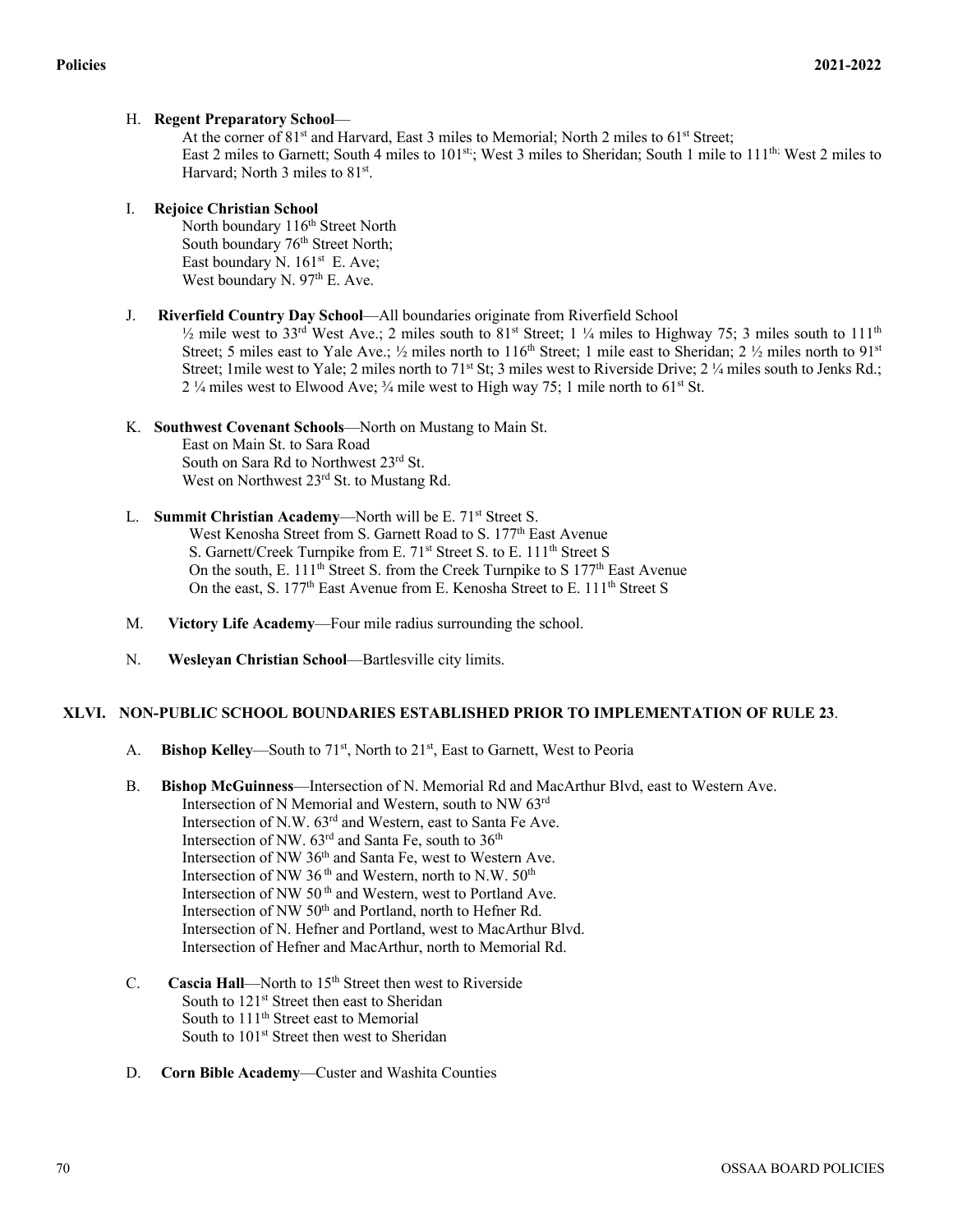- E. **Heritage Hall**—Intersection of Portland (Hefner Parkway) and Hefner Road west to MacArthur Boulevard Intersection of Hefner Road and MacArthur north to 164<sup>th</sup> Intersection of MacArthur and NW 164<sup>th</sup> east to Santa Fe Ave. Intersection of NW 164<sup>th</sup> and Santa Fe Ave. south to Memorial Ave. Intersection of Memorial and Santa Fe west to Western Ave. Intersection of Western and Memorial south to NW 63rd Intersection of NW 63rd and Western west to Portland (Hefner Parkway) Intersection of NW 63rd and Portland (Hefner Parkway) north to Hefner Road
- F. **Metro Christian**—Intersection of 21st and Harvard, West to the Arkansas River Intersection of  $21<sup>st</sup>$  and Harvard, South to  $61<sup>st</sup>$  Avenue Intersection of 61st and Harvard, East to Memorial Drive Intersection of 61<sup>st</sup> and Memorial, South to 121<sup>st</sup> Intersection of Memorial and 121<sup>st</sup>, West to 65<sup>th</sup> West Avenue Intersection of  $121<sup>st</sup>$  and  $65<sup>th</sup>$  West Avenue, North to  $61<sup>st</sup>$  Street Intersection of  $61<sup>st</sup>$  and  $65<sup>th</sup>$  West Avenue East to the East side of Arkansas River  $61<sup>st</sup>$  Street and the East Bank of the Arkansas River. North to the East Bank of the Arkansas River and the  $21<sup>st</sup>$  Street Intersection.
- G. **Mount St. Mary**—Intersection of NW 23rd and Pennsylvania, east to 1-235 (Lincoln Blvd.) Intersection of NE 23rd and Lincoln Blvd., South to Byers Street Intersection of Byers (Shields Blvd.), south to SW 134<sup>th</sup> Intersection of Shields and SW 149th, west to MacArthur Intersection of SW 149<sup>th</sup> and MacArthur, north to SW 104<sup>th,</sup> east to Portland Intersection of SW 104<sup>th</sup> and Portland, north to SW 89<sup>th</sup>, east to May, north to SW 59<sup>th</sup> Intersection of 59<sup>th</sup> and May, east to Pennsylvania, north to NW 23<sup>rd</sup>
- H. **Oklahoma Bible Academy**—South Boundary Wheat Capitol Road West Boundary - N. Imo Road North Boundary - Lake Hellums Rd. East Boundary – 42nd Street
- I. **Oklahoma Christian School**—Edmond Public Schools
- J. **Victory Christian**—North Boundary 51 st Street South Boundary - 121<sup>st</sup> Street East Boundary – Garnett West Boundary - Highway 75 South to 21<sup>st</sup> Street then east to Harvard south to 15<sup>th</sup> Street

Maps of these boundaries and multi-high districts can be found on the OSSAA website at www.ossaa.com.

#### **XLVII. REPORTING ADM FOR NON-PUBLIC SCHOOLS**

All non-public schools shall report their ADM from an end-of-the year statistical report certified by their outside accrediting agency. If an outside agency is not currently in use, then it is up to the school to have an outside agency certify their ADM.

# **XLVIII. STUDENTS ENROLLED IN SUPPLEMENTAL ONLINE CURRICULUM OR FULL-TIME ONLINE CURRICULUM**

As provided in 70 O.S. § 1-111, as amended, students are considered to be in attendance while participating in a supplemental on-line course approved by the district board of education for that school.

If a student is enrolled in supplemental on-line courses, those courses also are included in determining whether a student is enrolled in the required minimum number of courses, and in determining whether that student has passed or is passing all courses, as required to maintain eligibility under OSSAA Rule 3.

As with other courses, if the student withdraws from or drops a supplemental on-line course after the first three weeks of the semester, the student then will be ineligible for a three-week period. To regain eligibility at the end of that three-week period,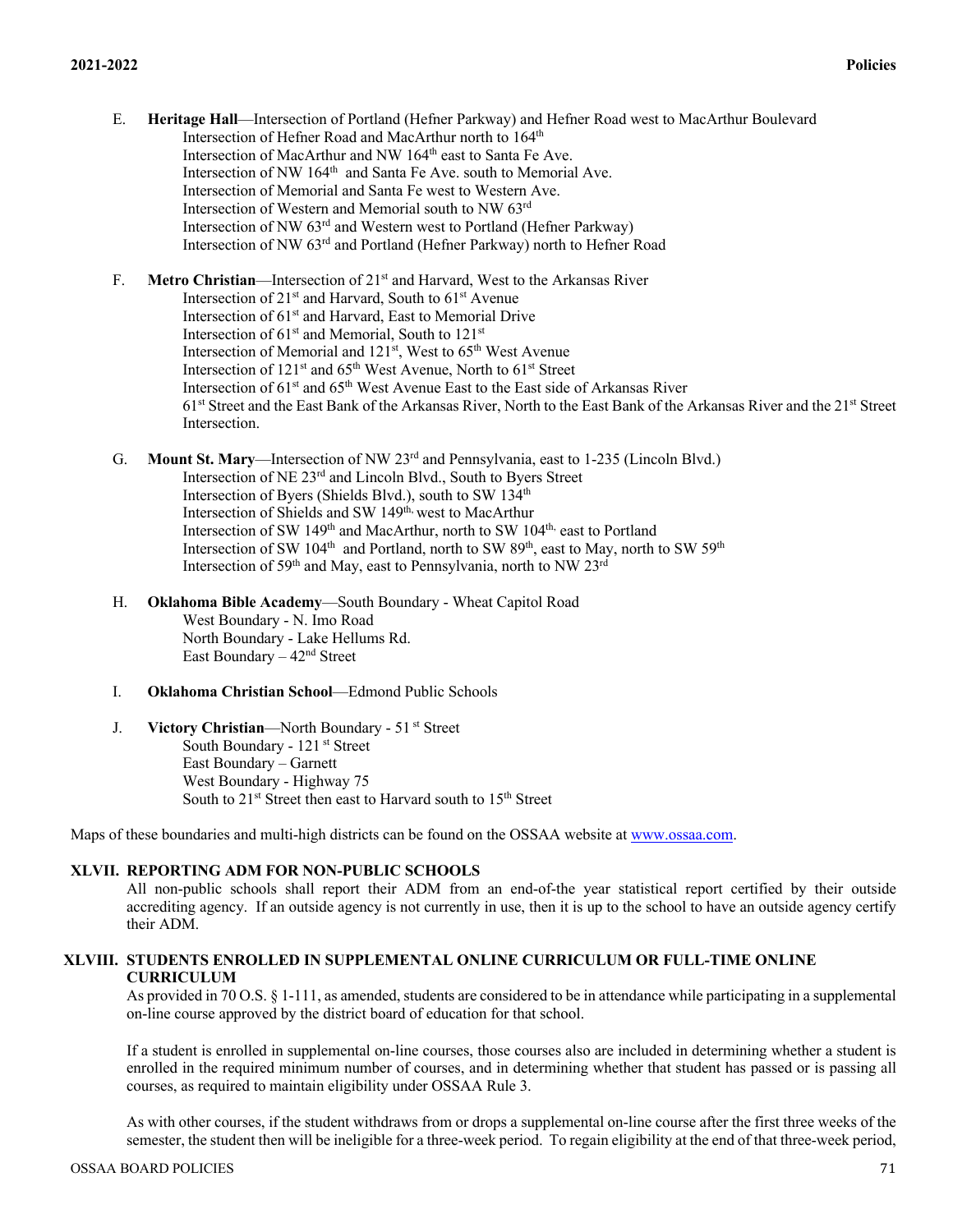the student must be taking the required minimum number of courses, and must be receiving passing grades in those other courses.

A student enrolled in supplemental online courses may maintain athletic eligibility at a member school provided:

- a) The student is enrolled in the member school.
- b) The student is using the online curriculum approved by the local school board of the member school.
- c) The member school has a system in place to monitor progress and grades for the online course(s).
- d) The student is meeting the requirement to be enrolled in no less than 5 courses for grades 7-11 and no less than 4 courses for grade 12.
- e) The student must attend a minimum of one class per day on site at the member school.

Full-time virtual students shall not be permitted to participate in interscholastic activities and contests on behalf of member schools. A full-time virtual student is a student who is enrolled at a member school but receiving all instruction electronically at a location away from the member school's facilities. Full-time virtual students will not be counted in the school's ADM for classification purposes.

# **XLIX. MANDATORY ANNUAL ELIGIBILITY WORKSHOPS**

Failure to comply with OSSAA rules and policies on eligibility may have serious adverse effects on students and member schools. Revisions also may be made to these rules and policies each year. OSSAA Staff therefore will conduct face-to-face annual workshops on eligibility rules for representatives of all member schools during June and July of each year. An online annual eligibility workshop also will be made available through OSSAA's website starting July 15 of each year. All member schools are required to have at least one representative who is responsible for making eligibility determinations at that member school either attend a face-to-face workshop or complete the on-line workshop before the end of August each year. Each member school is required to maintain records verifying that a representative has completed one of the annual workshops each year as required.

If a member school has not complied with this annual requirement, the member school is suspended from hosting any playoff contests leading to a state championship in any activities in which school teams may be participating during the upcoming school year. The on-line eligibility workshop will remain available on OSSAA's website after the August deadline, so the suspension from hosting play-off contests will be lifted once the school verifies that a school representative responsible for making eligibility determinations has completed the on-line workshop.

# **L. DOCUMENT RETENTION POLICY**

To ensure that documents of the OSSAA are adequately maintained, protected and then discarded, in compliance with applicable federal, state and local laws, and as a matter of prudent business practices, the OSSAA has established a Document Retention Schedule. Documents include any written or electronic records created by the employees of OSSAA, the Board of Directors, or other committees in the course of their duties, responsibilities and activities related to the Association.

Documents should be retained and destroyed in accordance with the Document Retention Schedule. At least once per year the Executive Director shall designate a member of staff to identify documents that are to be destroyed in accordance with this policy. The documents selected for destruction should be cataloged and presented to the Executive Director for approval prior to destruction. Documents not listed on the Retention Schedule will be reviewed by the Executive Director to establish a retention period.

In the event OSSAA becomes aware of any official investigation by appropriate authorities or receives any subpoena or request for documents, the destruction of related documents will be suspended until the matter has been resolved.

#### **LI. OPEN MEETINGS AND OPEN RECORDS (Title 25, Oklahoma Statutes §§ 301-314)**  A. **OPEN MEETINGS OF OSSAA'S BOARD OF DIRECTORS AND INTERMEDIATE APPEALS PANEL**

- 1. Article IV, section 3 of OSSAA's Constitution provides that meetings of OSSAA's Board of Directors shall be subject to the Open Meeting Law of the State of Oklahoma. All meetings of OSSAA's Board of Directors and its Intermediate Appeals Panel are to be open and conducted in a manner consistent with the provisions of the Oklahoma Open Meeting Act, including specifically the notice and agenda, voting and executive session requirements.
- 2. Executive sessions are permitted for discussing any matter where disclosure of information would violate confidentiality requirements of state or federal law. On occasion, generally on appeals of student athletic eligibility determinations, OSSAA receives private and confidential information concerning students and their families which is protected from disclosure by law or which OSSAA has agreed to maintain as confidential. Member schools and families also, on occasion, want to disclose and discuss private and confidential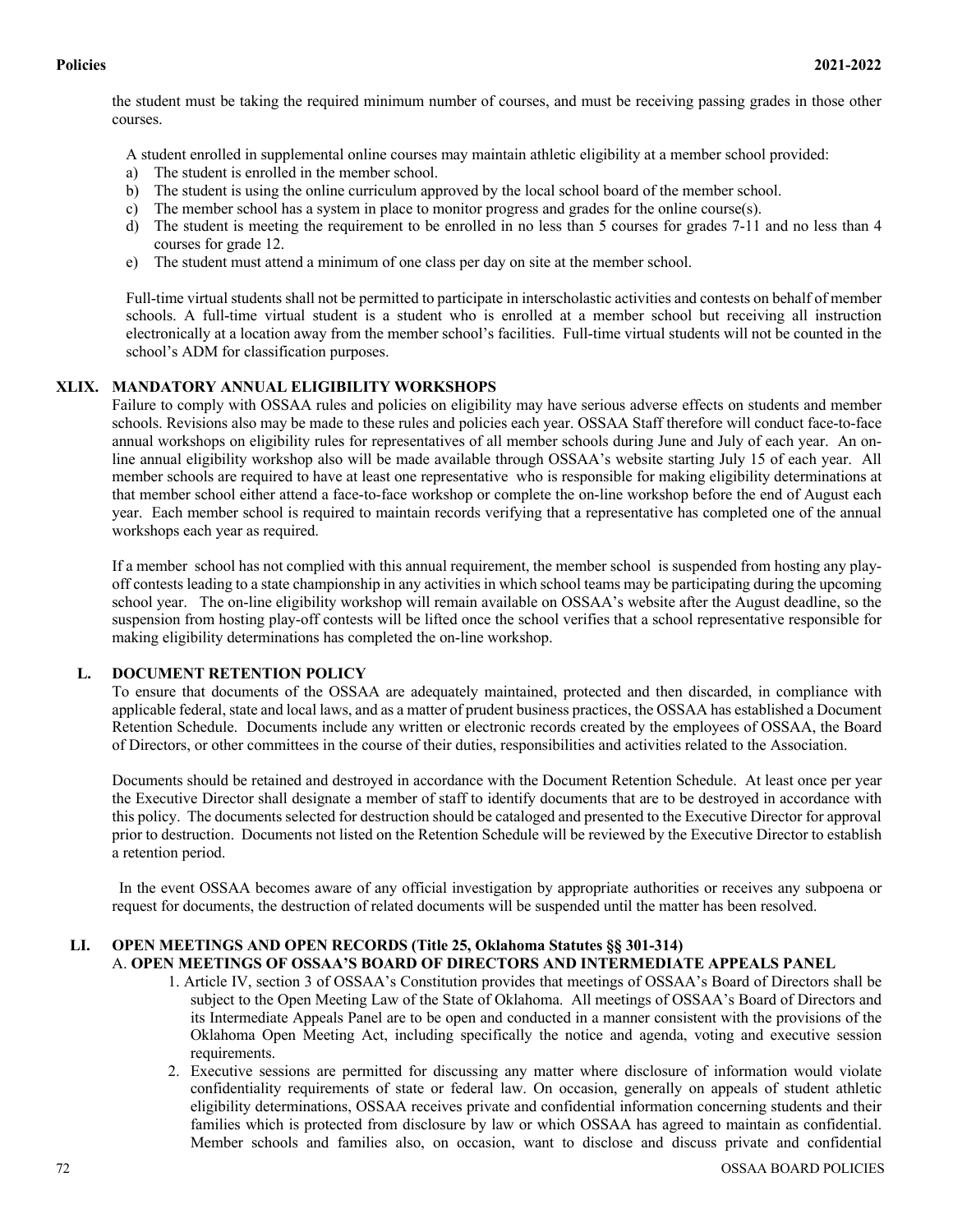information concerning a student or the student's family during appeal hearings conducted before OSSAA's Board of Directors or its intermediate appeals panel.

Allowing disclosure of this private and confidential information in an open public meeting of OSSAA's Board of Directors or its intermediate appeals panel could discourage schools, students, and families from submitting information that would support athletic eligibility, and prevent OSSAA's Board and intermediate appeals panel from hearing all facts relevant to a determination. OSSAA's Board of Directors therefore has been, upon a motion made in open public session and approved by a majority vote, convening in closed executive session to hear and discuss private and confidential student and family information that may be relevant to the Board's determination.

Consistent with this practice, OSSAA's Board of Directors and its intermediate appeals panel may convene in closed executive session to hear and consider private and confidential student and family information that is protected from disclosure by law or which OSSAA has agreed to maintain as confidential.

3. No motions may be made, and no votes may be taken, on the determination of any issue during executive sessions.

# B. **PUCLIC ACCESS TO OSSAA RECORDS**

- 1. OSSAA is committed to making records of its operations available for public review, consistent with the provisions of Oklahoma's Open Records Act. All records of the association are to be made accessible consistent with the provisions of the Oklahoma Open Records Act.
- 2. Records specifically required by law to be kept confidential will be maintained as confidential and not be made publicly available. On occasion, generally on student athletic eligibility determinations, OSSAA receives private and confidential information concerning students and their families which is protected from disclosure by law or which OSSAA has agreed to maintain as confidential. Allowing disclosure of records containing or reflecting private and confidential information could discourage schools, students, and families from submitting information that would support athletic eligibility, and prevent OSSAA from receiving all facts that may be relevant to a determination. To protect the confidentiality of private and confidential student and family information protected by law, OSSAA has declined to produce records that contain or reflect information when those records have been requested, unless the private and confidential information could be redacted from those records prior to disclosure.

Consistent with this practice, OSSAA will continue to maintain as confidential all private and confidential student and family information which is protected from disclosure by law or which OSSAA has agreed to maintain as confidential. Records reflecting or containing private and confidential student and family information, including but not limited to any recording or transcript of an executive session of OSSAA's Board of Directors or its intermediate appeals panel, will not be made available for public inspection or disclosure if requested, unless the student and family have consented to disclosure or otherwise waived any claim to confidentiality, or unless a court has ordered disclosure of the information. If records containing private and confidential student and family information are subpoenaed in any legal proceeding, OSSAA will provide notice to the student's school of the subpoena, and to the student and family if OSSAA has contact information for the student and family, before producing those records.

- 3. Records concerning on-going investigations by OSSAA may be maintained as confidential, unless particular records are already publicly available. Personal notes made by individuals in the course of evaluating, or considering any action or determination by OSSAA may be maintained as confidential and will not be available for public disclosure. Records that are protected by attorney-client privilege or by the attorney work product doctrine will be maintained as confidential and will not be available for public disclosure.
- 4. OSSAA may also maintain as confidential information technology records that disclose:
	- a. design or functional schematics that demonstrate the relationship or connections between devices or systems, b. system configuration information,
		- c. security monitoring and response equipment placement and configuration,
		- d. specific location or placement of systems, components or devices,
		- e. system identification numbers, names, or connecting circuits,
		- f. business continuity and disaster planning, or response plans,
		- g. investigative information directly related to security penetrations or denial of services.
		- The above information technology records will not be available for public disclosure.
- 5. OSSAA may keep personnel records confidential: (a) which relate to internal personnel investigations including examination and selection material for employment, hiring, appointment, promotion, demotion, discipline, or resignation, or (b) where disclosure would constitute a clearly unwarranted invasion of personal privacy such as employee evaluations, payroll deductions, and employment applications submitted by persons not hired by OSSAA. The home address, telephone numbers and social security numbers of any person employed by or formerly employed by OSSAA will be maintained as confidential and not be available to the public.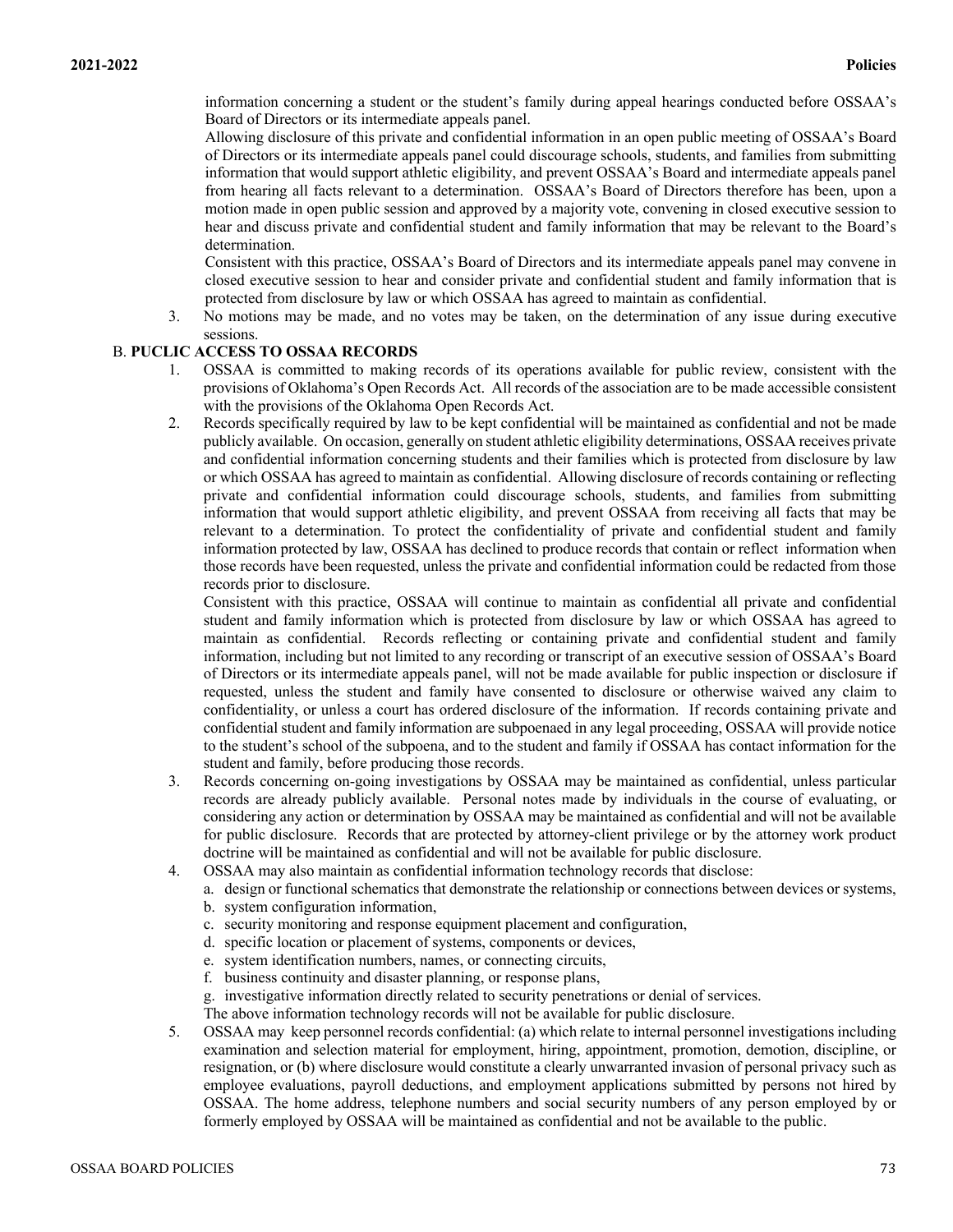Personnel records that are available include the employment application of a person who is hired by OSSAA, the dates of employment, and the title or position for that employee, and any final disciplinary action resulting in loss of pay, suspension, demotion of position, or termination.

6. For records that are available, OSSAA will make those records available for inspection during regular business hours at OSSAA's offices, or copies of requested records may be provided. OSSAA may charge a fee of no more than \$0.25 per page for the reasonable, direct costs of copying and producing requested records, and may decline to provide records if the fee is not paid. OSSAA may also charge a reasonable search fee if a particular record request would cause any excessive disruption in the essential functions of OSSAA, and may decline to search for requested records if the search fee is not paid.

# **LII. BACKGROUND CHECKS FOR OFFICIALS**

- 1. As part of the annual enrollment process, OSSAA shall conduct background checks on all individuals who enroll as game or contest officials who have never previously been enrolled as game or contest officials for OSSAA athletic activities. Thereafter, all individuals who have previously been approved for enrollment and who are seeking to reenroll shall undergo a background check at least every three years. OSSAA may from time to time conduct followup background checks on individuals enrolled as game or contest officials for OSSAA athletic activities.
- 2. OSSAA may retain an outside agency to conduct these background checks. The results of these background checks may be reviewed by OSSAA staff to determine if individual applicants are approved for enrollment as game or contest officials for OSSAA athletic activities.
- 3. OSSAA staff shall deny enrollment or revoke enrollment for any individual registered under the Oklahoma Sex Offender Act, the Oklahoma Mary Rippy Violent Offenders Act, or any similar acts in other states. OSSAA staff may deny enrollment or revoke enrollment for any criminal conviction revealed during the initial background check or any subsequent background check. OSSAA staff shall inform the person of its decision to deny or revoke enrollment in writing. The OSSAA staff shall state the reasons enrollment was denied or revoked.
- 4. Any person whose enrollment was denied or revoked may challenge and/or protest OSSAA staff's decision to deny or revoke enrollment. A challenge must be made within fourteen (14) days of the receipt of the correspondence from OSSAA staff denying or revoking enrollment. The challenge must be made to OSSAA's Executive Director in writing, and if information from the background check is being challenged as inaccurate, then correcting information must be included.

OSSAA's Executive Director shall review the denial or revocation and determine whether to affirm or reverse the OSSAA staff's decision. Within fourteen (14) days of the receipt of the challenge or protest, OSSAA's Executive Director shall respond in writing. If OSSAA's Executive Director affirms the OSSAA staff's decision, the individual may appeal that decision to the OSSAA Board of Directors at the next regularly scheduled OSSAA Board meeting. The OSSAA Board shall review the OSSAA Director of Officials' decision and determine whether to affirm or reverse. The appellant shall be notified in writing of the OSSAA Board's decision. The OSSAA Board's decision shall be final and shall not be subject to further review.

# **LIII. USE OF PILOTLESS, REMOTE-CONTROLLED AERIAL VEHICLES AT EVENTS**

OSSAA does not approve of the use of pilotless, remote-controlled aerial vehicles, or "drones," at interscholastic activities or events, whether such vehicles are operated by school representatives, parents, participants, spectators, or media representatives. The operation of pilotless, remote-controlled aerial vehicles at interscholastic activities or events may create an increased risk of injury to participants and spectators, and may create unwarranted distractions that affect the management and enjoyment of those activities or events.

If a pilotless, remote-controlled aerial vehicle is being operated at or in the vicinity of a member school activity or event, the persons responsible for officiating at the activity or event are authorized to suspend the activity or event. The person or persons responsible for managing the event or activity site should be contacted and advised of the presence and use of a pilotless, remote-controlled aerial vehicle at the site. The event or activity site manager is directed to make reasonable efforts to identify who is operating the vehicle and to cause the vehicle to be grounded safely or moved away from the activity or event site. Continuation of the activity or event may be suspended until the vehicle has been safely returned to the ground or has been moved a safe distance from the event or activity site.

A member school may choose to use, or permit the use of, a pilotless, remote-controlled vehicle at school practices in particular activities. That determination is left to the discretion of responsible administrators, coaches, and supervising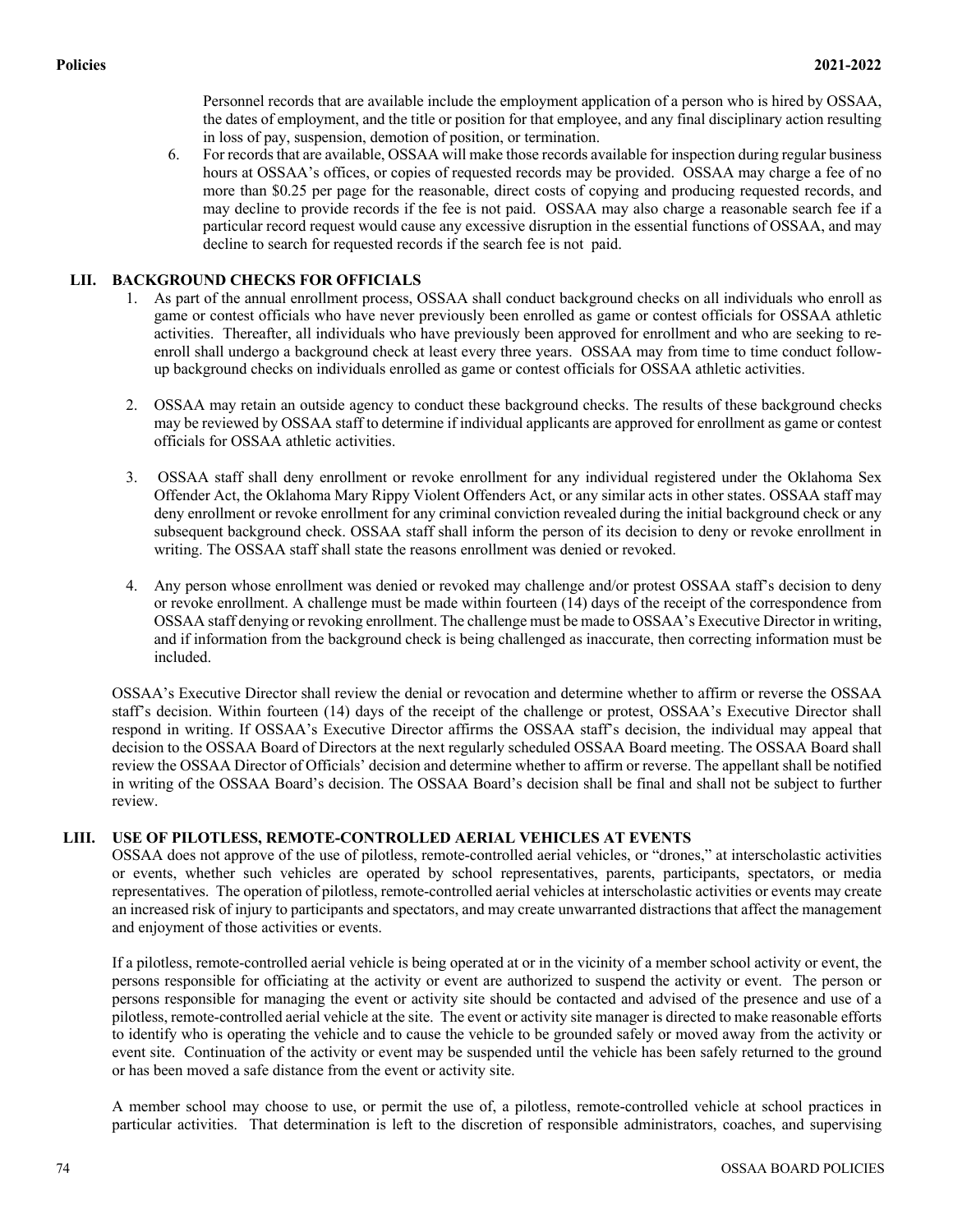sponsors at the member school. OSSAA recommends that a member school consult with the school's insurer and legal counsel before using or permitting the use of such vehicles during school practices.

# **LIV. CONCUSSION AND HEAD INJURIES EDUCATION AND MANAGEMENT**

#### A. **Completion of Student Information Sheet**

Each school year, before a student at a member school is permitted to participate in athletic activities, including practices, the student and the student's parent or guardian must complete and return a concussion and head injury information sheet to the school. The information sheet must inform the student and the student's parent or guardian about the nature and risks of concussion and head injury in participating in athletic activity, including the risks of continuing to participate after sustaining a concussion or head injury, as provided by 70 O.S. § 24-155. (Effective November 1, 2016, a new State Statute regarding head injury was implemented)

This form may be completed and submitted to the school each year at the same time as the annual physical examination and parental consent form. A sample form for the concussion and head injury information sheet is available on OSSAA's website. The school shall maintain copies of the completed forms.

#### B. **Removal from Participation and Return to Play After Suspected Concussion**

A student suspected of having sustained a concussion or other serious head injury during any sports activity, including during a practice, must be immediately removed from participation. A student who has been removed from participation because of a suspected concussion or other serious head injury is not permitted to return to practice or competition on the same day, unless the student has been evaluated by a licensed health-care provider trained in the evaluation and management of concussions and related injuries, and the student has submitted written clearance to return to participation from that provider.

## C. **Graduated Stepwise Return to Participation**

Guidelines for team personnel and return to learn guidelines for teachers and relevant school personnel pertaining to students returning to practice or competition as well as the classroom shall be developed by each member school's Board of Education.

#### D. **Game and Contest Officials**

Before working at any regular season and any post-season competition for students in grades 7-12 in football, basketball, wrestling, soccer, baseball, or softball, a game or contest official must have completed the on-line concussion management course available at www.NFHSLearn.com. If a game or contest official suspects that a student has sustained a concussion or other serious head injury, the official should remove the student from participation.

# **LV**. **HIV, HEPATITIS B, AND HEPATITIS C RELATED TO INTERSCHOLASTIC ATHLETICS**

Member schools should understand that the following policy contains guidelines with which the OSSAA recommends. OSSAA contest officials will be instructed to monitor situations in athletic contests in which an injury occurs that results in blood being present. Officials will follow the appropriate guidelines as set forth in this policy when those situations do occur. For purpose of emphasis, those guidelines which will be enforced are underlined.

#### A. **BLOOD-BORNE PATHOGENS**

Blood-borne pathogens such as Hepatitis B, Hepatitis C, and HIV are serious infectious diseases which are present in blood as well as other bodily fluids such as semen, vaginal secretions and breast milk. While there are a number of other such blood-borne diseases, Hepatitis B and HIV are the most commonly known.

Hepatitis B is a virus which results in a dangerous inflammation of the liver. Its victims can suffer long-term consequences and re-occurrences, and the disease can be deadly if not treated. Although no transmission of Hepatitis B has ever been documented at a sporting event, anyone who anticipates direct or indirect contact with Hepatitis B infected individuals should be immunized. Note: For additional information refer to the Occupational Safety and Health Administration (OSHA) Exposure Control Plan.

Hepatitis C is a contagious liver disease that results from infection with the Hepatitis C virus. It can range in severity from a mild illness lasting a few weeks to a serious, lifelong illness. Hepatitis C is usually spread when blood from a person infected with the Hepatitis C virus enters the body of someone who is not infected. Today, most people become infected with the Hepatitis C virus by sharing needles or other equipment to inject drugs. Before 1992, when widespread screening of the blood supply began in the United States, Hepatitis C was also commonly spread through blood transfusions and organ transplants. Hepatitis C can be either "acute" or "chronic." Acute Hepatitis C virus infection is a short-term illness that occurs within the first 6 months after someone is exposed to the Hepatitis C virus. For most people, acute infection leads to chronic infection. Chronic Hepatitis C is a serious disease than can result in long-term health problems, or even death. There is no vaccine for Hepatitis C. The best way to prevent Hepatitis C is by avoiding behaviors that can spread the disease, especially injection drug use.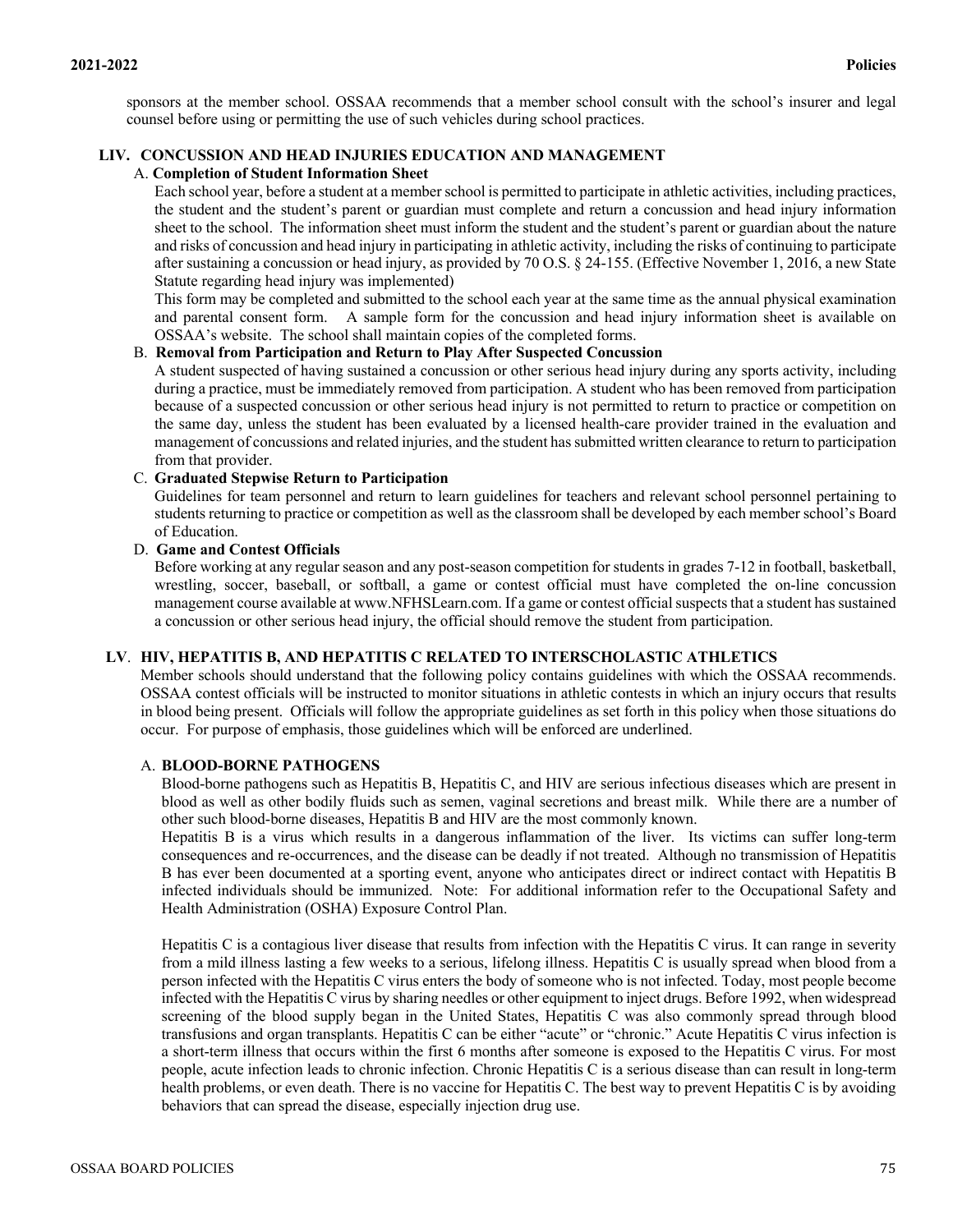HIV is the virus that causes Acquired Immunodeficiency Syndrome (AIDS), which weakens the immune system, thus making a person susceptible to infections their immune systems would normally fight off. At this time AIDS is incurable and deadly.

The precise risk of HIV transmission during exposure of open wounds or mucous membranes such as the eyes, ears, nose and mouth to contaminated blood is not known. Though the possibility of contracting HIV in this manner is generally considered to be less than the possibility of contracting Hepatitis B and other blood-borne viral infections, it is a serious threat.

Student-athletes, coaches and officials must understand that while it is possible for HIV to be transmitted by blood from one individual to another through an open wound, or a mucous membrane, the probability is very low. However, since the chance of this occurring does exist, the appropriate precautions should be taken to ensure no transmission can occur and to be aware of the possible consequences.

# B. **PRECAUTIONS AGAINST TRANSMISSION OF BLOOD-BORNE PATHOGENS**

The proper handling of body fluid spills should be a concern of teachers, coaches, officials and student-athletes. All concerned individuals must be aware that any time there is blood and/or other body fluids present, there is the possibility of an infectious disease being transmitted. However, this possibility can be reduced if a few common sense precautions are observed.

# C. **COMMUNICABLE DISEASE PRECAUTIONS**

While the risk of one athlete infecting another with HIV/AIDS during competition is close to non-existent, there is a risk that other blood borne infectious diseases can be transmitted. For example, Hepatitis B and Hepatitis C can be present in blood as well as in other body fluids. Precautions for reducing the potential for transmission of these infectious agents should include, but are not limited to the following:

- 1. Routine use of gloves or other precautions to prevent skin and mucous membrane exposure when contact with blood or other body fluids is anticipated.
- 2. Immediately wash hands and other skin surfaces if contaminated (in contact) with blood or other body fluids. Wash hands immediately after removing gloves.
- 3. The bloodied portion of the uniform must be properly disinfected or the uniform changed before the athlete may participate.
- 4. Clean all blood contaminated surfaces and equipment with an appropriate disinfectant before competition resumes.
- 5. Practice proper disposal procedures to prevent injuries caused by needles, scalpels and other sharp instruments or devices.
- 6. Although saliva has not been directly implicated in HIV transmission, minimize the need for emergency direct mouth-to-mouth resuscitation. Mouthpieces, resuscitation bags, or other ventilation devices should be available for use if possible.
- 7. Athletic trainers/coaches with bleeding or oozing skin condition should refrain from all direct athletic care until the condition resolves.
- 8. Contaminated towels should not be re-used and should be properly disposed.
- 9. Follow acceptable guidelines in the immediate control of bleeding when handling bloody dressings, mouthparts and other articles containing body fluids.
- 10. Refer to the specific sport rules for additional information.

# D. **GENERAL PROCEDURES FOR ACTIVITIES**

- 1. Whenever a participant suffers a laceration or wound where oozing or bleeding occurs, the practice or game should be stopped at the earliest possible time and the player should be escorted from the playing area for the appropriate treatment. The student-athlete should not return to the practice/game until the bleeding has been stopped and the open wound properly covered.
- 2. During a game or practice, if uniforms and other clothing become saturated with blood or other body fluids containing visible blood to the extent that the blood could be transferred from one person to another by touch, that part of the uniform should be changed and the skin cleaned with soap and water. Protective gloves should be worn any time another person's blood is involved. Cloth disposable towels/towelettes and gloves should be discarded properly. Proper disposal would be the use of a plastic-lined, closable trash container.
- 3. If enough blood is present that it could be transmitted to another person, upon removal of the clothing, the item(s) should be placed in a plastic bag and sealed until laundering. Clearly mark the plastic bag so those handling it know that it contains items soiled with blood.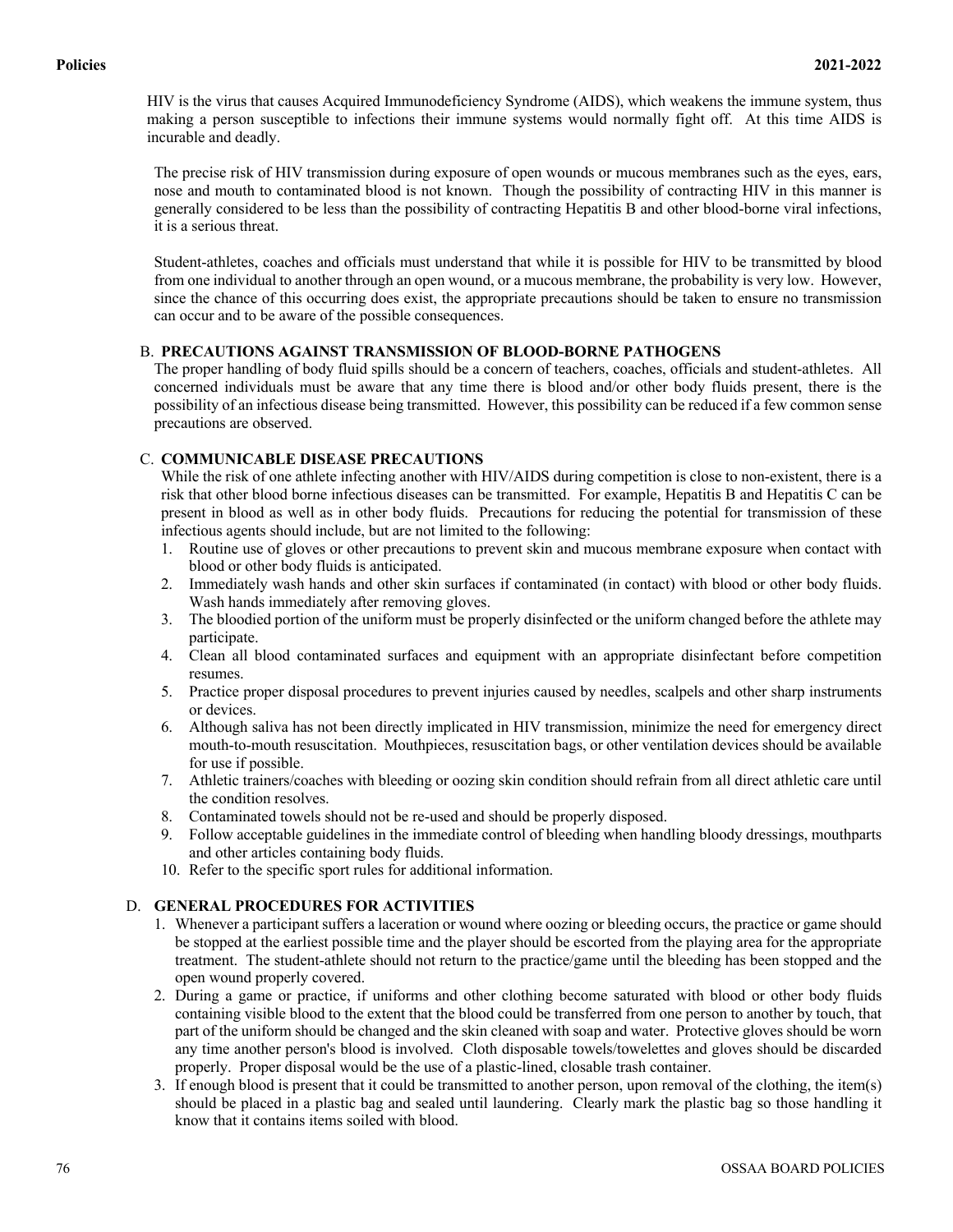- 4. If a player, coach, official, etc. has someone else's blood on his/her skin, the area should be washed with soap and water and wiped with disinfectant, such as isopropyl alcohol.
- 5. All athletes must cover any open wound.
- 6. Student athletes should treat and cover their own wounds whenever possible.
- 7. When administering first aid, disposable latex or vinyl gloves should be worn. A different pair of gloves should be worn for each treatment administered.
- 8. Any individual who has treated a wound or cleaned a contaminated surface should wash his/her hands with soap and warm water.
- 9. A student athlete should take a shower using a liberal amount of soap and warm water following the contest.
- 10. Towels which are used by athletes, coaches or officials should not be used to clean off any potentially contaminated surfaces.
- 11. All soiled linens such as towels and uniforms should be washed in hot water and in a detergent containing bleach, if possible.
- 12. All coaches, athletes and officials should practice good hygiene. Towels, cups and water bottles should not be shared.
- 13. Keeping locker rooms and other areas well ventilated and clean can also help in preventing other air-borne contagions from being transmitted.

# E. **PROCEDURES FOR CLEANING WASHABLE SURFACES CONTAMINATED WITH BLOOD OR BLOODY FLUIDS**

- 1. For small areas of contamination (i.e., droplets on wrestling mat, gym floor, pool deck, etc.)
	- (a) Have immediately available a squirt or spray bottle containing fresh bleach solution or an EPA-approved disinfectant.
	- (b) While wearing protective gloves, spray the contaminated area with the cleaning solution. Gloves used for cleaning contaminated surfaces may be single-use vinyl or latex gloves, or multiple-use general-purpose utility ("rubber") gloves. Use disposable towels to clean the contaminated surface. Repeat until all visible blood and other body fluids have been removed. Use clean disposable towels each time the procedure is repeated.
	- (c) Properly discard all contaminated disposable materials.
	- (d) Wash hands immediately after exposure. When it is not feasible to wash your hands immediately after exposure, an antiseptic in conjunction with clean cloth/paper towels or antiseptic towelettes should be used. Hands should then be washed in soap and water as soon as feasible.
- 2. For large areas of contamination (i.e. large pools of blood, vomitus, or urine):
	- (a) While wearing protective gloves, use fresh bleach solution or an EPA-approved disinfectant.
	- (b) A two-bucket system is recommended one bucket to wash the soiled surface, and one bucket to rinse. Detailed instructions are as follows:
		- (1) In bucket #1, dip, wring, and mop up blood or body fluids containing visible blood.
		- (2) Dip and wring in bucket #1, and mop a second time.
		- (3) Dip and wring out mop in bucket #1.
		- (4) Dip and wring mop in bucket #2, which contains fresh bleach solution or an EPA-approved disinfectant.
		- (5) Mop contaminated area again.
		- (6) Rinse and wring mop again in bucket #2.
	- (c) Properly dispose of the used cleaning solution from both buckets down a drainpipe.
	- (d) Soak the mop in a clean solution of EPA-approved germicide or fresh household bleach solution after use.
	- (e) Rinse both buckets in fresh bleach solution or an EPA-approved disinfectant after use. After rinsing the buckets, rinse the sink.
	- (f) Remove gloves and discard if they are not of the general-purpose utility variety. General purpose utility (rubber) gloves may be disinfected and re-used, but should be discarded if they are peeling, cracked, discolored, or if they have punctures, tears, or evidence of deterioration.
	- (g) Wash hands immediately even though protective gloves are worn. When it is not feasible to wash your hands immediately after exposure, an antiseptic cleaner in conjunction with clean cloth/paper towels or antiseptic towelettes should be used. Hands should then be washed in soap and water as soon as feasible.

# **LVI. EXTREME HEAT**

The OSSAA recognizes that heat related illness is the leading cause of preventable death in high school students participating in activities. The Board adopted the following policies:

**Acclimatization Period:** Whenever students are participating in an environment in which the temperature cannot be controlled there should be acclimatization period. The acclimatization period is defined as the first 14 days of participation beginning with the first date of practice in that sport or activity, or the first date a participant begins practice, whichever is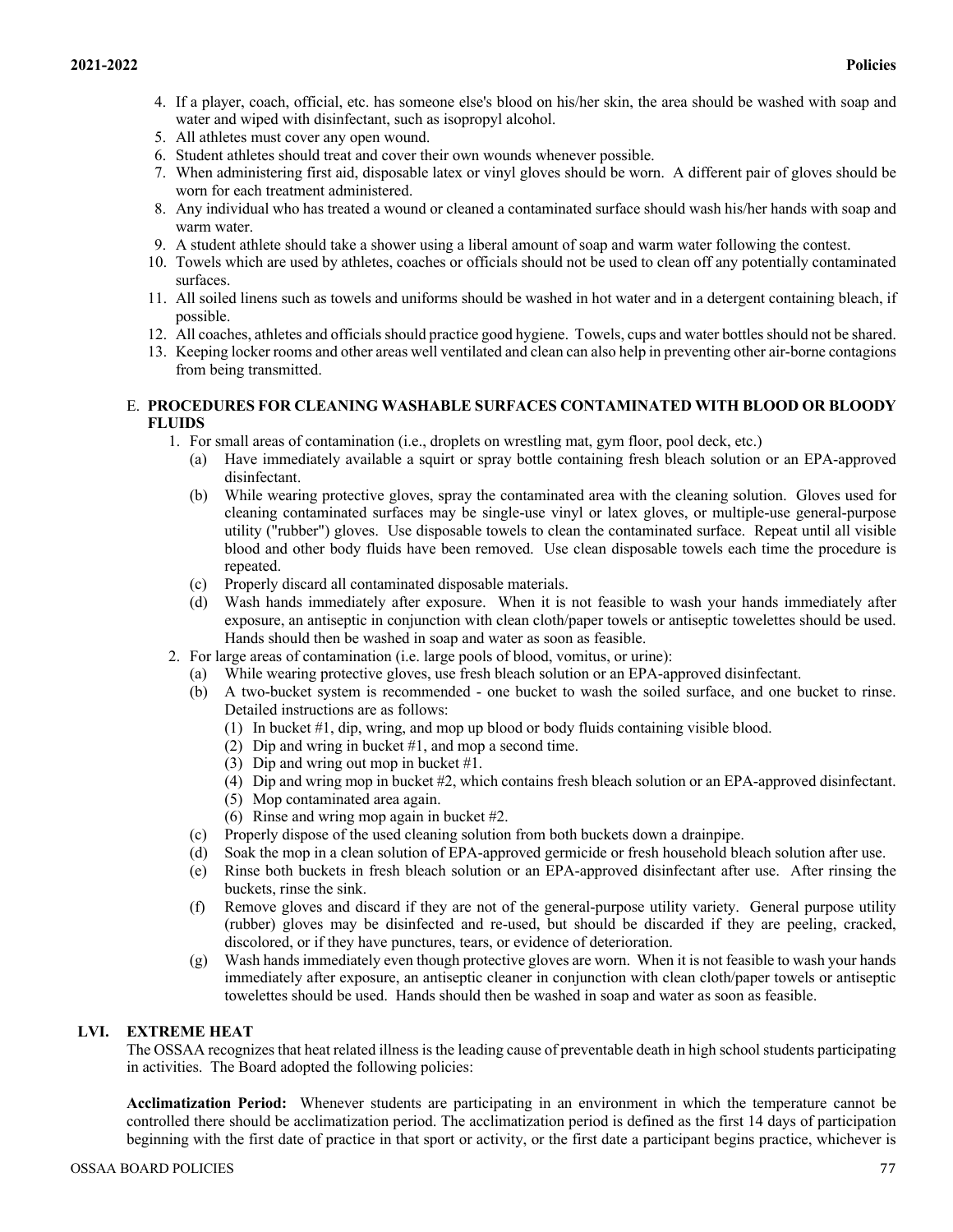later. Any speed, strength, or conditioning programs shall not be considered a part of the acclimatization period. All students participating in athletics or activities, including those who arrive to preseason practice after the first day of practice, are required to follow the guidelines of the first days of the acclimatization period.

All athletic coaches and marching band directors are required to view *A Guide to Heat Acclimatization and Heat Illness Prevention* at www.NFHSLearn.com, annually. A certificate of completion shall be kept on file for each coach or marching band director at the member school.

# A. **Football (Mandates)**

- 1. Preseason practice shall be limited to 2 ½ hours per session with a minimum of one hour between practice sessions. No more than 5 hours of practice per 24-hour period will be allowed. There will be no physical activity during the one-hour rest period. Any time a coach is present during football practice, the time will count toward the maximum 5 hours, with the exception of strength training.
- 2. If a practice session is interrupted by inclement weather or heat restrictions, and it is required the session be divided for the good of the student-athlete's welfare the total practice time for the interrupted session may not exceed 2 ½ hours.
- 3. When multiple practices are conducted in the same day, it is required that either practice not exceed  $2\frac{1}{2}$  hours in length and students not participate in more than five total hours of practice activities, including walk-through sessions. Warm-up, stretching, cool down and conditioning activities are included as part of the practice time. Practices should be separated by at least one hour, where there is no physical activity between the end of the first practice and the beginning of the second practice.
- 4. Immediately prior to any practice, coaches are required to use a smart-phone APP, or other mechanism or program to get heat index, such as CoachSmart or the OSHA APP. There are also programs available on the Internet, such as AccuWeather, or Weather.com. These programs are free and can be used on any smart-phone, tablet, or computer. A chart outlining recommendations for making concessions for extreme heat is available on the OSSAA website; Schools must develop their own form to record the heat index each practice session.
- 5. All practices must be held under the supervision of a coach employed by the school.
- 6. Practices must always be conducted with an open water policy.
- 7. Cooling stations shall be made available for the athletes (buckets of cool water, wet towels, sponges, etc.)
- 8. Each program shall have a heat related emergency plan on hand at all times.

# B. **Guidelines for Outdoor Activities:**

- 1. Athletic Coaches or marching band directors should use a smart-phone APP, or other mechanism or program to get heat index, such as or the OSHA APP. There are also programs available on the Internet, such as AccuWeather, or Weather.com. These programs are free and can be used on any smart-phone, tablet, or computer. A chart outlining recommendations for making concessions for extreme heat is available on the OSSAA website. Schools must develop their own form to record the heat index each practice session.
- 2. All practices should be held under the supervision of a coach, director, or sponsor employed by the school.
- 3. Practices should always be conducted with an open water policy.
- 4. Each program should have a heat related emergency plan on hand at all times.
- 5. Preseason practice should be avoided if possible between the hours of 12 p.m. and 6 p.m.
- 6. Parents and students should be educated on the importance of hydration during extreme heat conditions.
- 7. Cooling stations should be made available when possible (buckets of cool water, wet towels, sponges, etc.)
- 8. Equipment should be removed for conditioning.

# **LVII. INTERRUPTION OF EVENTS DUE TO PUBLIC HEALTH CONCERNS OR OTHER EMERGENCY CIRCUMSTANCES**

- A. On occasion, a state or local government authority or a local Board of Education/School Governing Board may, due to a specific public health concern or other emergency circumstances, cause a member school to be closed for a full school day or longer, which prohibits a member school team from participating in a scheduled regular season contest. School closing shall mean that the local health authority or Board of Education/Governing Board has cancelled all secondary school classes and school sponsored extracurricular activities for a minimum of one full school day due to a specific public health concern. In that event:
	- i) If the results of the contest *would not* impact placement in a play-off bracket (volleyball, cross country, fall baseball, Class A or B fast-pitch softball, basketball, wrestling, swimming, slow-pitch softball, track and field, tennis, golf, Class A or B spring baseball, Academic Bowl, or Speech and Debate) the two schools should make all reasonable efforts to reschedule the contest at a different date and time within the regular season, but if the schools are unable to reschedule, the two schools may choose to cancel the contest;
	- ii) If the results of the contest *would* impact placement in a play-off bracket (classes 2A-6A fast-pitch softball, football, dual wrestling, soccer, classes 2A-6A spring baseball) the two schools are required to make an effort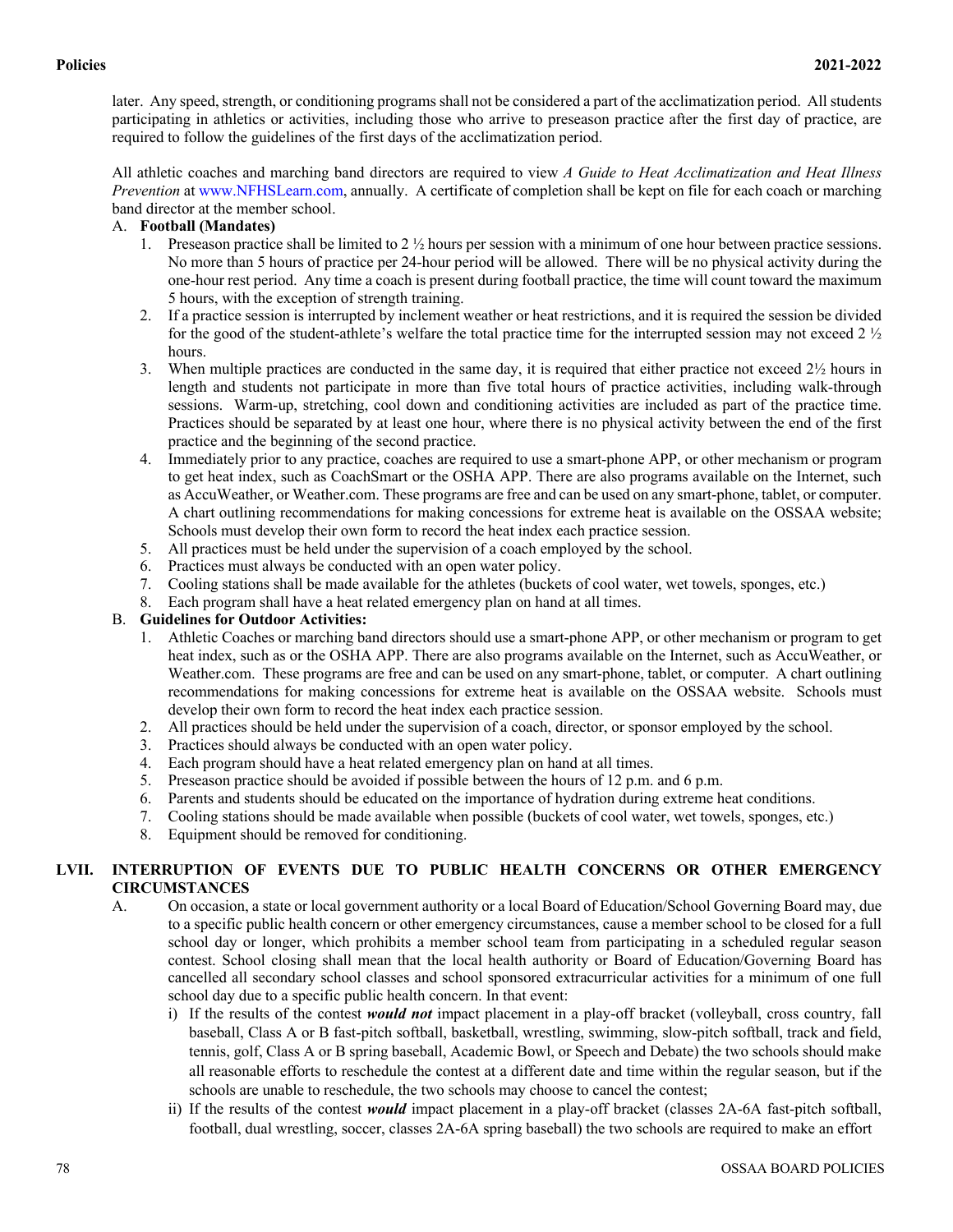- iii) to mutually agree upon a date and time to reschedule the contest prior to the beginning of the play-offs in that activity. The agreement to reschedule should occur within 48 hours of the original contest. If the two teams are unable to agree on a rescheduled date and time:
	- (a) Placement in the play-off bracket shall be determined by won/loss percentage for all teams in the district, and marginal points shall not be considered in breaking ties between teams;
	- (b) If two or more teams are tied in won-loss percentage, the highest position in the district will be given to the team that won over the tied team(s); if the highest position cannot be determined according to the outcomes in head-to-head contests between the tied teams, the highest position in the district will be determined by lot.

If two or more tied teams are remaining after the highest position is determined, the next highest position in the district will be given to the team that won in head-to-head contests over the other remaining tied teams; if the next highest position cannot be determined according the outcomes in head-to-head contests between the remaining tied teams, the next highest position in the district will be determined by lot. This same procedure will be repeated until all play-off positions for the district teams have been determined.

The OSSAA will set the procedure for determining placement by lot.

B. If a decision by a state or local government authority, or by the State or local Board of Education/School Governing Board, concerning a specific public health concern or other emergency circumstances, interrupts the conduct, scheduling, or locations of play-off contests, the Executive Director is authorized to develop and execute a plan in the best interest of the membership to continue, reschedule, or relocate post-season play. The Executive Director's plan and determinations shall be considered valid and effective.

## STATE LAW SIGNED BY GOVENOR STITT REPLACES POLICY LVIII EFFECTIVE MARCH 30, 2022.

### **LVIII. TRANSGENDER STUDENTS PARTICIPATING IN ATHLETIC ACTIVITIES**

- A. The following guidelines should be applied by a member school in determining the gender-specific athletic teams on which a transgender student is permitted to participate:
	- $(1)$  A female-to-male who is not taking testosterone may choose to participate on either boys or girls teams. Once that choice is made, the student must consistently participate as that gender in any athletic activities at the secondary school level.
	- A female-to-male student taking testosterone may only compete on boys teams.
	- (3) A male-to-female student who is not taking hormone therapy, or who has been taking hormone therapy for less than one year, may only participate on boys teams.
	- (4) A male-to-female who has completed one year or more of hormone therapy may participate on girls teams.
	- (5) A transgender student seeking to participate on a school team for the gender with which the student identifies must submit documentation to the member school demonstrating that the student is under the care of a licensed physician. If the student is taking hormone or testosterone therapy, then documentation must be submitted to the member school demonstrating that the therapy has been prescribed by the student's licensed physician, and how long the prescribed therapy has been administered. The member school should consider any other relevant information submitted in support of the request. The member school will then determine, pursuant to the guidelines and requirements above, whether the student should be permitted to participate as requested.
- B. The member school should notify OSSAA when the school determines that a transgender student will be permitted to participate on a school team for the gender with which the student identifies. In the interest of preserving the student's privacy, the member school should not disclose the identity of the student, or any of the other information relating to the request, to OSSAA.
- C. If a member school decides not to permit a transgender student to participate as the gender requested by the student, that decision may be appealed to OSSAA's Board of Directors. The identity of the transgender student, and all discussions and written documentation submitted concerning the transgender athlete, will be maintained as confidential by OSSAA unless the information already has been publicly disclosed or the student has consented to disclosure.

# **LVIX. ATTENDANCE AT NATIONAL FEDERATION ANNUAL MEETING**

Initially, it should be pointed out that proper staff development is paramount for OSSAA administrators and the National Federation setting provides one of the few available forums with the appropriate dialogue and exchange of ideas to stimulate a positive and continued growth of the organization.